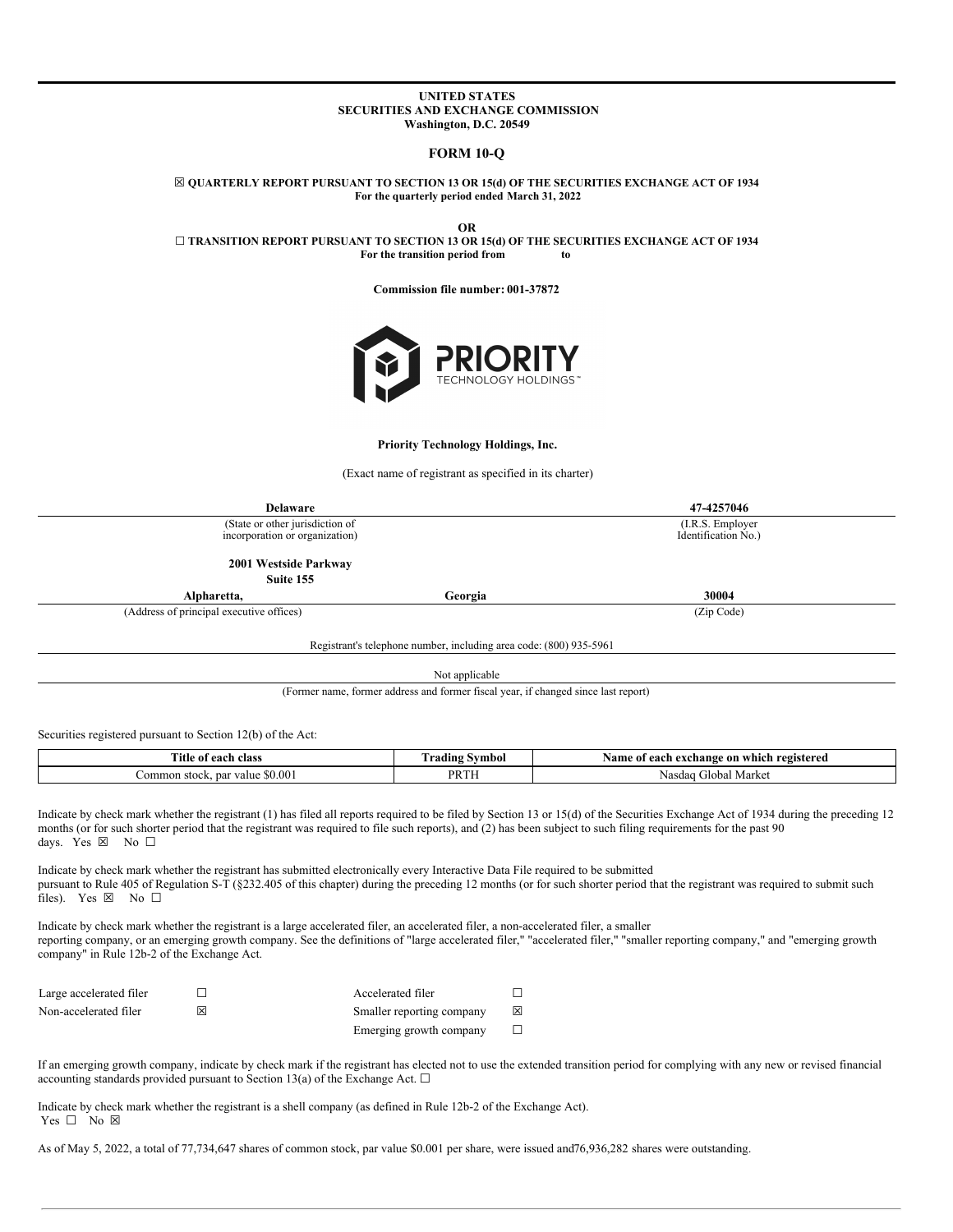# **Table of Contents**

|                                                                                                                                                                                                                                | Page                                                                                                                                                                                         |
|--------------------------------------------------------------------------------------------------------------------------------------------------------------------------------------------------------------------------------|----------------------------------------------------------------------------------------------------------------------------------------------------------------------------------------------|
| <b>Commonly Used or Defined Terms</b>                                                                                                                                                                                          | $\frac{11}{11}$ $\frac{1}{11}$ $\frac{1}{2}$ $\frac{1}{3}$ $\frac{1}{4}$ $\frac{1}{6}$ $\frac{1}{6}$ $\frac{1}{8}$ $\frac{1}{2}$ $\frac{1}{11}$ $\frac{1}{11}$ $\frac{1}{11}$ $\frac{1}{11}$ |
| PART I. FINANCIAL INFORMATION                                                                                                                                                                                                  |                                                                                                                                                                                              |
| Item 1. Financial Statements                                                                                                                                                                                                   |                                                                                                                                                                                              |
| Unaudited Consolidated Balance Sheets as of March 31, 2022 and December 31, 2021                                                                                                                                               |                                                                                                                                                                                              |
| Unaudited Consolidated Statements of Operations for the three months ended March 31, 2022 and 2021<br>Unaudited Consolidated Statements of Changes in Stockholders' Deficit for the three months ended March 31, 2022 and 2021 |                                                                                                                                                                                              |
|                                                                                                                                                                                                                                |                                                                                                                                                                                              |
| Unaudited Consolidated Statements of Cash Flows for the three months ended March 31, 2022 and 2021<br>Notes to Unaudited Consolidated Financial Statements:                                                                    |                                                                                                                                                                                              |
|                                                                                                                                                                                                                                |                                                                                                                                                                                              |
| 1. Nature of Business and Significant Accounting Policies                                                                                                                                                                      |                                                                                                                                                                                              |
| 2. Revenues                                                                                                                                                                                                                    |                                                                                                                                                                                              |
| 3. Acquisitions                                                                                                                                                                                                                |                                                                                                                                                                                              |
| 4. Settlement Assets and Customer Account Balances and Related Obligations                                                                                                                                                     |                                                                                                                                                                                              |
| 5. Goodwill and Other Intangible Assets                                                                                                                                                                                        |                                                                                                                                                                                              |
| 6. Property, Equipment and Software                                                                                                                                                                                            |                                                                                                                                                                                              |
| 7. Notes Receivable                                                                                                                                                                                                            |                                                                                                                                                                                              |
| 8. Debt Obligations                                                                                                                                                                                                            |                                                                                                                                                                                              |
| 9. Redeemable Senior Preferred Stock and Warrants                                                                                                                                                                              |                                                                                                                                                                                              |
| 10. Income Taxes                                                                                                                                                                                                               |                                                                                                                                                                                              |
| 11. Commitments and Contingencies                                                                                                                                                                                              |                                                                                                                                                                                              |
| 12. Stock-based Compensation                                                                                                                                                                                                   | 18                                                                                                                                                                                           |
| 13. Segment Information                                                                                                                                                                                                        | 18                                                                                                                                                                                           |
| 14. Loss per Common Share                                                                                                                                                                                                      |                                                                                                                                                                                              |
| Item 2. Management's Discussion and Analysis of Financial Condition and Results of Operations                                                                                                                                  | $\frac{20}{21} \frac{1}{30} \frac{30}{31} \frac{31}{31} \frac{31}{31} \frac{31}{31} \frac{31}{31} \frac{31}{31} \frac{31}{32} \frac{32}{34}$                                                 |
| Item 3. Qualitative and Quantitative Disclosures about Market Risk                                                                                                                                                             |                                                                                                                                                                                              |
| Item 4. Controls and Procedures                                                                                                                                                                                                |                                                                                                                                                                                              |
| PART II. OTHER INFORMATION                                                                                                                                                                                                     |                                                                                                                                                                                              |
| Item 1. Legal Proceedings                                                                                                                                                                                                      |                                                                                                                                                                                              |
| Item 1A. Risk Factors                                                                                                                                                                                                          |                                                                                                                                                                                              |
| Item 2. Unregistered Sales of Equity Securities and Use of Proceeds                                                                                                                                                            |                                                                                                                                                                                              |
| Item 3. Defaults Upon Senior Securities                                                                                                                                                                                        |                                                                                                                                                                                              |
| Item 4. Mine Safety Disclosures                                                                                                                                                                                                |                                                                                                                                                                                              |
| Item 5. Other Information                                                                                                                                                                                                      |                                                                                                                                                                                              |
| Item 6. Exhibits                                                                                                                                                                                                               |                                                                                                                                                                                              |
| <b>Signatures</b>                                                                                                                                                                                                              |                                                                                                                                                                                              |
|                                                                                                                                                                                                                                |                                                                                                                                                                                              |
|                                                                                                                                                                                                                                |                                                                                                                                                                                              |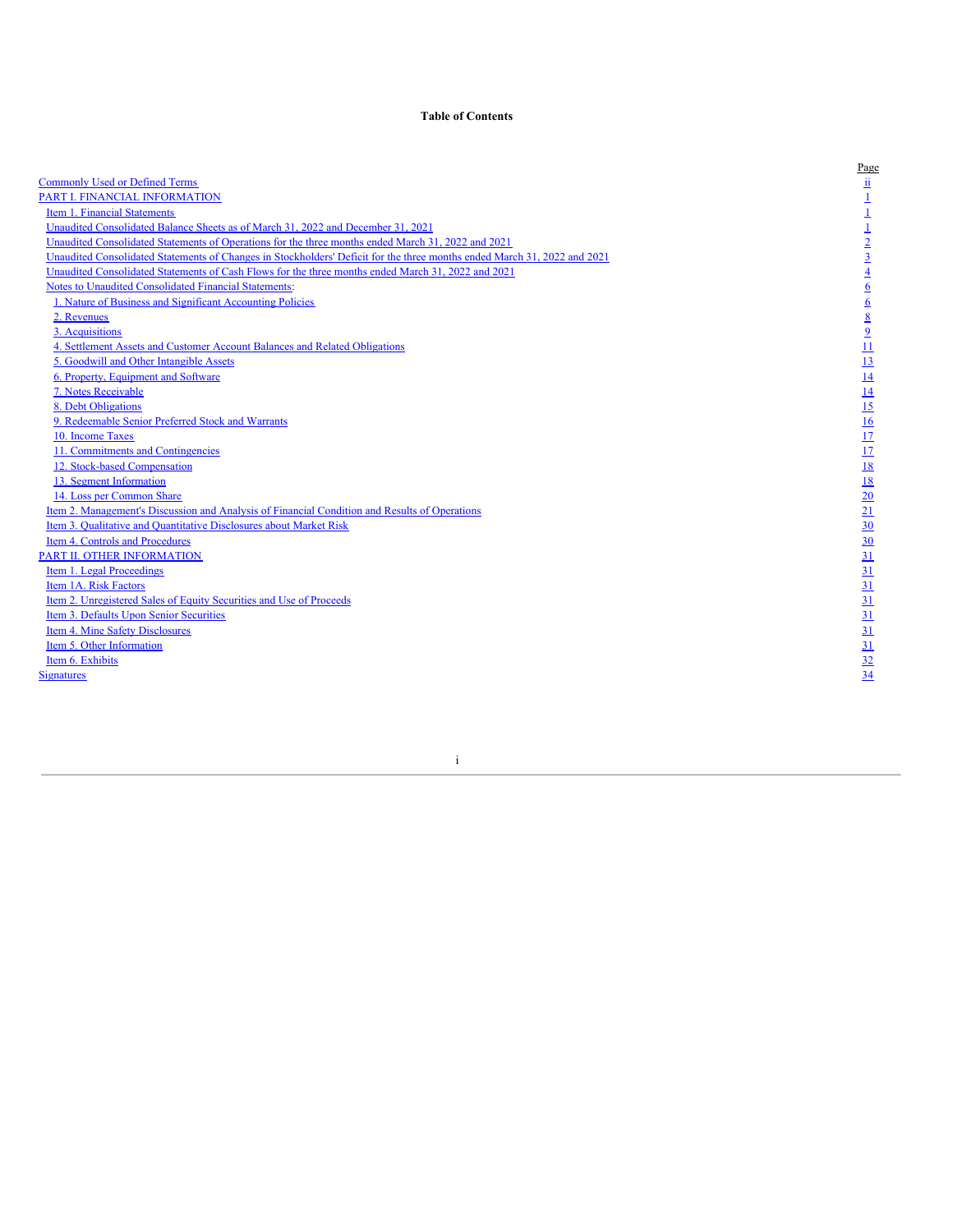#### **Priority Technology Holdings, Inc. Commonly Used or Defined Terms**

<span id="page-2-0"></span>

| Term                     | <b>Definition</b>                                                                                                                     |
|--------------------------|---------------------------------------------------------------------------------------------------------------------------------------|
| 2018 Plan                | 2018 Equity Incentive Plan                                                                                                            |
| 2021 Stock Purchase Plan | Priority Technology Holdings, Inc. 2021 Employee Stock Purchase Plan                                                                  |
| AP                       | Accounts payable                                                                                                                      |
| <b>ASC</b>               | Accounting Standards Codification                                                                                                     |
| <b>ASU</b>               | <b>Accounting Standards Update</b>                                                                                                    |
| B2B                      | Business-to-business                                                                                                                  |
| B <sub>2C</sub>          | Business-to-consumer                                                                                                                  |
| C&H                      | C&H Financial Services, Inc.                                                                                                          |
| <b>CEO</b>               | <b>Chief Executive Officer</b>                                                                                                        |
| <b>CFO</b>               | Chief Financial Officer                                                                                                               |
| <b>Credit Agreement</b>  | Credit and Guaranty Agreement with Truist Bank dated as of April 27, 2021                                                             |
| <b>EAETR</b>             | Estimated annual effective tax rate                                                                                                   |
| <b>EBITDA</b>            | Earnings before interest, taxes, depreciation and amortization                                                                        |
| EGC                      | <b>Emerging Growth Company</b>                                                                                                        |
| <b>Exchange Act</b>      | Securities Exchange Act of 1934                                                                                                       |
| <b>FASB</b>              | Financial Accounting Standards Board                                                                                                  |
| <b>FBO</b>               | For the Benefit Of                                                                                                                    |
| FI                       | <b>Financial Institution</b>                                                                                                          |
| Finxera                  | Finxera Holdings, Inc.                                                                                                                |
| GAAP                     | U.S. Generally Accepted Accounting Principles                                                                                         |
| <b>ISO</b>               | Independent sales organization                                                                                                        |
| <b>ISV</b>               | Independent software vendor                                                                                                           |
| <b>JOBS</b> Act          | Jumpstart Our Business Startups Act of 2012                                                                                           |
| <b>LIBOR</b>             | London Interbank Offered Rate                                                                                                         |
| nm                       | not meaningful                                                                                                                        |
| <b>PIK</b>               | Payment-in-kind                                                                                                                       |
| <b>SEC</b>               | Securities and Exchange Commission                                                                                                    |
| <b>SMB</b>               | Small to medium-sized businesses                                                                                                      |
| Term facility            | \$620.0 million senior secured term loan facility issued under the Credit Agreement (including \$320.0 million delayed draw facility) |
| Total Net Leverage Ratio | the ratio of consolidated total debt to the Consolidated Adjusted EBITDA (as defined in the Credit Agreement)                         |

# ii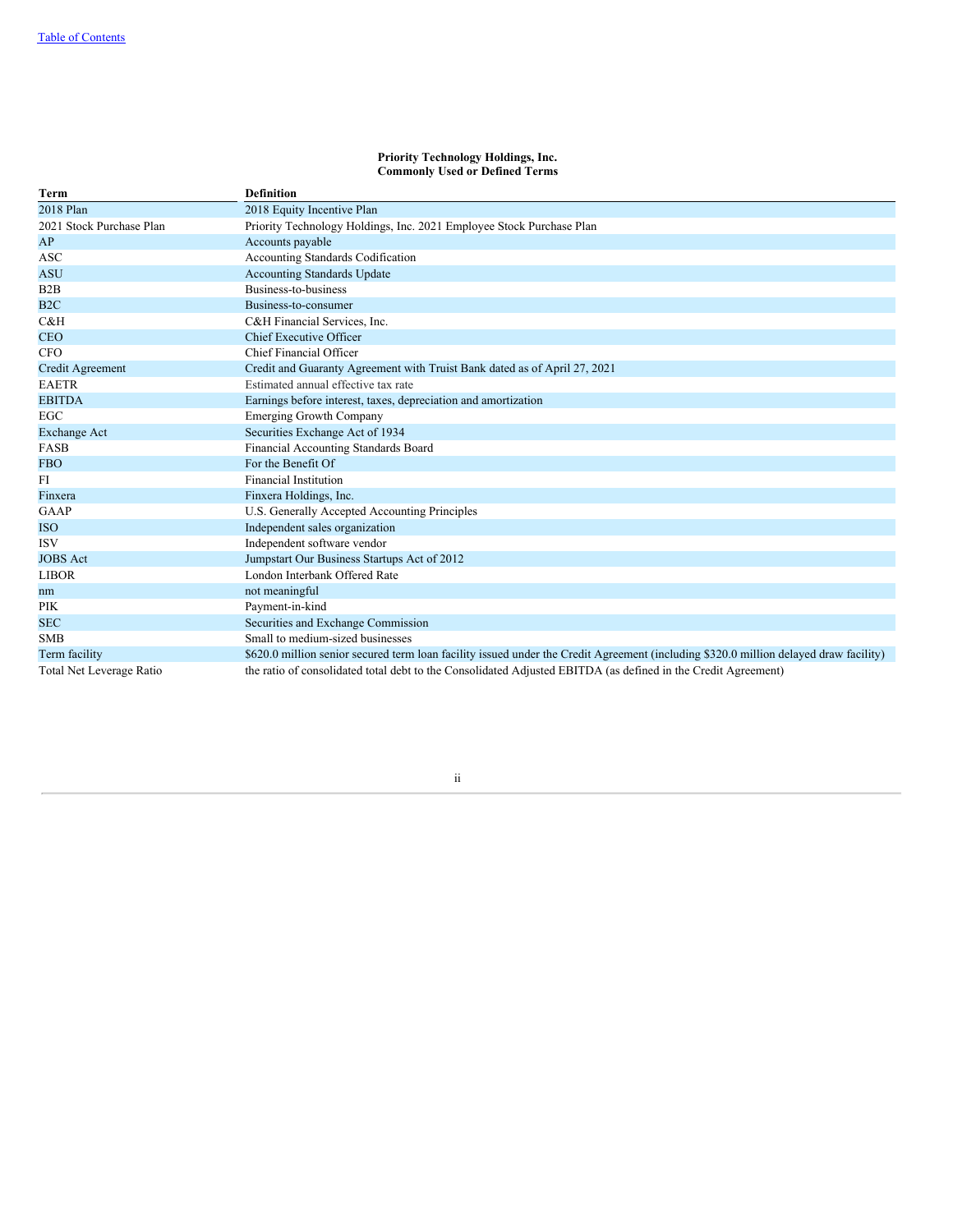# **PART I. FINANCIAL INFORMATION**

# <span id="page-3-2"></span><span id="page-3-1"></span><span id="page-3-0"></span>**Item 1. Financial Statements**

**Priority Technology Holdings, Inc. Unaudited Consolidated Balance Sheets**

*(in thousands, except share data)*

|                                                                                                                                                                                                                                                                                |              | March 31, 2022 | December 31, 2021 |
|--------------------------------------------------------------------------------------------------------------------------------------------------------------------------------------------------------------------------------------------------------------------------------|--------------|----------------|-------------------|
| <b>Assets</b>                                                                                                                                                                                                                                                                  |              |                |                   |
| Current assets:                                                                                                                                                                                                                                                                |              |                |                   |
| Cash and cash equivalents                                                                                                                                                                                                                                                      | $\mathbb{S}$ | 13,557 \$      | 20,300            |
| Restricted cash                                                                                                                                                                                                                                                                |              | 13,588         | 28,859            |
| Accounts receivable, net of allowances of \$869 and \$555, respectively                                                                                                                                                                                                        |              | 72,863         | 58,423            |
| Prepaid expenses and other current assets                                                                                                                                                                                                                                      |              | 12,378         | 15,807            |
| Current portion of notes receivable                                                                                                                                                                                                                                            |              | 652            | 272               |
| Settlement assets and customer account balances                                                                                                                                                                                                                                |              | 498,616        | 479,471           |
| Total current assets                                                                                                                                                                                                                                                           |              | 611,654        | 603,132           |
| Notes receivable, less current portion                                                                                                                                                                                                                                         |              | 2,027          | 105               |
| Property, equipment and software, net                                                                                                                                                                                                                                          |              | 25,397         | 25,233            |
| Goodwill                                                                                                                                                                                                                                                                       |              | 365,740        | 365,740           |
| Intangible assets, net                                                                                                                                                                                                                                                         |              | 325,084        | 340,211           |
| Deferred income taxes, net                                                                                                                                                                                                                                                     |              | 11,493         | 8,265             |
| Other noncurrent assets                                                                                                                                                                                                                                                        |              | 8,944          | 9,256             |
| <b>Total assets</b>                                                                                                                                                                                                                                                            | \$           | 1,350,339 \$   | 1,351,942         |
| Liabilities, Redeemable Senior Preferred Stock and Stockholders' Deficit                                                                                                                                                                                                       |              |                |                   |
| Current liabilities:                                                                                                                                                                                                                                                           |              |                |                   |
| Accounts payable and accrued expenses                                                                                                                                                                                                                                          | $\mathbb{S}$ | 43,464 \$      | 42,523            |
| Accrued residual commissions                                                                                                                                                                                                                                                   |              | 34,372         | 29,532            |
| Customer deposits and advance payments                                                                                                                                                                                                                                         |              | 5,008          | 5,021             |
| Current portion of long-term debt                                                                                                                                                                                                                                              |              | 6,200          | 6,200             |
| Settlement and customer account obligations                                                                                                                                                                                                                                    |              | 503,731        | 500,291           |
| Total current liabilities                                                                                                                                                                                                                                                      |              | 592,775        | 583,567           |
| Long-term debt, net of current portion, discounts and debt issuance costs                                                                                                                                                                                                      |              | 598,403        | 604,105           |
| Other noncurrent liabilities                                                                                                                                                                                                                                                   |              | 15,677         | 18,349            |
| Total noncurrent liabilities                                                                                                                                                                                                                                                   |              | 614,080        | 622,454           |
| <b>Total liabilities</b>                                                                                                                                                                                                                                                       |              | 1,206,855      | 1,206,021         |
| Commitments and contingencies (Note 11)                                                                                                                                                                                                                                        |              |                |                   |
| Redeemable senior preferred stock, \$0.001 par value; 250,000 shares authorized; 225,000 issued and outstanding at<br>March 31, 2022 and December 31, 2021                                                                                                                     |              | 215,053        | 210,158           |
| Stockholders' deficit:                                                                                                                                                                                                                                                         |              |                |                   |
| Preferred stock, \$0.001; 100,000,000 shares authorized; none issued or outstanding at March 31, 2022 and December 31,<br>2021                                                                                                                                                 |              |                |                   |
| Common stock, \$0.001 par value; 1,000,000,000 shares authorized; 77,589,180 and 77,460,312 shares issued at March 31,<br>2022 and December 31, 2021, respectively; and 76,842,093 and 76,739,896 shares outstanding at March 31, 2022 and<br>December 31, 2021, respectively. |              | 78             | 77                |
| Treasury stock at cost, 747,087 and 720,416 shares at March 31, 2022 and December 31, 2021, respectively                                                                                                                                                                       |              | (4,248)        | (4,091)           |
| Additional paid-in capital                                                                                                                                                                                                                                                     |              | 32,992         | 39,835            |
| Accumulated deficit                                                                                                                                                                                                                                                            |              | (100, 391)     | (100, 058)        |
| Total stockholders' deficit                                                                                                                                                                                                                                                    |              | (71, 569)      | (64, 237)         |
| Total liabilities, redeemable senior preferred stock and stockholders' deficit                                                                                                                                                                                                 | \$           | 1,350,339 \$   | 1,351,942         |

See Notes to Unaudited [Consolidated](#page-8-0) Financial Statements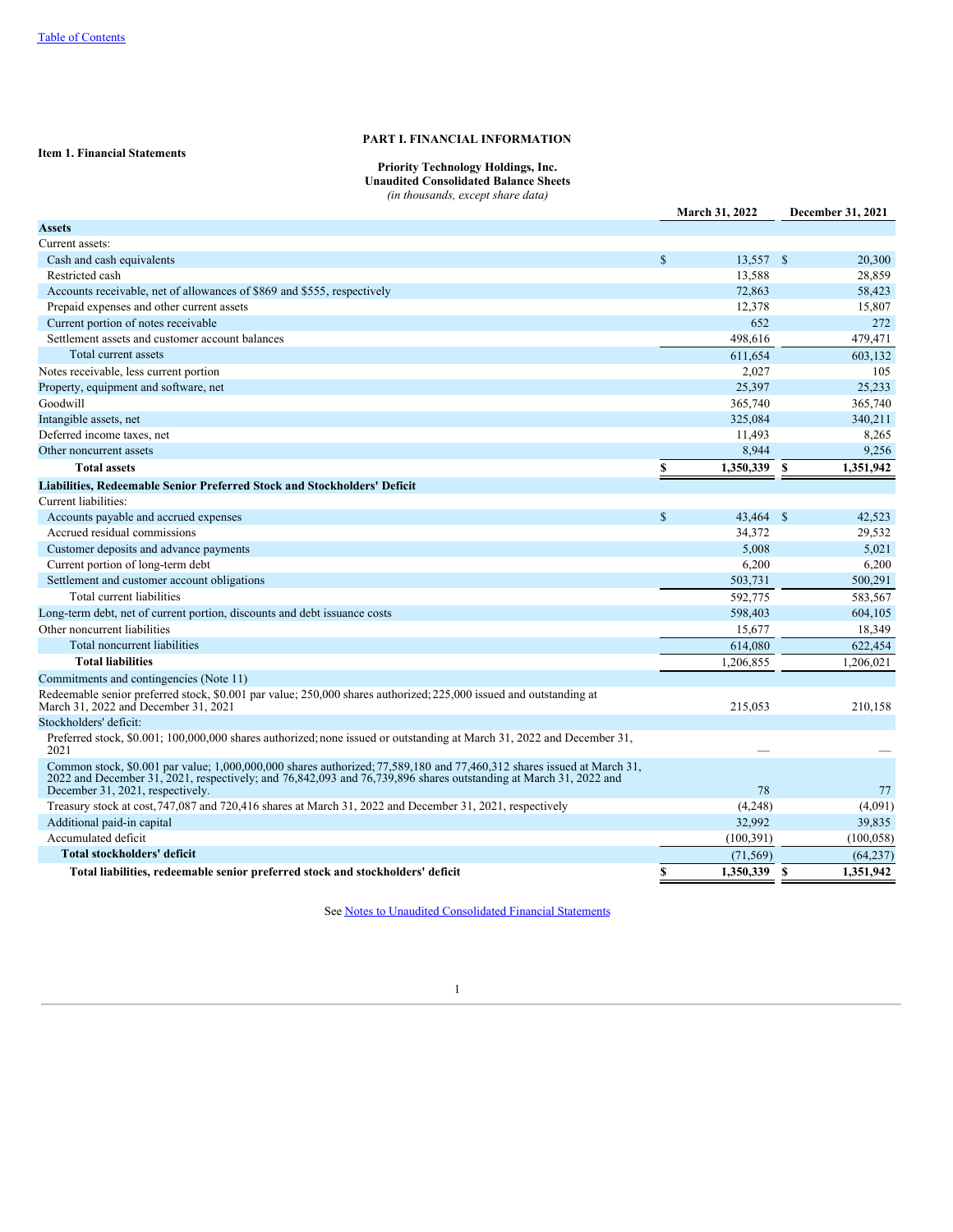# **Priority Technology Holdings, Inc**. **Unaudited Consolidated Statements of Operations**

*(in thousands, except per share amounts)*

<span id="page-4-0"></span>

|                                                                                        |     | Three Months Ended March 31. |    |          |
|----------------------------------------------------------------------------------------|-----|------------------------------|----|----------|
|                                                                                        |     | 2022                         |    | 2021     |
| <b>Revenues</b>                                                                        | \$. | 153,239                      | -S | 113,297  |
| <b>Operating expenses</b>                                                              |     |                              |    |          |
| Costs of services                                                                      |     | 101,480                      |    | 81,863   |
| Salary and employee benefits                                                           |     | 16.077                       |    | 9,548    |
| Depreciation and amortization                                                          |     | 17,353                       |    | 9,070    |
| Selling, general and administrative                                                    |     | 7,503                        |    | 8,289    |
| Total operating expenses                                                               |     | 142,413                      |    | 108,770  |
| <b>Operating income</b>                                                                |     | 10,826                       |    | 4,527    |
| Other (expense) income                                                                 |     |                              |    |          |
| Interest expense                                                                       |     | (11, 535)                    |    | (9,168)  |
| Other income (expense), net                                                            |     | 51                           |    | (269)    |
| Total other expense, net                                                               |     | (11, 484)                    |    | (9, 437) |
| Loss before income taxes                                                               |     | (658)                        |    | (4,910)  |
| Income tax benefit                                                                     |     | (325)                        |    | (2,231)  |
| <b>Net loss</b>                                                                        |     | (333)                        |    | (2,679)  |
| Less: Dividends and accretion attributable to redeemable senior preferred stockholders |     | (8,400)                      |    |          |
| Net loss attributable to common stockholders                                           | \$. | $(8,733)$ \$                 |    | (2,679)  |
|                                                                                        |     |                              |    |          |
| Loss per common share:                                                                 |     |                              |    |          |
| Basic and diluted                                                                      | \$  | $(0.11)$ \$                  |    | (0.04)   |
|                                                                                        |     |                              |    |          |
| Weighted-average common shares outstanding:                                            |     |                              |    |          |
| Basic and diluted                                                                      |     | 78,597                       |    | 67,543   |

See Notes to Unaudited [Consolidated](#page-8-0) Financial Statements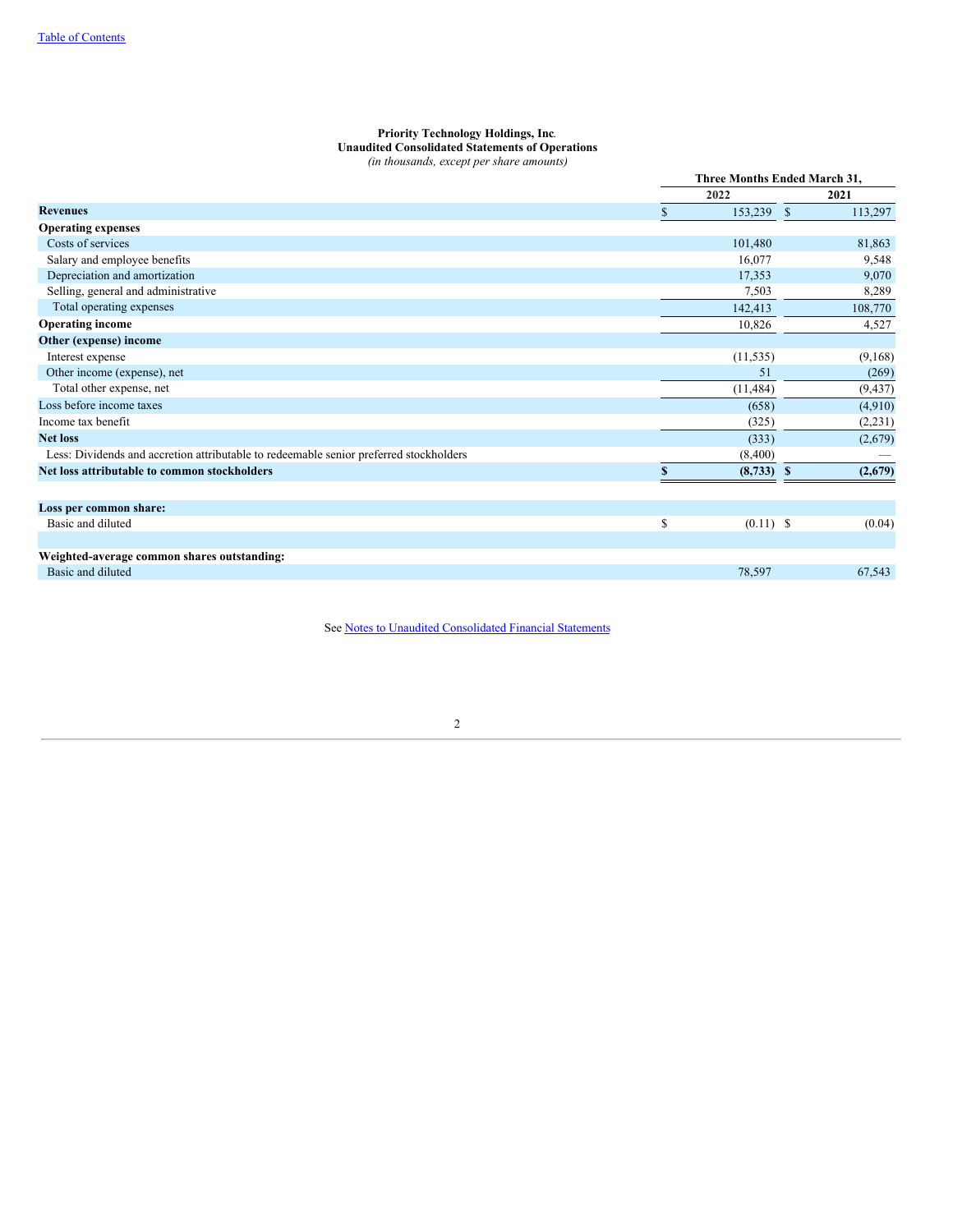# **Priority Technology Holdings, Inc**. **Unaudited Consolidated Statements of Changes in Stockholders' Deficit**

*(in thousands)*

<span id="page-5-0"></span>

|                                                 | <b>Stock</b>  | Treasurv<br>Common<br><b>Stock</b> |               |              | <b>Additional Paid-</b> | Accumulated     | Deficit<br><b>Attributable to</b> |  |
|-------------------------------------------------|---------------|------------------------------------|---------------|--------------|-------------------------|-----------------|-----------------------------------|--|
|                                                 | <b>Shares</b> |                                    | <b>Shares</b> |              | In Capital              | <b>Deficit</b>  | <b>Stockholders</b>               |  |
| December 31, 2021                               | 76,740 \$     | 77                                 | 720<br>-S     | $(4,091)$ \$ | 39,835 \$               | $(100, 058)$ \$ | (64, 237)                         |  |
| Equity-classified stock-based compensation      |               |                                    |               |              | 1,558                   |                 | 1,558                             |  |
| Vesting of stock-based compensation             | 129           |                                    |               |              |                         |                 |                                   |  |
| Share repurchases and shares withheld for taxes | (27)          |                                    | 27            | (157)        | $\left(1\right)$        |                 | (157)                             |  |
| Dividends on redeemable senior preferred stock  |               |                                    |               |              | (7, 595)                |                 | (7, 595)                          |  |
| Accretion of redeemable senior preferred stock  |               |                                    |               |              | (805)                   |                 | (805)                             |  |
| Net loss                                        |               |                                    |               |              |                         | (333)           | (333)                             |  |
| <b>March 31, 2022</b>                           | 76,842 \$     | 78                                 | 747           | $(4,248)$ \$ | 32,992 \$               | $(100, 391)$ \$ | (71, 569)                         |  |

|                                                                                 | Treasurv<br>Common<br><b>Stock</b><br><b>Stock</b> |    |               | <b>Additional Paid-</b> | Accumulated | Deficit<br><b>Attributable to</b> |                     |  |
|---------------------------------------------------------------------------------|----------------------------------------------------|----|---------------|-------------------------|-------------|-----------------------------------|---------------------|--|
|                                                                                 | <b>Shares</b>                                      |    | <b>Shares</b> |                         | In Capital  | Deficit                           | <b>Stockholders</b> |  |
| <b>December 31, 2020</b>                                                        | 67,391 \$                                          | 68 | 451<br>-S     | $(2,388)$ \$            | 5,769 \$    | $(102, 013)$ \$                   | (98, 564)           |  |
| Equity-classified stock-based compensation                                      |                                                    |    |               |                         | 558         |                                   | 558                 |  |
| Vesting of stock-based compensation                                             | 159                                                |    |               |                         |             |                                   |                     |  |
| Liability-classified stock-based compensation converted to<br>equity-classified |                                                    |    |               |                         | 313         |                                   | 313                 |  |
| Exercise of stock options                                                       | 90                                                 |    |               |                         | 617         | _                                 | 617                 |  |
| Net loss                                                                        |                                                    |    |               |                         |             | (2,679)                           | (2,679)             |  |
| <b>March 31, 2021</b>                                                           | 67,640 \$                                          | 68 | 451           | $(2,388)$ \$            | $7,257$ \$  | $(104, 692)$ \$                   | (99, 755)           |  |

See Notes to Unaudited [Consolidated](#page-8-0) Financial Statements

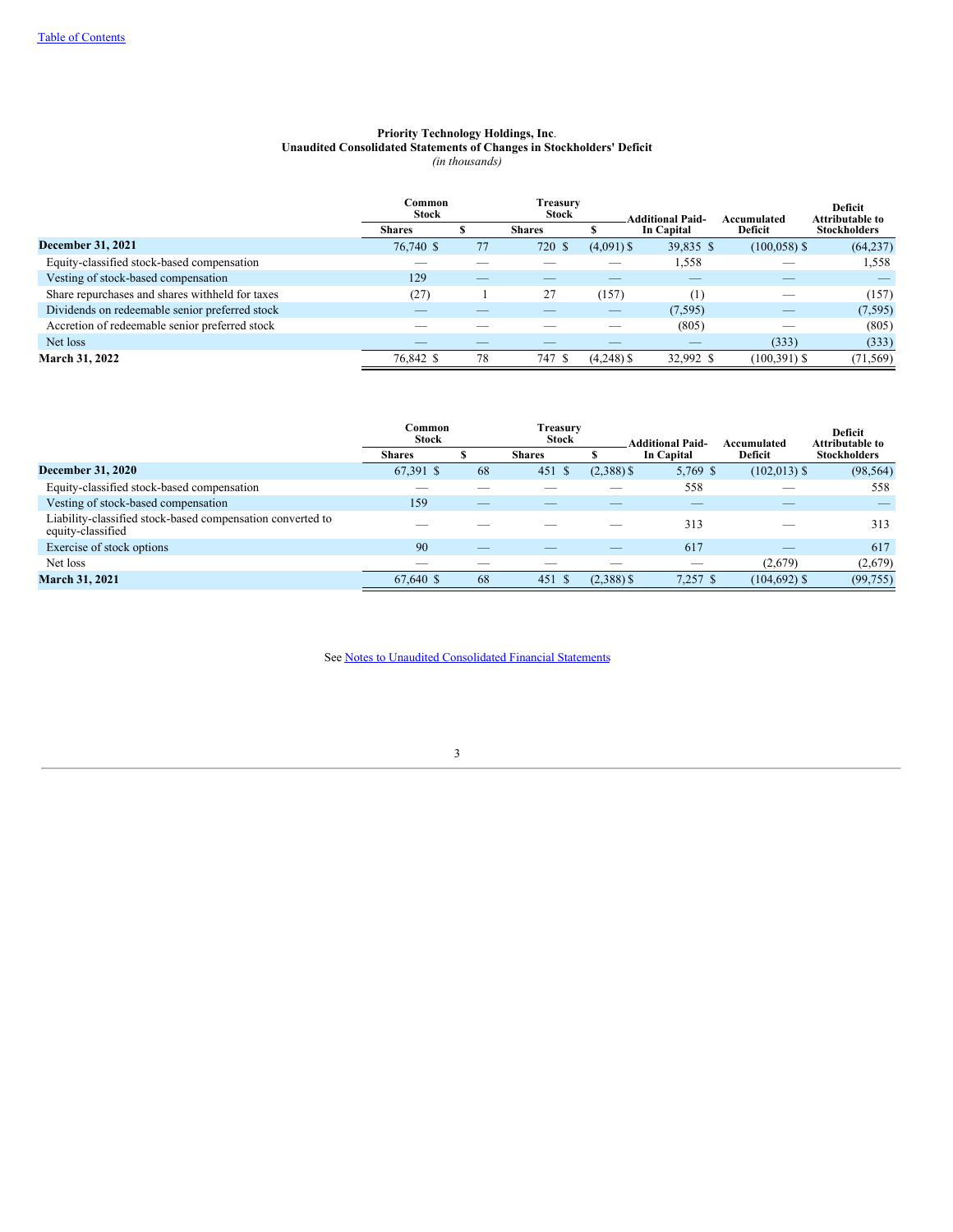#### **Priority Technology Holdings, Inc**. **Unaudited Consolidated Statements of Cash Flows** *(in thousands)*

<span id="page-6-0"></span>

|                                                                                 | Three Months Ended March 31, |            |              |           |
|---------------------------------------------------------------------------------|------------------------------|------------|--------------|-----------|
|                                                                                 |                              | 2022       |              | 2021      |
| Cash flows from operating activities:                                           |                              |            |              |           |
| Net loss                                                                        | \$                           | $(333)$ \$ |              | (2,679)   |
| Adjustments to reconcile net loss to net cash provided by operating activities: |                              |            |              |           |
| Depreciation and amortization of assets                                         |                              | 17,353     |              | 9,070     |
| Stock-based compensation                                                        |                              | 1.558      |              | 558       |
| Amortization of debt issuance costs and discounts                               |                              | 848        |              | 590       |
| Deferred income tax benefit                                                     |                              | (3,227)    |              | (2,299)   |
| PIK interest                                                                    |                              |            |              | 1,924     |
| Other non-cash items, net                                                       |                              |            |              | (64)      |
| Change in operating assets and liabilities:                                     |                              |            |              |           |
| Accounts receivable                                                             |                              | (14, 440)  |              | (9, 575)  |
| Prepaid expenses and other current assets                                       |                              | 164        |              | (539)     |
| Income taxes payable (receivable)                                               |                              | 2,913      |              | (44)      |
| Notes receivable                                                                |                              | 98         |              | 862       |
| Accounts payable and other accrued liabilities                                  |                              | 5,316      |              | 8,633     |
| Customer deposits and advance payments                                          |                              | (13)       |              | 2,604     |
| Other assets and liabilities, net                                               |                              | (624)      |              | 59        |
| Net cash provided by operating activities                                       |                              | 9,613      |              | 9,100     |
| Cash flows from investing activities:                                           |                              |            |              |           |
| Additions to property, equipment and software                                   |                              | (2,370)    |              | (2,754)   |
| Notes receivable loan funding                                                   |                              | (2,400)    |              |           |
| Acquisitions of intangible assets                                               |                              | (941)      |              | (2,937)   |
| Net cash used in investing activities                                           |                              | (5,711)    |              | (5,691)   |
| Cash flows from financing activities:                                           |                              |            |              |           |
| Repayments of long-term debt                                                    |                              | (1,550)    |              | (4,860)   |
| Repayments of borrowings under revolving credit facility                        |                              | (5,000)    |              |           |
| Dividends paid to redeemable senior preferred stockholders                      |                              | (3,505)    |              |           |
| Settlement and customer accounts obligations, net                               |                              | 12,749     |              | (22, 526) |
| Other financing activities                                                      |                              | (156)      |              | 617       |
| Net cash provided by (used in) financing activities                             |                              | 2,538      |              | (26,769)  |
| Net change in cash and cash equivalents, and restricted cash:                   |                              |            |              |           |
| Net increase in cash and cash equivalents, and restricted cash                  |                              | 6,440      |              | (23,360)  |
| Cash and cash equivalents, and restricted cash at beginning of period           |                              | 518,093    |              | 88,120    |
| Cash and cash equivalents, and restricted cash equivalents at end of period     | \$                           | 524,533    | \$           | 64,760    |
|                                                                                 |                              |            |              |           |
| Supplemental cash flow information:                                             |                              |            |              |           |
| Cash paid for interest                                                          | $\mathbb{S}$                 | 10,613     | $\mathbb{S}$ | 6,553     |
| Non-cash investing and financing activities:                                    |                              |            |              |           |
| PIK interest added to principal of debt obligations                             | $\$$                         |            | $\mathbb{S}$ | 1,924     |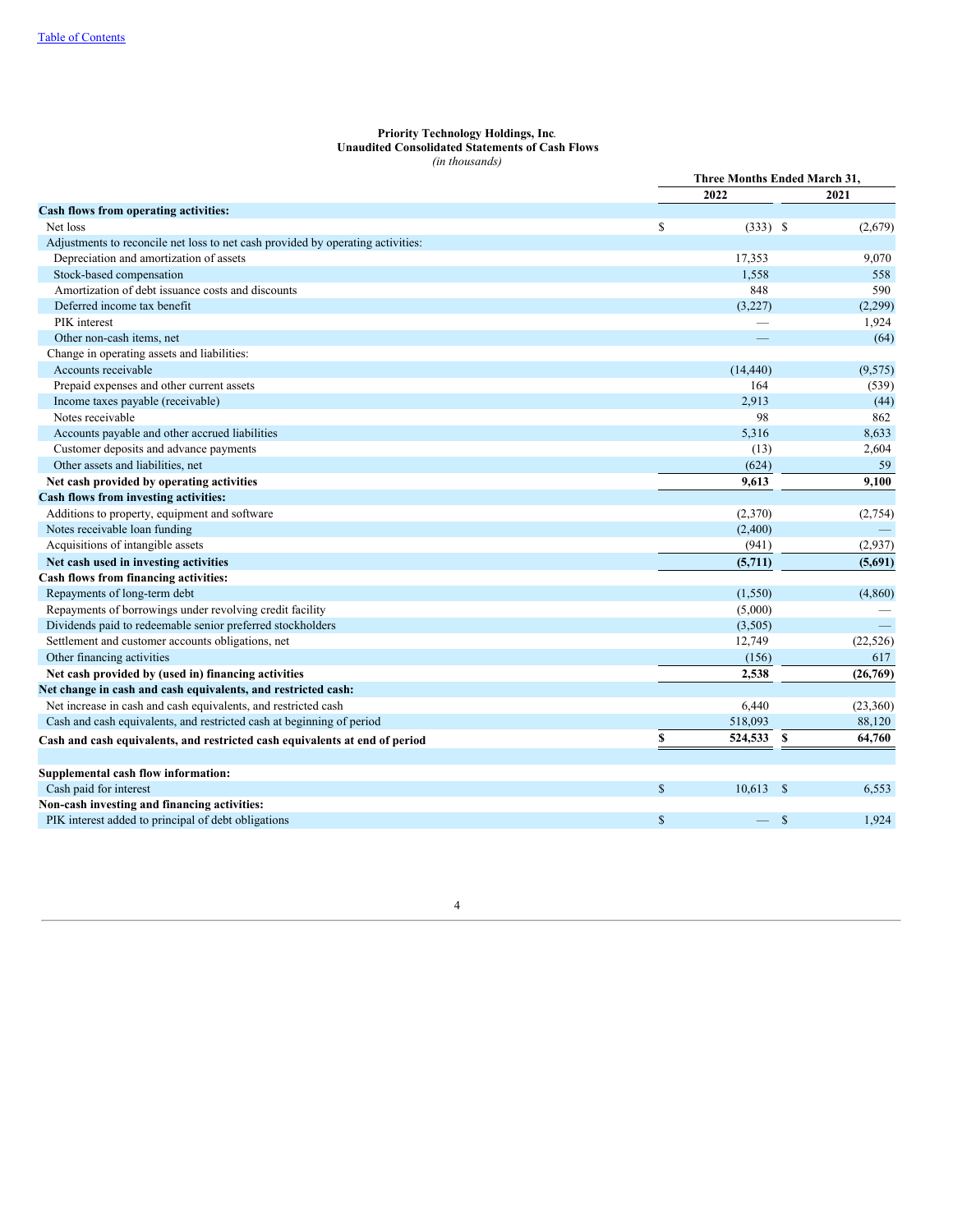|                                                                   | Three Months Ended March 31, |           |      |        |
|-------------------------------------------------------------------|------------------------------|-----------|------|--------|
|                                                                   | 2022                         |           | 2021 |        |
| Reconciliation of cash and cash equivalents, and restricted cash: |                              |           |      |        |
| Cash and cash equivalents                                         |                              | 13,557 \$ |      | 5,827  |
| Restricted cash                                                   |                              | 13.588    |      | 58.933 |
| Customer account balances (see Note 4)                            |                              | 497.388   |      |        |
| Total cash and cash equivalents, and restricted cash              |                              | 524,533   |      | 64.760 |

See Notes to Unaudited [Consolidated](#page-8-0) Financial Statements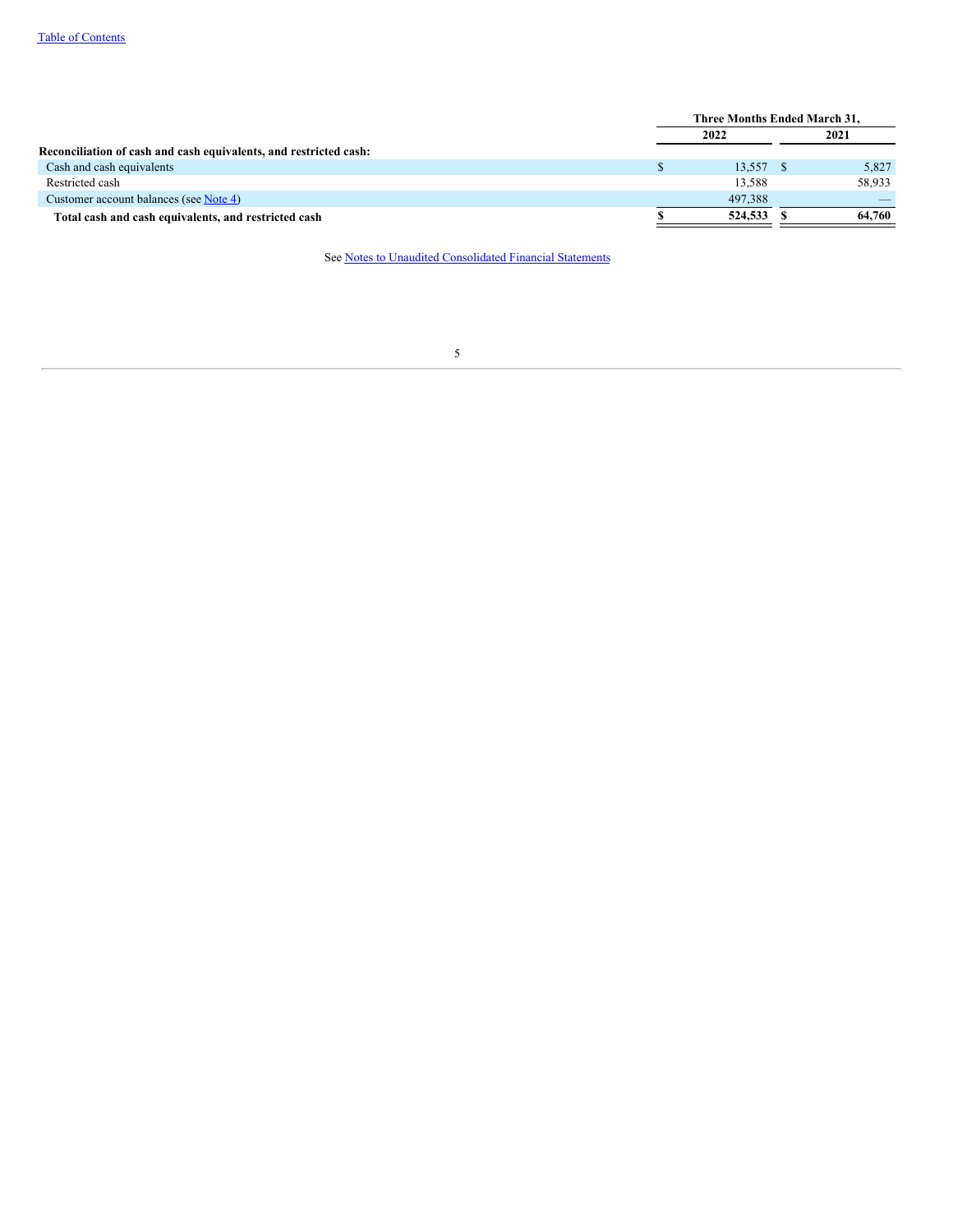### **Priority Technology Holdings, Inc. Notes to Unaudited Consolidated Financial Statements**

#### <span id="page-8-1"></span><span id="page-8-0"></span>**1. Nature of Business and Significant Accounting Policies**

#### *Business, Consolidation and Presentation*

Priority Technology Holdings, Inc. and its consolidated subsidiaries are referred to herein collectively as "Priority," "PRTH," the "Company," "we," "our" or "us," unless the context requires otherwise. Priority is a provider of merchant acquiring, integrated payment software, licensed money transmission services and commercial payments solutions.

The Company operates on a calendar year ending each December 31 and on four calendar quarters ending on March 31, June 30, September 30 and December 31 of each year. Results of operations reported for interim periods are not necessarily indicative of results for the entire year.

The accompanying Unaudited Consolidated Financial Statements include the accounts of the Company and its majority-owned subsidiaries. All material intercompany balances and transactions have been eliminated in consolidation. These Unaudited Consolidated Financial Statements have been prepared in accordance with GAAP for interim financial information pursuant to the rules and regulations of the SEC. The Consolidated Balance Sheet as of December 31,  $2021$  was derived from the audited financial statements included in the Company's Annual Report on Form 10-K for the year ended December 31, 2021 but does not include all disclosures required by GAAP for annual financial statements.

In the opinion of the Company's management, all known adjustments necessary for a fair presentation of the Unaudited Consolidated Financial Statements for interim periods have been made. These adjustments consist of normal recurring accruals and estimates that affect the carrying amounts of assets and liabilities. These Unaudited Consolidated Financial Statements should be read in conjunction with the Consolidated Financial Statements and notes thereto included in the Company's Annual Report on Form 10-K for the year ended December 31, 2021.

#### *Use of Estimates*

The preparation of Unaudited Consolidated Financial Statements in conformity with GAAP requires management to make estimates and assumptions that affect the reported amounts of assets and liabilities and the disclosure of contingent assets and liabilities at the date of the Unaudited Consolidated Financial Statements and the reported amounts of revenues and expenses during the reported period. Actual results could materially differ from those estimates. In particular, the continued magnitude, duration and effects of the COVID-19 pandemic are difficult to predict, and the ultimate effect could result in future charges related to the recoverability of assets, including financial assets, long-lived assets, goodwill and other losses.

#### *Foreign Currency*

The Company's reporting currency is the U.S. dollar. Assets and liabilities denominated in a foreign currency are translated into U.S. dollars at the current exchange rate on the last day of the reporting period. Revenues and expenses are translated using the average exchange rate in effect during the reporting period. Foreign exchange translation and transaction gains and losses were not material for the periods presented and are included in the Unaudited Consolidated Statements of Operations.

#### *Comparability of Reporting Periods*

Certain prior period amounts in these Unaudited Consolidated Financial Statements have been reclassified to conform to the current period presentation, with no net effect on the Company's operating income, loss before income tax benefit, net loss or stockholders' deficit for any period presented.

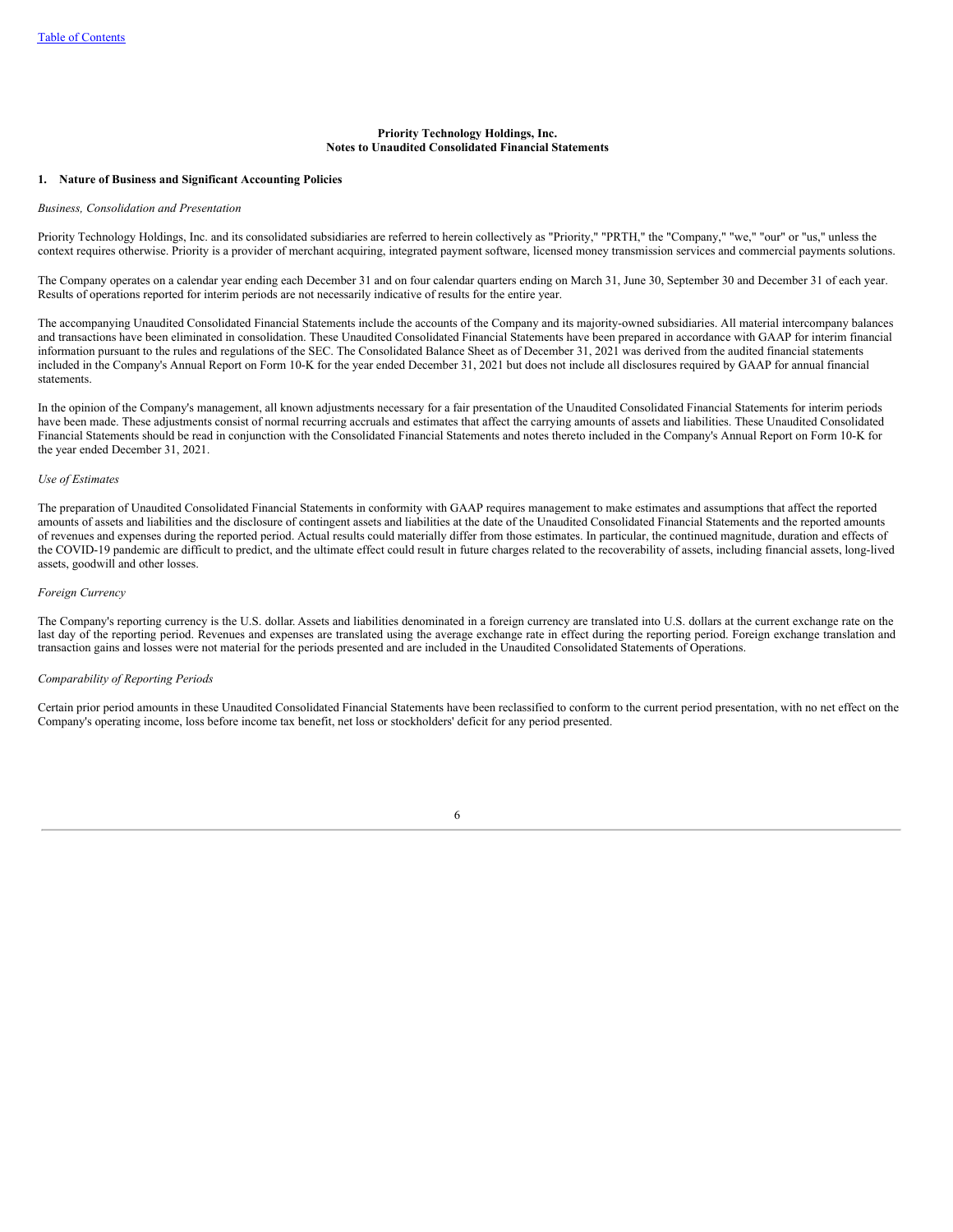We reclassified certain cash flows related to settlement assets and customer account balances and the related obligations from net cash used in operating activities to net cash used in financing activities within the Unaudited Consolidated Statements of Cash Flows. Prior period amounts have been reclassified to conform to the current period presentation. These changes have no impact on our previously reported financial position or net increase in cash and cash equivalents.

The current period presentation classifies all changes in settlement and customer account balance obligations on our Unaudited Consolidated Statements of Cash Flows as net cash provided by (used in) financing activities. The current period presentation provides a more meaningful representation of the cash flows related to the movement of settlement assets and customer account balances due to the restrictions on and use of those funds.

The following tables present the effects of the changes on the presentation of these cash flows to the previously reported Unaudited Consolidated Statement of Cash Flows:

| (in thousands)                                       | <b>Three Months Ended March</b><br>31, 2021 |
|------------------------------------------------------|---------------------------------------------|
| Net cash (used in) provided by operating activities: |                                             |
| Historically reported                                | (13, 426)                                   |
| Adjustment                                           | 22,526                                      |
| Reclassified                                         | 9,100                                       |
| Net cash used in financing activities:               |                                             |
| Historically reported                                | (4,243)                                     |
| Adjustment                                           | (22, 526)                                   |
| Reclassified                                         | (26,769)                                    |

### *Emerging Growth Company Status*

Prior to December 31, 2021, the Company was an EGC, as defined in JOBS Act, and elected to take advantage of certain exemptions from various reporting requirements that are applicable to other public companies until the Company is no longer an EGC, including using the extended transition period for complying with new or revised accounting standards. On December 31, 2021, we ceased to qualify as an EGC and have adopted any new standards that we are now required to adopt.

# **Recently Issued Accounting Standards Pending Adoption**

#### *Reference Rate Reform*

In March 2020, the FASB issued ASU 2020-04, Facilitation of the Effects of Reference Rate Reform on Financial Reporting which provides temporary optional expedients and exceptions to the GAAP guidance on contract modifications and hedge accounting to ease the financial reporting burdens of the expected market transition from the LIBOR and other interbank offered rates to alternative reference rates, such as the Secured Overnight Financial Rate. If certain criteria are met, entities can elect not to apply certain modification accounting requirements to contracts affected by what the guidance calls reference rate reform. An entity that makes this election would not have to remeasure the contract at the modification date or reassess a previous accounting determination. In January 2021, the FASB issued ASU 2021-01, *Reference Rate Reform (Topic 848)*, which clarifies that certain optional expedients and exceptions in Topic 848 for contract modifications and hedge accounting apply to derivatives that are affected by the discounting transition. These updates can be adopted at any time before December 31, 2022. The Company is currently evaluating the potential impact these updates may have on its Unaudited Consolidated Financial Statements.

#### *Credit Losses*

In June 2016, the FASB issued ASU 2016-13,*Measurement of Credit Losses on Financial Instruments*. This new guidance will change how entities account for credit impairment for trade and other receivables, as well as for certain financial assets and other instruments. ASU 2016-13 will replace the current "incurred loss" model with an "expected loss" model. Under the

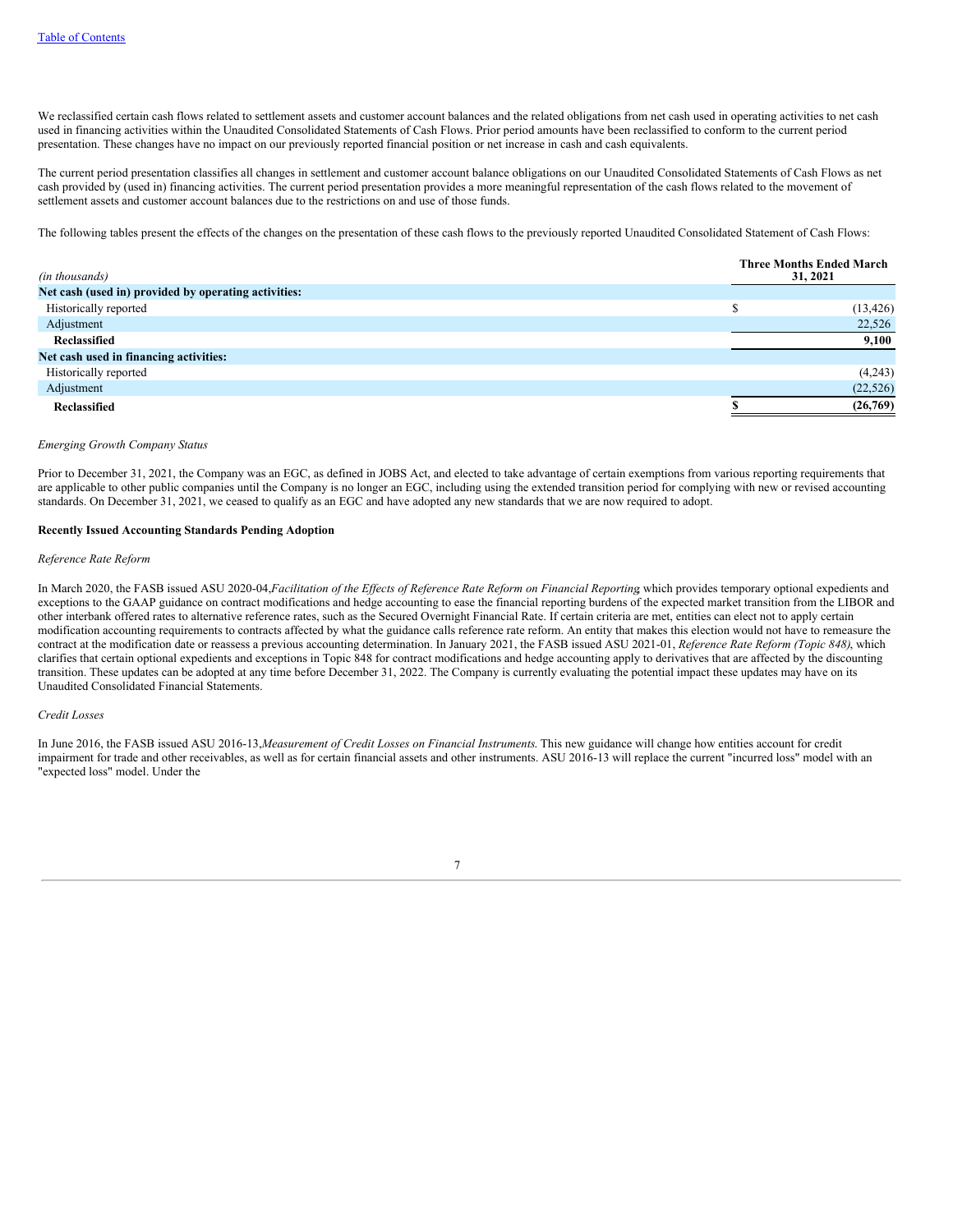"incurred loss" model, a loss (or allowance) is recognized only when an event has occurred (such as a payment delinquency) that causes the entity to believe that a loss is probable (i.e., that it has been "incurred"). Under the "expected loss" model, a loss (or allowance) is recognized upon initial recognition of the asset that reflects all future events that leads to a loss being realized, regardless of whether it is probable that the future event will occur. The "incurred loss" model considers past events and current conditions, while the "expected loss" model includes expectations for the future which have yet to occur. The standard will require entities to record a cumulative-effect adjustment to the balance sheet as of the beginning of the first reporting period in which the guidance is effective. The Company is currently evaluating the potential impact that this update may have on the timing of recognizing future provisions for expected losses on the Company's accounts receivable and notes receivable. Since the Company is a smaller reporting company, the Company must adopt this new standard no later than the beginning of 2023 for annual and interim reporting periods.

### *Business Combinations*

In October 2021, the FASB issued ASU 2021-08, Business Combinations (Topic 805): Accounting for Contract Assets and Contract Liabilities from Contracts with Customers which requires entities to recognize and measure contract assets and liabilities acquired in a business combination in accordance with ASC 606, as if the acquirer had originated the contracts. Generally this will result in the acquirer recognizing and measuring the acquired contract assets and liabilities consistent with the manner by which they were recognized and measured by the acquiree. This update is effective for the Company on January 1, 2023, including interim periods within those fiscal years. The impact that ASU 2021-08 may have on the Company's Unaudited Consolidated Financial Statements will depend on the circumstances of any business combination that may occur after adoption.

#### <span id="page-10-0"></span>**2. Revenues**

#### *Disaggregation of Revenues*

The following table presents a disaggregation of our consolidated revenues by type for the three months ended March 31, 2022 and 2021:

|                                        | Three Months Ended March 31, |            |  |         |  |  |  |  |
|----------------------------------------|------------------------------|------------|--|---------|--|--|--|--|
| (in thousands)                         |                              | 2022       |  | 2021    |  |  |  |  |
| <b>Revenue Type:</b>                   |                              |            |  |         |  |  |  |  |
| Merchant card fees                     |                              | 127,952 \$ |  | 107,702 |  |  |  |  |
| Outsourced services and other services |                              | 7,097      |  | 4,378   |  |  |  |  |
| Money transmission services revenue    |                              | 16,283     |  |         |  |  |  |  |
| Equipment                              |                              | 1,907      |  | 1,217   |  |  |  |  |
| Total revenues $(1),(2)$               |                              | 153,239    |  | 113,297 |  |  |  |  |

- $<sup>(1)</sup>$  Includes contracts with an original duration of one year or less and variable consideration under a stand-ready series of distinct days of service. The aggregate fixed</sup> consideration portion of customer contracts with an initial contract duration greater than one year is not material.
- Approximately \$0.1 million, \$0.2 million of interest income for the three months ended March 31, 2022 and 2021, respectively, is included in other income, net on the Company's Unaudited Consolidated Statements of Operations and not reflected in the table above. Approximately \$0.6 million of interest income for the three months ended March 31, 2022, is included in outsourced services and other services revenue in the table above. (2)

Deferred revenues were not material for the three months ended March 31, 2022 and 2021.

#### *Contract Assets and Contract Liabilities*

Material contract assets and liabilities are presented net at the individual contract level in the Unaudited Consolidated Balance Sheets and are classified as current or noncurrent based on the nature of the underlying contractual rights and obligations.

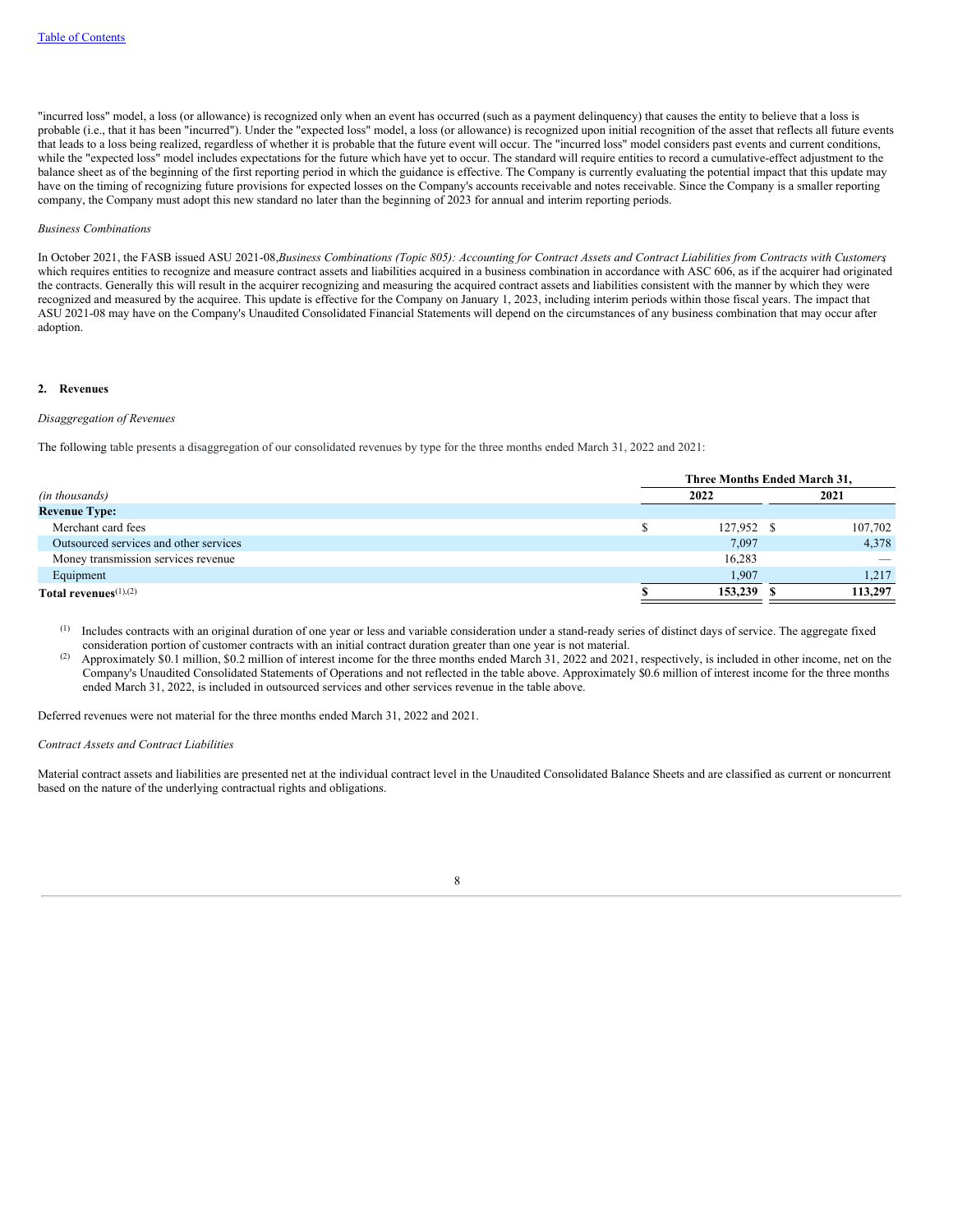Supplemental balance sheet information related to contracts from customers as of March 31, 2022 and December 31, 2021 was as follows:

| (in thousands)                      | <b>Consolidated Balance Sheet Location</b> | <b>March 31, 2022</b> |      | <b>December 31, 2021</b> |      |  |  |
|-------------------------------------|--------------------------------------------|-----------------------|------|--------------------------|------|--|--|
| <b>Liabilities:</b>                 |                                            |                       |      |                          |      |  |  |
| Contract liabilities, net (current) | Customer deposits and advance payments     |                       | .280 |                          | .280 |  |  |

Substantially all of these balances are recognized as revenue within 12 months. Net contract assets were not material for any period presented.

Impairment losses recognized on receivables or contract assets arising from the Company's contracts with customers were not material for the periods ended March 31, 2022 and December 31, 2021.

#### <span id="page-11-0"></span>**3. Acquisitions**

### **Finxera Acquisition**

On September 17, 2021, the Company completed its acquisition of100% of the equity interests of Finxera. Finxera is a provider of deposit account management and licensed money transmission services in the U.S. The acquisition will allow the Company to offer clients turn-key merchant services, payment facilitation, card issuing, automated payables, virtual banking, e-wallet tools, risk management, underwriting and compliance on a single platform.

The transaction was funded with the Company's cash on hand, proceeds from the issuance of the redeemable senior preferred stock and debt, and the issuance of common equity shares to the sellers.

The acquisition was accounted for as a business combination using the acquisition method of accounting, under which the assets acquired and liabilities assumed were recognized at their fair values as of September 17, 2021, with the excess of the fair value of consideration transferred over the fair value of the net assets acquired recognized as goodwill. The fair values of the assets acquired and liabilities assumed as of September 17, 2021 were estimated by management based on the valuation of the Finxera business using the discounted cash flow method and other factors specific to certain assets and liabilities. The purchase price allocation is set forth in the table below.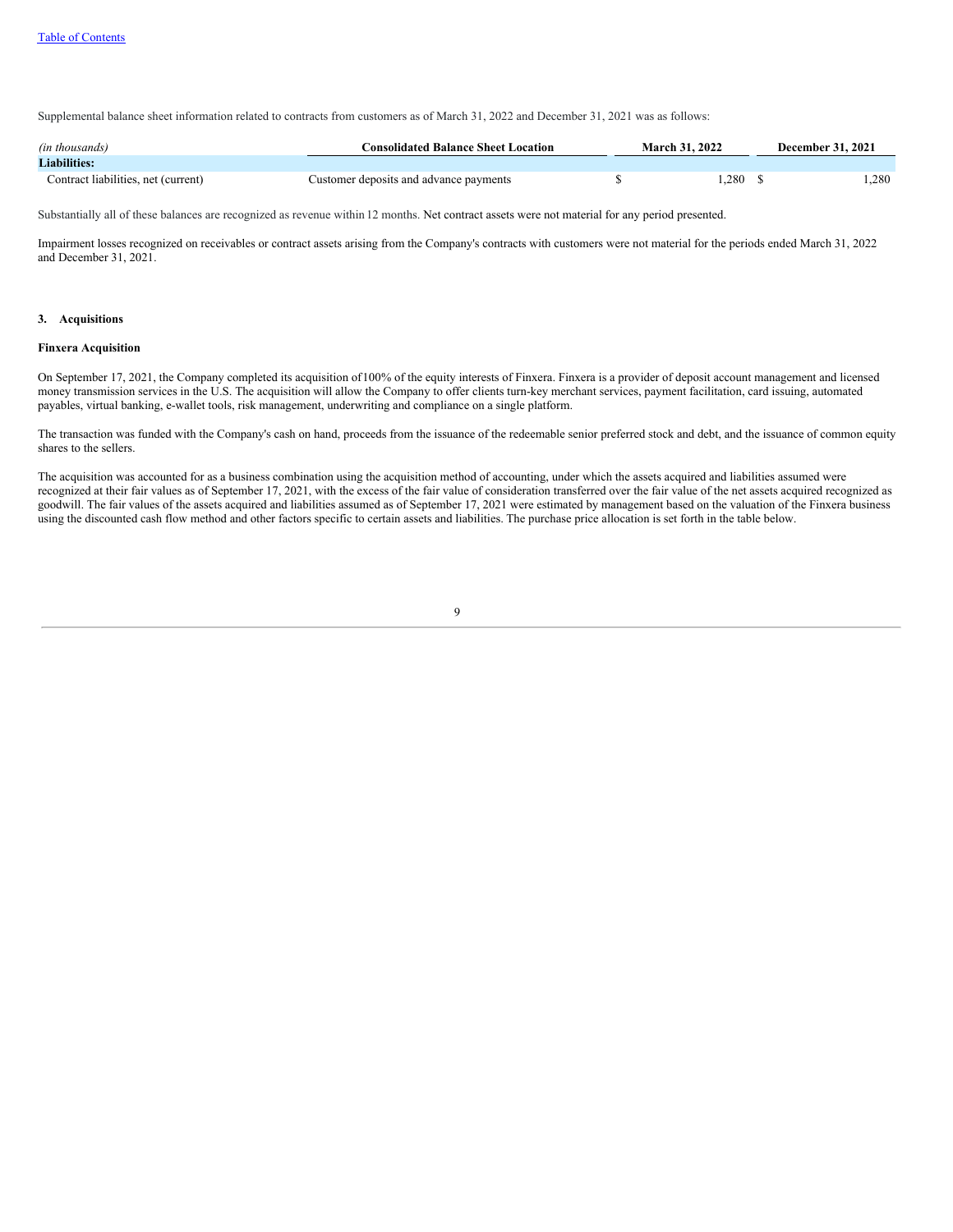| (in thousands)                                                         |    |            |
|------------------------------------------------------------------------|----|------------|
| <b>Consideration:</b>                                                  |    |            |
| Cash                                                                   | \$ | 379,220    |
| Equity instruments $(1)$                                               |    | 34,388     |
| Less: cash and restricted cash acquired                                |    | (6,598)    |
| Total purchase consideration, net of cash and restricted cash acquired |    | 407,010    |
|                                                                        |    |            |
| Recognized amounts of assets acquired and liabilities assumed:         |    |            |
| Accounts receivable                                                    | \$ | 385        |
| Prepaid expenses and other current assets                              |    | 5,198      |
| Current portion of notes receivable                                    |    | 784        |
| Settlement assets and customer account balances                        |    | 498,811    |
| Property, equipment and software, net                                  |    | 712        |
| Goodwill                                                               |    | 245,104    |
| Intangible assets, $net(2)$                                            |    | 211,400    |
| Other noncurrent assets                                                |    | 955        |
| Accounts payable and accrued expenses                                  |    | (7,837)    |
| Settlement and customer account obligations                            |    | (498, 811) |
| Deferred income taxes, net                                             |    | (44,311)   |
| Other noncurrent liabilities                                           |    | (5,380)    |
| <b>Total purchase consideration</b>                                    | S  | 407,010    |

The fair value of the 7,551,354 shares of PRTH common stock that were issued was determined based on their market price at the time of closing adjusted for an appropriate liquidity discount due to trading restrictions under Securities Rule 144. (1)

The intangible assets acquired consist of \$154.9 million for referral partner relationships, \$34.3 million for technology, \$20.1 million for customer relationships and \$2.1 million for money transmission licenses. (2)

Goodwill of \$245.1 million arising from the acquisition primarily consists of the expected synergies and other benefits from combining operations. Approximately \$8.7 million of the goodwill attributable to the acquisition is expected to be deductible for income tax purposes. The goodwill was allocated 100% to the Company's Enterprise Payments reportable segment.

In 2020, Finxera acquired two businesses for which the purchase price included contingent consideration valued at \$6.1 million. The contingent consideration payable is comprised of earnout opportunities equal to 50% of certain revenues earned from the customers assumed in these acquisitions. The associated earnout opportunities are to be measured and paid every six months and expire at various dates through December 31, 2023. As of March 31, 2022, \$0.5 million of the \$6.1 million of total contingent consideration has been paid. The remaining \$5.6 million was accrued, of which \$2.0 million and \$3.6 million were included in accounts payable and accrued expenses and other noncurrent liabilities, respectively, on the Company's Unaudited Consolidated Balance Sheet as of March 31, 2022.

#### **Other Acquisitions**

# Wholesale Payments, Inc.

On April 28, 2021, a subsidiary of the Company completed its acquisition of certain residual portfolio rights for a purchase price of \$42.4 million and \$24.8 million of postclosing payments and earnout payments based on meeting certain attrition thresholds over a three-year period from the date of acquisition. The transaction did not meet the definition of a business, therefore it was accounted for as an asset acquisition under which the cost of the acquisition was allocated to the acquired assets based on relative fair values. As of March 31, 2022, the sellers earned \$3.8 million of the \$24.8 million, which was paid during 2021, increasing the total purchase price recorded to \$46.2 million, which was recorded to residual buyout intangible assets with a seven-year useful life amortized on a straight-line basis. As this is an asset acquisition, additional purchase price is accounted for when payment to the seller becomes probable and is added to the carrying value of the asset. The seller's note payable to the Company of \$3.0 million and an advance of \$2.0 million outstanding at the time of the purchase was netted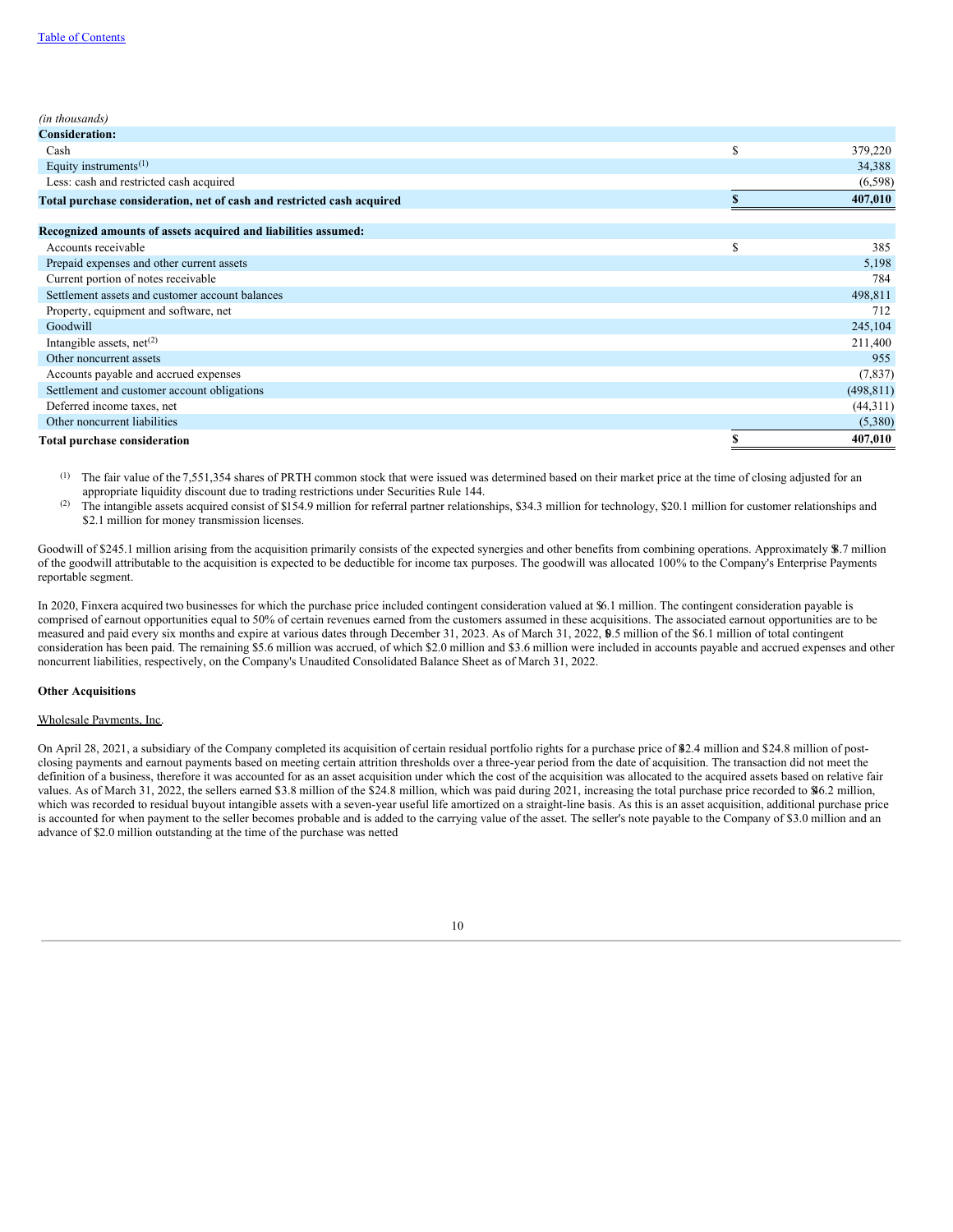against the initial purchase price, resulting in cash of \$41.2 million being paid by the Company to the seller, which was funded from cash proceeds from the issuance of the redeemable senior preferred stock and cash on hand.

### C&H

On June 25, 2021, a subsidiary of the Company acquired certain assets and assumed certain related liabilities of C&H under an asset purchase agreement. C&H was an ISO partner of the Company where it developed expertise in software-integrated payment services, as well as marketing programs for specific verticals such as automotive and youth sports. This business is reported within the Company's SMB Payments reportable segment. The initial purchase price for the net assets was \$35.0 million in cash and a total purchase price of not more than \$60.0 million including post-closing payments and earnout payments based on certain gross profit and revenue achievements over athree-year period from the date of acquisition. The acquisition date fair value of the contingent consideration was \$4.7 million, which increased the total purchase price to \$39.7 million. The seller's note payable to the Company of \$0.5 million at the time of purchase was netted against the initial purchase price, resulting in cash of \$4.5 million being paid by the Company to the seller, which was funded from a \$30.0 million draw down of the revolving credit facility under the Credit Agreement held by the Company and \$4.5 million cash on hand. Transaction costs were not material and were expensed. The purchase price allocation is set forth in the table below.

| (in thousands)                                                 |        |
|----------------------------------------------------------------|--------|
| Accounts receivable                                            | 214    |
| Prepaid expenses and other current assets                      | 209    |
| Property, equipment and software, net and other current assets | 287    |
| Goodwill                                                       | 13,804 |
| Intangible assets, $net^{(1)}$                                 | 25,400 |
| Other noncurrent liabilities                                   | (214)  |
| Total purchase price                                           | 39,700 |

The intangible assets acquired consist of \$20.2 million for merchant portfolio intangible assets with aten-year useful life and \$5.2 million for ISO partner relationships with a twelve-year useful life. (1)

The goodwill for the Wholesale Payments, Inc. asset acquisition and the C&H business combination is deductible by the Company for income tax purposes. Based on their purchase prices and pre-acquisition operating results and assets, these two businesses acquired by the Company in 2021, as described above, did not meet the materiality requirements for pro forma disclosures individually or collectively.

### <span id="page-13-0"></span>**4. Settlement Assets and Customer Account Balances and Related Obligations**

#### *SMB Payments Segment*

In the Company's SMB Payments reportable segment, funds settlement refers to the process of transferring funds for sales and credits between card issuers and merchants. The standards of the card networks require possession of funds during the settlement process by a member bank which controls the clearing transactions. Since settlement funds are required to be in the possession of a member bank until the merchant is funded, these funds are not assets of the Company and the associated obligations related to these funds are not liabilities of the Company. Therefore, neither is recognized in the Company's Unaudited Consolidated Balance Sheets. Member banks held merchant funds of \$105.7 million and \$102.1 million at March 31, 2022 and December 31, 2021, respectively.

Exception items that become the liability of the Company are recorded as merchant losses, a component of costs of services in the Unaudited Consolidated Statements of Operations. Exception items that the Company is still attempting to collect from the merchants through the funds settlement process or merchant reserves are recognized as settlement assets and customer account balances in the Company's Unaudited Consolidated Balance Sheets, with an offsetting reserve for those amounts the Company estimates it will not be able to recover. Expenses for merchant losses for the three months ended March 31, 2022 and 2021 were \$1.1 million and \$0.4 million, respectively.

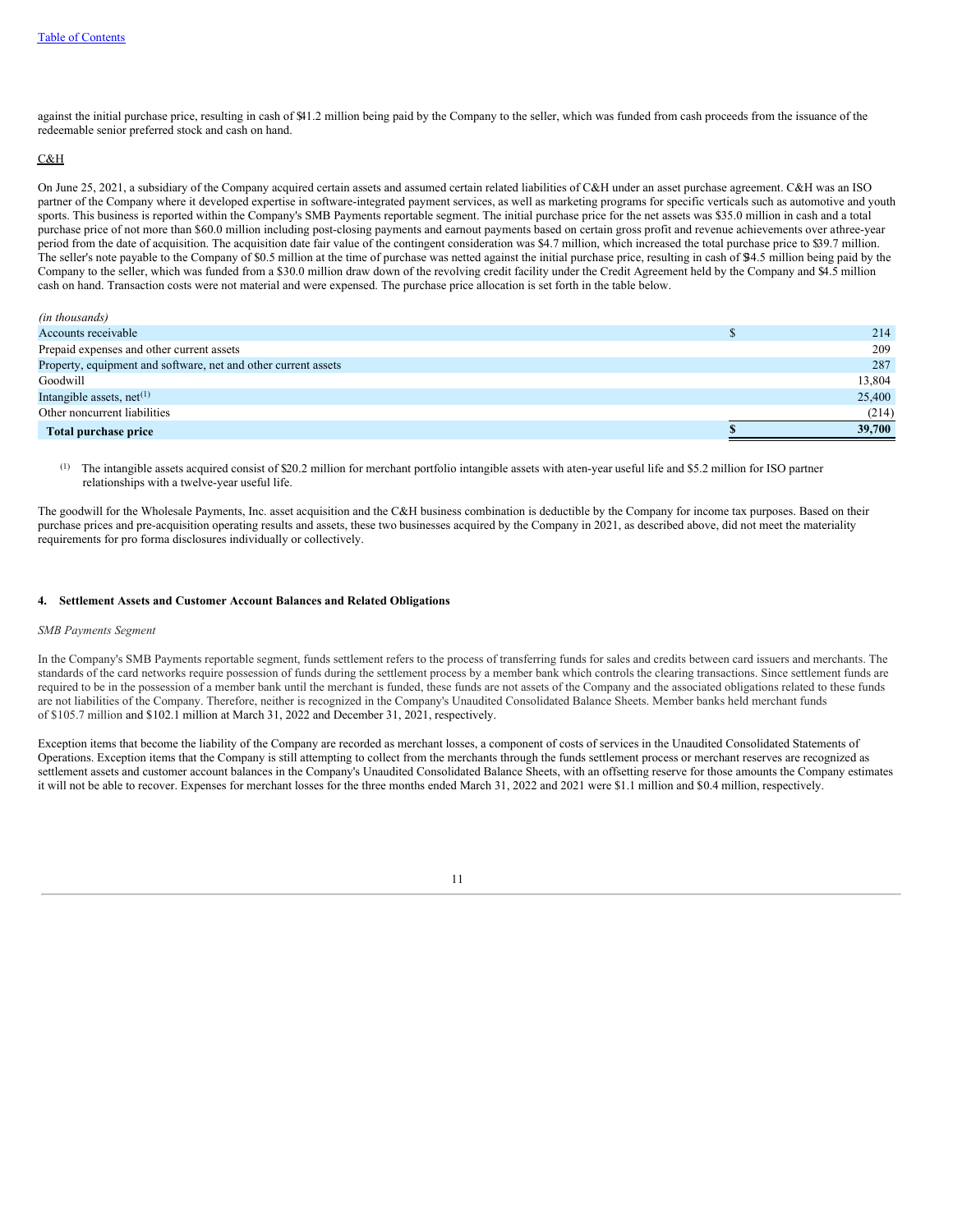#### *B2B Payments Segment*

In the Company's B2B Payments segment, the Company earns revenues from certain of its services by processing transactions for FIs and other business customers. Customers transfer funds to the Company, which are held in either company-owned bank accounts controlled by the Company or bank-owned FBO accounts controlled by the banks, until such time as the transactions are settled with the customer payees. Amounts due to customer payees that are held by the Company in Company-owned bank accounts are included in restricted cash. Amounts due to customer payees that are held in bank-owned FBO accounts are not assets of the Company, and the associated obligations related to these funds are not liabilities of the Company. Therefore, neither is recognized in the Company's Unaudited Consolidated Balance Sheets. Bank-owned FBO accounts held funds of \$57.6 million and \$45.5 million at March 31, 2022 and December 31, 2021, respectively. Company-owned bank accounts held \$6.4 million and \$21.4 million at March 31, 2022 and December 31, 2021, respectively, which are included in restricted cash and settlement obligations in the Company's Unaudited Consolidated Balance Sheets.

### *Enterprise Payments Segment*

In the Company's Enterprise Payments segment, revenue is derived primarily from enrollment fees, monthly subscription fees and transaction-based fees from licensed money transmission services. As part of its licensed money transmission services, the Company accepts deposits from consumers and subscribers which are held in bank accounts maintained by the Company on behalf of consumers and subscribers. After accepting deposits, the Company is allowed to invest available balances in these accounts in certain permitted investments, and the return on such investments contributes to the Company's net cash inflows. These balances are payable on demand. As such, the Company recorded these balances and related obligations as current assets and current liabilities. The nature of these balances are cash and cash equivalents but they are not available for day-to-day operations of the Company. Therefore, the Company has classified these balances as settlement assets and customer account balances and the related obligations as settlement and customer account obligations in the Company's Unaudited Consolidated Balance Sheets.

The Company's settlement assets and customer account balances and settlement and customer account obligations were as follows:

| (in thousands)                                               |   | <b>March 31, 2022</b> | December 31, 2021 |         |  |
|--------------------------------------------------------------|---|-----------------------|-------------------|---------|--|
| <b>Settlement Assets:</b>                                    |   |                       |                   |         |  |
| Card settlements due from merchants, net of estimated losses | ¢ | 1.228                 |                   | 537     |  |
| <b>Customer Account Balances:</b>                            |   |                       |                   |         |  |
| Cash and cash equivalents                                    |   | 497,388               |                   | 468,934 |  |
| Time deposits                                                |   |                       |                   | 10,000  |  |
| Total settlement assets and customer account balances        |   | 498.616               |                   | 479,471 |  |
|                                                              |   |                       |                   |         |  |
| <b>Settlement and Customer Account Obligations:</b>          |   |                       |                   |         |  |
| Customer account obligations                                 |   | 497,388 \$            |                   | 478,935 |  |
| Due to customer payees $(1)$                                 |   | 6,343                 |                   | 21,356  |  |
| Total settlement and customer account obligations            |   | 503,731               |                   | 500,291 |  |

<span id="page-14-0"></span>The related assets are included in restricted cash on our Unaudited Consolidated Balance Sheets. (1)

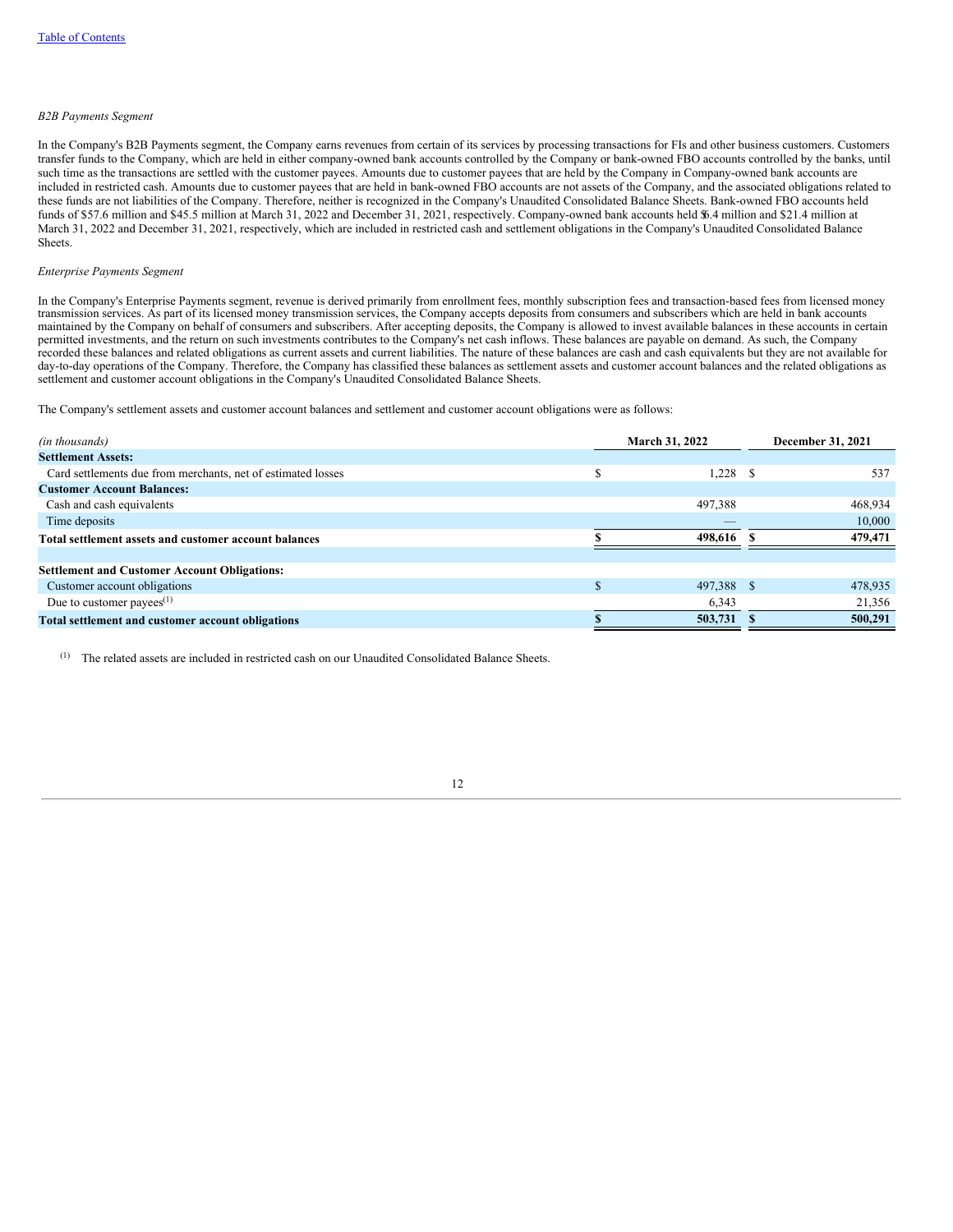# **5. Goodwill and Other Intangible Assets**

# **Goodwill**

The Company's goodwill relates to the following reporting units as of March 31, 2022 and December 31, 2021:

| (in thousands)             | <b>March 31, 2022</b> | <b>December 31, 2021</b> |
|----------------------------|-----------------------|--------------------------|
| <b>SMB</b> Payments        | 120.636               | 120,636                  |
| <b>Enterprise Payments</b> | 245.104               | 245.104                  |
| <b>Total</b>               | 365,740               | 365,740                  |

There were no impairment losses for the three months ended March 31, 2022 and 2021. The Company performed its most recent annual goodwill impairment test as of October 1, 2021, using the optional qualitative method. Under the qualitative method, we examined the factors most likely to affect our valuations. As a result, we have concluded that it remains more likely than not that the fair value of each of our reporting units exceeds their carrying amounts. As of March 31, 2022, the Company is not aware of any triggering events that have occurred since October 1, 2021.

#### **Other Intangible Assets**

At March 31, 2022 and December 31, 2021, other intangible assets consisted of the following:

| (in thousands, except weighted-average data) |   |                             |                             |                           |                                        |
|----------------------------------------------|---|-----------------------------|-----------------------------|---------------------------|----------------------------------------|
|                                              |   | <b>Gross Carrying Value</b> | Accumulated<br>Amortization | <b>Net Carrying Value</b> | Weighted-average<br><b>Useful Life</b> |
| Other intangible assets:                     |   |                             |                             |                           |                                        |
| ISO and referral partner relationships       | ¢ | 175,300 \$                  | $(14,771)$ \$               | 160,529                   | 14.8                                   |
| Residual buyouts                             |   | 126,225                     | (61, 054)                   | 65,171                    | 6.3                                    |
| Customer relationships                       |   | 95,566                      | (74,046)                    | 21,520                    | 8.0                                    |
| Merchant portfolios                          |   | 76,016                      | (33,942)                    | 42,074                    | 6.7                                    |
| Technology                                   |   | 48,690                      | (15, 921)                   | 32,769                    | 9.9                                    |
| Non-compete agreements                       |   | 3,390                       | (3,390)                     | _                         | 0.0                                    |
| Trade names                                  |   | 2,870                       | (1,949)                     | 921                       | 11.7                                   |
| Money transmission licenses $(1)$            |   | 2,100                       |                             | 2,100                     |                                        |
| Total gross carrying value                   |   | 530,157                     | $(205, 073)$ \$             | 325,084                   | 10.0                                   |

 $(1)$  These assets have an indefinite useful life.

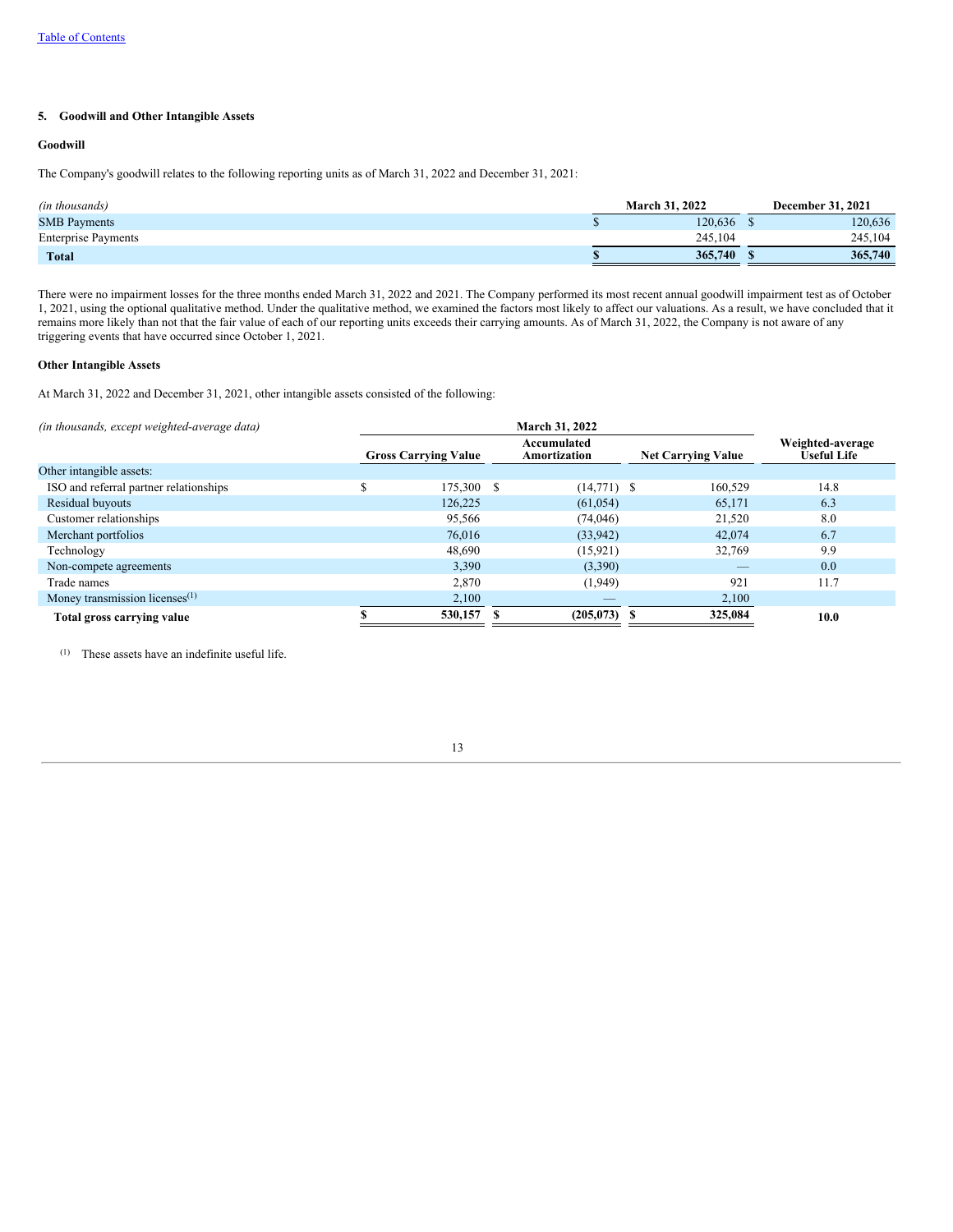| (in thousands, except weighted-average data)       | December 31, 2021 |                             |  |                             |  |                           |                                        |
|----------------------------------------------------|-------------------|-----------------------------|--|-----------------------------|--|---------------------------|----------------------------------------|
|                                                    |                   | <b>Gross Carrying Value</b> |  | Accumulated<br>Amortization |  | <b>Net Carrying Value</b> | Weighted-average<br><b>Useful Life</b> |
| Other intangible assets:                           |                   |                             |  |                             |  |                           |                                        |
| ISO and referral partner relationships             | ¢                 | 175,300 \$                  |  | $(11,679)$ \$               |  | 163.621                   | 14.8                                   |
| Residual buyouts $(1)$                             |                   | 126.225                     |  | (56, 186)                   |  | 70.039                    | 6.4                                    |
| Customer relationships                             |                   | 95,566                      |  | (70, 883)                   |  | 24,683                    | 8.1                                    |
| Merchant portfolios                                |                   | 76,016                      |  | (30, 879)                   |  | 45,137                    | 6.7                                    |
| Technology <sup>(2)</sup>                          |                   | 48,690                      |  | (15,039)                    |  | 33,651                    | 9.9                                    |
| Non-compete agreements <sup><math>(2)</math></sup> |                   | 3,390                       |  | (3,390)                     |  | _                         | 0.0                                    |
| Trade names                                        |                   | 2,870                       |  | (1,890)                     |  | 980                       | 11.6                                   |
| Money transmission licenses $(3)$                  |                   | 2,100                       |  |                             |  | 2,100                     |                                        |
| Total gross carrying value                         |                   | 530,157                     |  | $(189, 946)$ \$             |  | 340,211                   | 9.7                                    |

 $(1)$  Additions to residual buyouts were offset by certain assets that became fully amortized in 2021 but are still in service.

Certain assets in the group became fully amortized in 2021 but are still in service. (2)

These assets have an indefinite useful life. (3)

Amortization expense for intangible assets was \$15.1 million and \$7.0 million for the three months ended March 31, 2022 and 2021, respectively.

The Company tests intangible assets for impairment when events occur or circumstances indicate that the fair value of an intangible asset or group of intangible assets may be impaired. The Company also considered the market conditions generated by the COVID-19 pandemic and concluded that there were no additional impairment indicators present at March 31, 2022.

#### <span id="page-16-0"></span>**6. Property, Equipment and Software**

A summary of property, equipment and software, net as of March 31, 2022 and December 31, 2021 was as follows:

| (in thousands, except useful lives)   | <b>March 31, 2022</b> | December 31, 2021 |
|---------------------------------------|-----------------------|-------------------|
| Computer software                     | 54,939 \$             | 52,715            |
| Equipment                             | 12,874                | 12.255            |
| Leasehold improvements                | 6,835                 | 6,467             |
| Furniture and fixtures                | 3,035                 | 2,819             |
| Property, equipment and software      | 77.683                | 74.256            |
| Less: accumulated depreciation        | (52.286)              | (49, 023)         |
| Property, equipment and software, net | 25,397                | 25,233            |

Depreciation expense totaled \$2.2 million and \$2.1 million for the three months ended March 31, 2022 and 2021, respectively.

Computer software represents purchased software and internally developed back office and merchant interfacing systems used to assist in the reporting of merchant processing transactions and other related information.

# <span id="page-16-1"></span>**7. Notes Receivable**

The Company had notes receivable of \$2.7 million and \$0.4 million as of March 31, 2022 and December 31, 2021, respectively, which are reported as current portion of notes receivable and notes receivable less current portion on the Company's Unaudited Consolidated Balance Sheets. The carrying value of the Company's notes receivable approximates fair value. On the fair value hierarchy, Level 3 inputs are used to estimate the fair value of notes receivable. The notes receivable carried weighted-average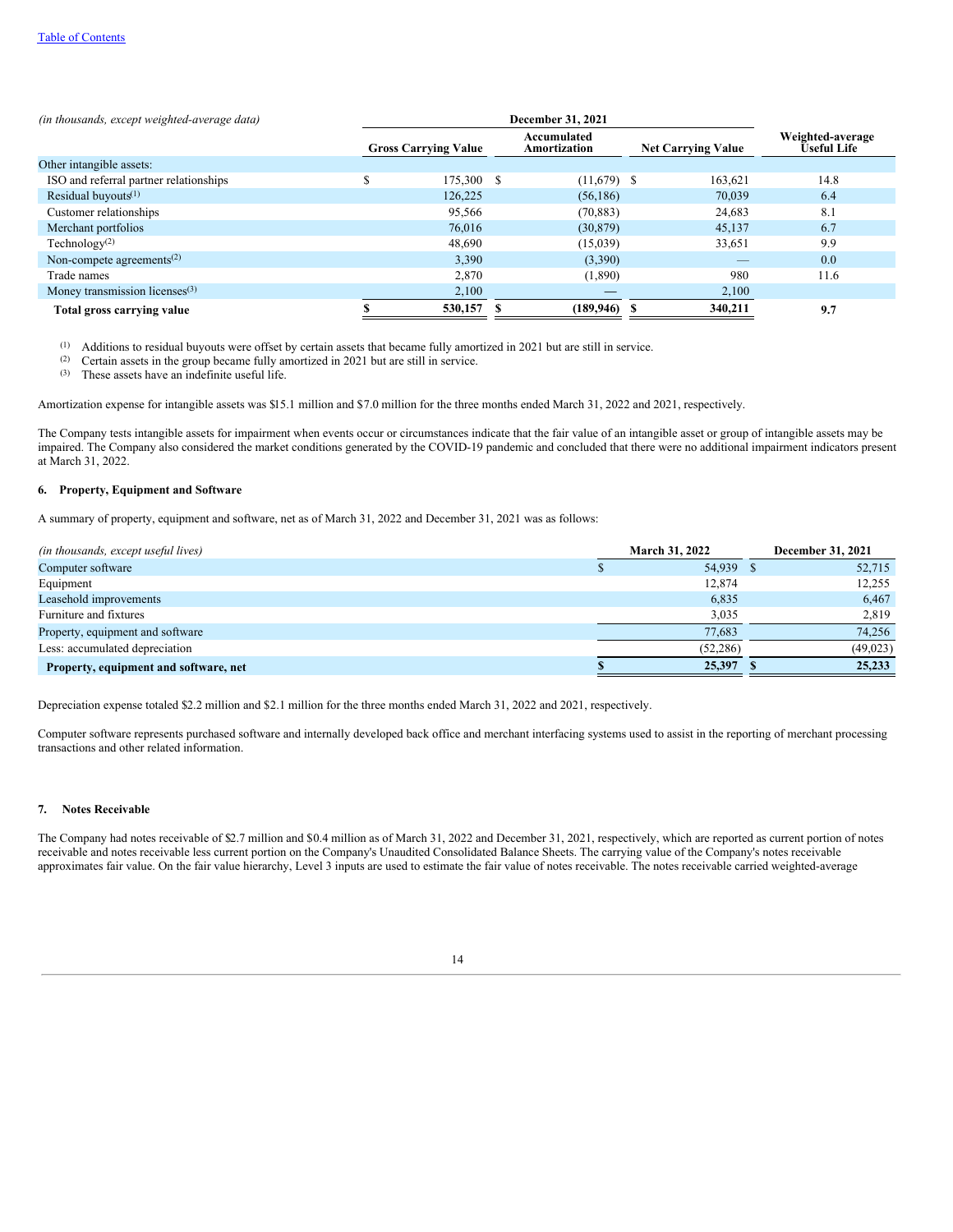interest rates of 14.6% and 13.8% as of March 31, 2022 and December 31, 2021, respectively. The notes receivable are comprised of notes receivable from ISOs, and under the terms of the agreements the Company preserves the right to hold back residual payments due to the ISOs and to apply such residuals against future payments due to the Company. As of March 31, 2022 and December 31, 2021, the Company had no allowance for doubtful notes receivable.

As of March 31, 2022, the principal payments for the Company's notes receivable are due as follows:

# *(in thousands)*

| Twelve month period ending March 31, |       |
|--------------------------------------|-------|
| 2023                                 | 652   |
| 2024                                 | 549   |
| 2025                                 | 526   |
| 2026                                 | 463   |
| 2027                                 | 489   |
| <b>Total</b>                         | 2,679 |

#### <span id="page-17-0"></span>**8. Debt Obligations**

Outstanding debt obligations as of March 31, 2022 and December 31, 2021 consisted of the following:

| (in thousands)                                                                                                                             | <b>March 31, 2022</b> | December 31, 2021 |
|--------------------------------------------------------------------------------------------------------------------------------------------|-----------------------|-------------------|
| Term facility - matures April 27, 2027, interest rate of 6.75% at March 31, 2022 and December 31, 2021                                     | 615.350 \$            | 616,900           |
| Revolving credit facility - \$40.0 million line, matures April 27, 2026, interest rate of 5.75% at March 31, 2022 and<br>December 31, 2021 | 10.000                | 15,000            |
| <b>Total debt obligations</b>                                                                                                              | 625,350               | 631,900           |
| Less: current portion of long-term debt                                                                                                    | (6,200)               | (6,200)           |
| Less: unamortized debt discounts and deferred financing costs                                                                              | (20, 747)             | (21, 595)         |
| Long-term debt, net                                                                                                                        | 598,403               | 604.105           |

*Interest Expense and Amortization of Deferred Loan Costs and Discounts*

Deferred financing costs and debt discounts are amortized using the effective interest method over the remaining term of the respective debt and are recorded as a component of interest expense. Unamortized deferred financing costs and debt discounts are included in long-term debt on the Company's Unaudited Consolidated Balance Sheets.

Outstanding borrowings under the Credit Agreement accrue interest using either a base rate or a LIBOR rate plus an applicable margin per year, subject to a LIBOR rate floor of 1.00% per year. The revolving credit facility incurs an unused commitment fee on any undrawn amount in an amount equal to0.50% per year of the unused portion. The future applicable interest rate margins may vary based on the Company's Total Net Leverage Ratio in addition to future changes in the underlying market rates for LIBOR and the rate used for base-rate borrowings.

Interest expense for outstanding debt, including fees for undrawn amounts and amortization of deferred financing costs and debt discounts, was \$11.5 million, and \$9.2 million for the three months ended March 31, 2022 and 2021. Interest expense included amortization of deferred financing costs and debt discounts of \$0.8 million and \$0.6 million for the three months ended March 31, 2022 and 2021, respectively.

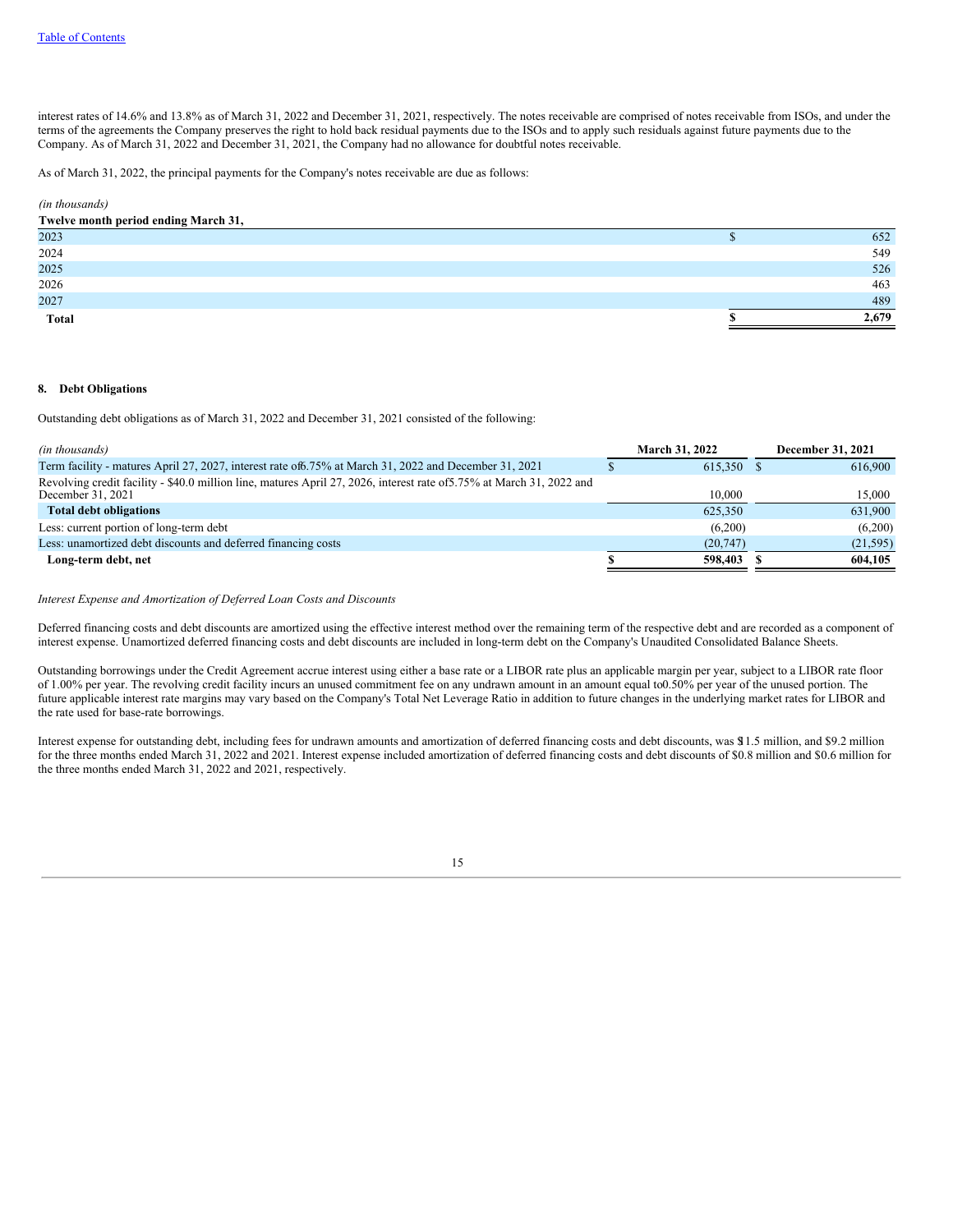#### *Fair Value*

Outstanding debt obligations are reflected in the Company's Unaudited Consolidated Balance Sheets at carrying value since the Company did not elect to remeasure debt obligations to fair value at the end of each reporting period.

The fair value of the of the term facility was estimated to be \$614.6 million and \$613.8 million. at March 31, 2022 and December 31, 2021, respectively, and was estimated using binding and non-binding quoted prices in an active secondary market, which considers the credit risk and market related conditions, and is within Level 3 of the fair value hierarchy.

The carrying values of the other long-term debt obligations approximate fair value due to mechanisms in the credit agreements that adjust the applicable interest rates and the lack of a market for these debt obligations.

### *Debt Covenants*

The Credit Agreement contains representations and warranties, financial and collateral requirements, mandatory payment events, events of default and affirmative and negative covenants, including without limitation, covenants that restrict among other things, the ability to create liens, pay dividends or distribute assets from the loan parties to the Company, merge or consolidate, dispose of assets, incur additional indebtedness, make certain investments or acquisitions, enter into certain transactions (including with affiliates) and to enter into certain leases.

If the aggregate principal amount of outstanding revolving loans and letters of credit under the Credit Agreement exceeds 35% of the total revolving facility thereunder, the loan parties are required to comply with certain restrictions on its Total Net Leverage Ratio. If applicable, the maximum permitted Total Net Leverage Ratio is: 1) 6.50:1.00 at each fiscal quarter ended September 30, 2021 through June 30, 2022; 2) 6.00:1.00 at each fiscal quarter ended September 30, 2022 through June 30, 2023; and 3) 5.50:1.00 at each fiscal quarter ended September 30, 2023 each fiscal quarter thereafter. As of March 31, 2022, the Company was in compliance with our financial covenants.

#### <span id="page-18-0"></span>**9. Redeemable Senior Preferred Stock and Warrants**

The following table provides a reconciliation of the beginning and ending carrying amounts of the redeemable senior preferred stock for the periods presented:

| (in thousands)                                       | <b>Shares</b> | Amount  |
|------------------------------------------------------|---------------|---------|
| January 1, 2022                                      | 225           | 210.158 |
| Unpaid dividend on redeemable senior preferred stock | __            | 4.090   |
| Accretion of discounts and issuance cost             |               | 805     |
| <b>March 31, 2022</b>                                | 225           | 215,053 |

The following table provides a summary of the dividends for the period presented:

| (in thousands)                                                                                   | <b>Three Months Ended March</b><br>31, 2022 |       |
|--------------------------------------------------------------------------------------------------|---------------------------------------------|-------|
| Dividends paid in cash                                                                           |                                             | 3.505 |
| Accumulated dividends accrued as part of the carrying value of redeemable senior preferred stock |                                             | 4.090 |
| Dividends declared at the rate of 13.0% per year                                                 |                                             | 7.595 |

<span id="page-18-1"></span>On April 27, 2021, the Company issued warrants to purchase up to1,803,841 shares of the Company's common stock, par value \$0.001 per share, at an exercise price of \$0.001. As of March 31, 2022, none of the warrants have been exercised. The warrants are considered to be equity contracts indexed in the Company's own shares and therefore were recorded at their inception date relative fair value and are included in additional paid-in capital on the Company's Unaudited Consolidated Balance Sheets.

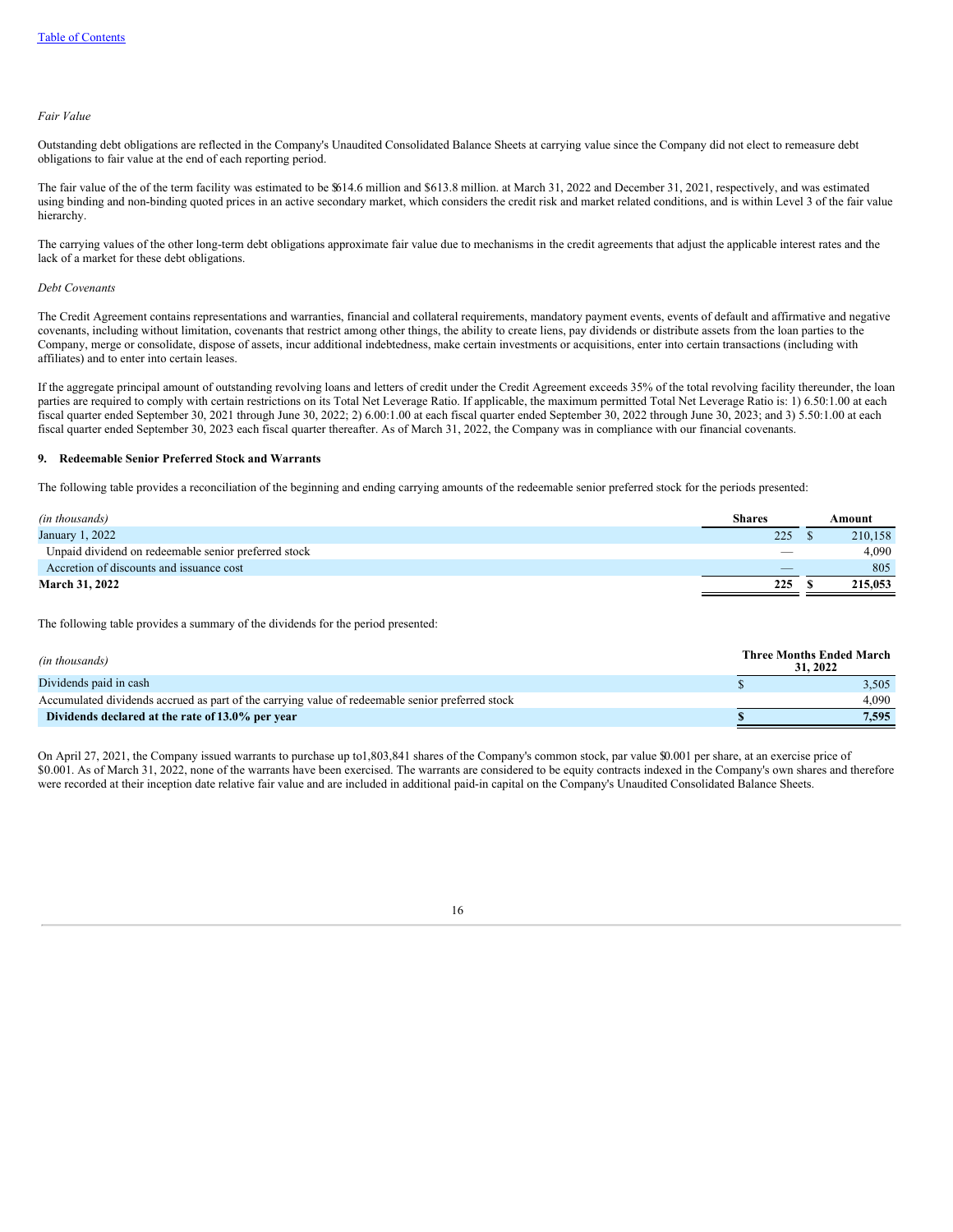#### **10. Income Taxes**

The Company's consolidated effective income tax rate was49.4% for the three months ended March 31, 2022, compared to a consolidated effective income tax rate of45.4% for the three months ended March 31, 2021. The effective rate for March 31, 2022 differed from the statutory rate of 21.0% primarily due to an increase in the valuation allowance against certain business interest carryover deferred tax assets. The effective rate for March 31, 2021 differed from the statutory federal rate of 21.0% primarily due to an increase in the valuation allowance against certain business interest carryover deferred tax assets.

#### *Valuation Allowance for Deferred Income Tax Assets*

The Company considers all available positive and negative evidence to determine whether sufficient taxable income will be generated in the future to permit realization of the existing deferred tax assets. In accordance with the provisions of ASC 740, *Income Taxes*, the Company is required to provide a valuation allowance against deferred income tax assets when it is "more likely than not" that some portion or all of the deferred tax assets will not be realized.

Based on management's assessment, as of March 31, 2022, the Company continues to record a full valuation allowance against non-deductible interest expense. The Company will continue to evaluate the realizability of the net deferred tax asset on a quarterly basis and, as a result, the valuation allowance may change in future periods.

### <span id="page-19-0"></span>**11. Commitments and Contingencies**

#### *Minimum Annual Commitments with Third-party Processors*

The Company has multi-year agreements with third parties to provide certain payment processing services to the Company. The Company pays processing fees under these agreements that are based on the volume and dollar amounts of processed payment transactions. Some of these agreements have minimum annual requirements for processing volumes. Based on existing contracts in place at March 31, 2022, the Company is committed to pay minimum processing fees under these agreements of approximately \$15.7 million in 2022 and \$16.6 million in 2023.

### *Contingent Consideration*

For asset acquisitions that do not meet the definition of a business, the portion of the unpaid purchase price that is contingent on future activities is not initially recorded by the acquirer on the date of acquisition. Rather, the acquirer generally recognizes contingent consideration when it becomes probable and estimable.

On March 15, 2019, a subsidiary of the Company paid \$15.2 million cash to acquire certain residual portfolio rights. This asset acquisition became part of the Company's SMB Payments reportable segment. The initial purchase price is subject to an increase of up to \$6.4 million in accordance with the terms of the agreement between the Company and the sellers. As of March 31, 2022, the sellers had not achieved the criteria to earn the remaining \$2.1 million.

See Note 3, [Acquisitions](#page-11-0), for information about contingent consideration related to other acquisitions.

#### *Legal Proceedings*

The Company is involved in certain legal proceedings and claims which arise in the ordinary course of business. In the opinion of the Company and based on consultations with internal and external counsel, the results of any of these matters, individually and in the aggregate, are not expected to have a material effect on the Company's results of operations, financial condition or cash flows. As more information becomes available, and the Company determines that an unfavorable outcome is probable on a claim and that the amount of probable loss that the Company will incur on that claim is reasonably estimable, the Company will record an accrued expense for the claim in question. If and when the Company records such an accrual, it could be material and could adversely impact the Company's results of operations, financial condition and cash flows.

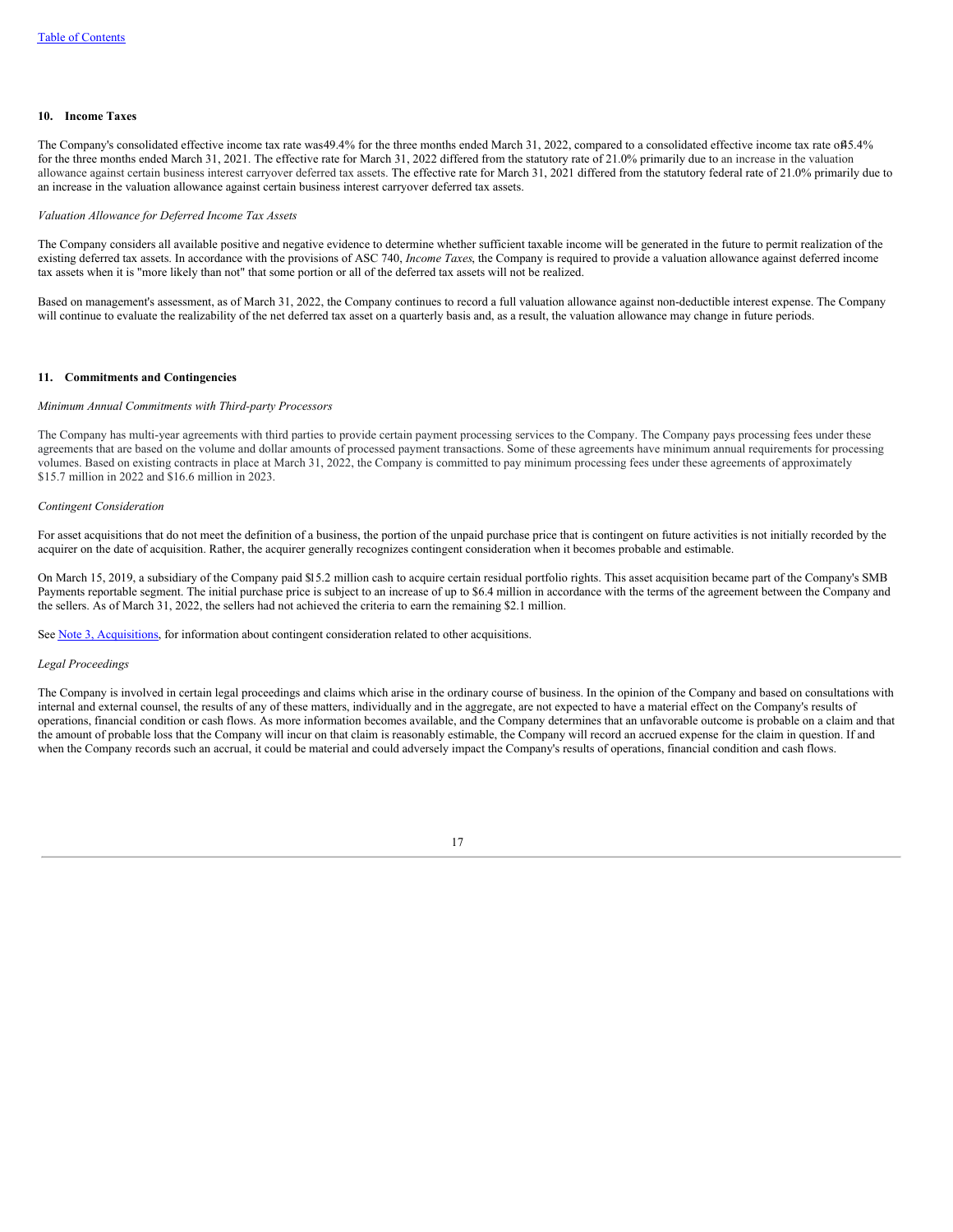#### *Concentration of Risks*

The Company's revenue is substantially derived from processing Visa and MasterCard bankcard transactions. Because the Company is not a member bank, in order to process these bankcard transactions, the Company maintains sponsorship agreements with member banks which require, among other things, that the Company abide by the by-laws and regulations of the card associations.

A majority of the Company's cash and restricted cash is held in certain FIs, substantially all of which is in excess of federal deposit insurance corporation limits. The Company does not believe it is exposed to any significant credit risk from these transactions.

#### <span id="page-20-0"></span>**12. Stock-based Compensation**

For the three months ended March 31, 2022 and 2021, stock-based compensation was as follows:

|                                             | <b>Three Months Ended March 31.</b> |      |
|---------------------------------------------|-------------------------------------|------|
| (in thousands)                              | 2022                                | 2021 |
| Restricted stock units compensation expense | . 558                               | 558  |

In March 2021, the Company converted a \$0.3 million liability-classified stock-based compensation award for restricted stock units under the 2018 Plan, whereby the service inception date preceded the future grant-date, to an equity-classified award when the restricted stock units were granted.

Income tax benefit for stock-based compensation was immaterial for the three months ended March 31, 2022 and 2021.No stock-based compensation has been capitalized.

### **2018 Plan**

The Company's 2018 Plan provided for the issuance of up to6,685,696 shares of the Company's common stock. On March 17, 2022, the Company's Board of Directors unanimously approved an amendment to the 2018 Plan, subject to approval by our shareholders, to increase the number of shares authorized for issuance under the plan by 2,500,000 shares, resulting in 9,185,696 shares of the Company's common stock authorized for issuance under the plan.

#### **2021 Stock Purchase Plan**

The 2021 Stock Purchase Plan provides for up to200,000 shares to be purchased under the plan. Shares issued under the plan may be authorized but unissued or reacquired shares of common stock. All employees of the Company who work more than 20 hours per week and have been employed by the Company for at least30 days may participate in the 2021 Stock Purchase Plan.

Under the 2021 Stock Purchase Plan, participants are offered, on the first day of the offering period, the option to purchase shares of Common Stock at a discount on the last day of the offering period. The offering period shall be for a period of three months, and the first offering period began on January 10, 2022. The 2021 Stock Purchase Plan provides eligible employees the opportunity to purchase shares of the Company's common stock on a quarterly basis through payroll deductions at a price equal to 95% of the lesser of the fair value on the first and last trading day of each offering period.

### <span id="page-20-1"></span>**13. Segment Information**

Prior to the fourth quarter of 2021, the Company's three reportable segments included the Consumer Payments segment, the Commercial Payments segment and the Integrated Partners segment. As a result of the Company's organic growth and recent acquisitions, a new internal reporting structure was implemented which resulted in changes to the Company's reportable segments. The three new reportable operating segments are SMB Payments, B2B Payments and Enterprise Payments. All comparative periods have been adjusted to reflect the new reportable segments.

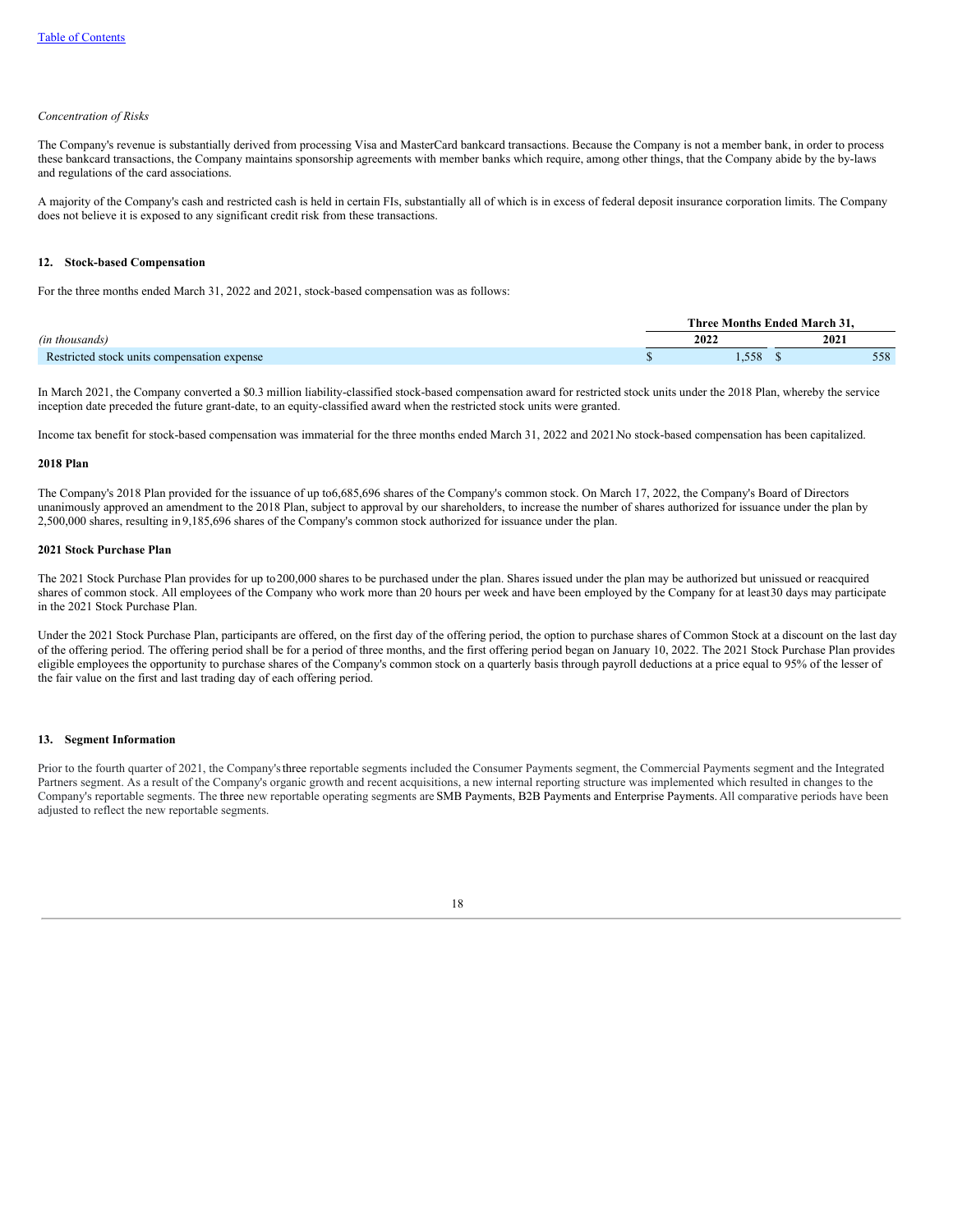More information about ourthree reportable segments:

- *• SMB Payments –* provides full-service acquiring and payment-enabled solutions for B2C transactions, leveraging the Company's proprietary software platform, distributed through ISOs, direct sales and vertically focused ISV channels.
- *• B2B Payments –* provides AP automation solutions to corporations, software partners and FIs, including Citi, Mastercard and American Express.
- *Enterprise Payments –* provides embedded payment and banking solutions to enterprise customers that modernize legacy platforms and accelerate modern software partners looking to monetize payments.

Corporate includes costs of corporate functions and shared services not allocated to our reportable segments.

Information on reportable segments and reconciliations to consolidated revenues, consolidated depreciation and amortization, and consolidated operating income are as follows:

| (in thousands)                             |              | Three Months Ended March 31, |               |         |  |  |  |  |  |
|--------------------------------------------|--------------|------------------------------|---------------|---------|--|--|--|--|--|
|                                            |              | 2022                         |               | 2021    |  |  |  |  |  |
| <b>Revenues:</b>                           |              |                              |               |         |  |  |  |  |  |
| <b>SMB</b> Payments                        | \$           | 129,959                      | -S            | 109,101 |  |  |  |  |  |
| <b>B2B</b> Payments                        |              | 5,925                        |               | 3,500   |  |  |  |  |  |
| <b>Enterprise Payments</b>                 |              | 17,355                       |               | 696     |  |  |  |  |  |
| <b>Consolidated revenues</b>               |              | 153,239                      | $\mathbf{s}$  | 113,297 |  |  |  |  |  |
| Depreciation and amortization:             |              |                              |               |         |  |  |  |  |  |
| <b>SMB</b> Payments                        | \$           | 10,824                       | <sup>\$</sup> | 8,708   |  |  |  |  |  |
| <b>B2B</b> Payments                        |              | 73                           |               | 74      |  |  |  |  |  |
| <b>Enterprise Payments</b>                 |              | 6,197                        |               |         |  |  |  |  |  |
| Corporate                                  |              | 259                          |               | 288     |  |  |  |  |  |
| Consolidated depreciation and amortization |              | 17,353                       |               | 9,070   |  |  |  |  |  |
| <b>Operating income (loss):</b>            |              |                              |               |         |  |  |  |  |  |
| <b>SMB</b> Payments                        | $\mathbb{S}$ | 12,486 \$                    |               | 13,289  |  |  |  |  |  |
| <b>B2B</b> Payments                        |              | 409                          |               | (409)   |  |  |  |  |  |
| <b>Enterprise Payments</b>                 |              | 4,494                        |               | 164     |  |  |  |  |  |
| Corporate                                  |              | (6, 563)                     |               | (8,517) |  |  |  |  |  |
| <b>Consolidated operating income</b>       |              | 10,826                       | S             | 4,527   |  |  |  |  |  |

A reconciliation of total operating income of reportable segments to the Company's net loss is provided in the following table:

| Three Months Ended March 31, |           |                 |         |  |  |  |  |
|------------------------------|-----------|-----------------|---------|--|--|--|--|
|                              | 2022      |                 | 2021    |  |  |  |  |
|                              |           |                 | 13,044  |  |  |  |  |
|                              | (6, 563)  |                 | (8,517) |  |  |  |  |
|                              | (11, 535) |                 | (9,168) |  |  |  |  |
|                              | 51        |                 | (269)   |  |  |  |  |
|                              | 325       |                 | 2,231   |  |  |  |  |
|                              |           |                 | (2,679) |  |  |  |  |
|                              |           | 17,389<br>(333) |         |  |  |  |  |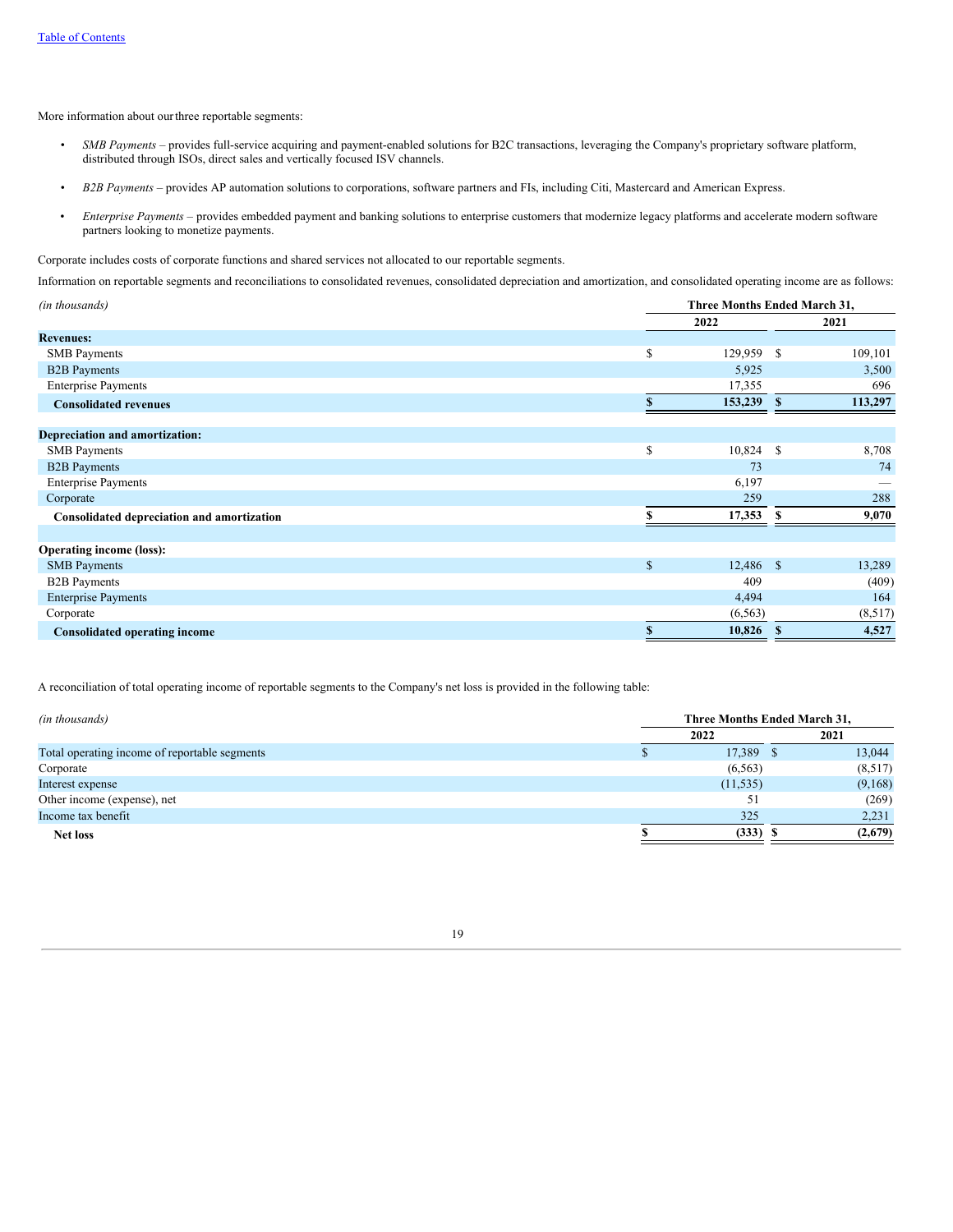# <span id="page-22-0"></span>**14. Loss per Common Share**

The following tables set forth the computation of the Company's basic and diluted loss per common share:

| (in thousands except per share amounts)                                                | Three Months Ended March 31, |              |  |         |  |  |  |
|----------------------------------------------------------------------------------------|------------------------------|--------------|--|---------|--|--|--|
|                                                                                        |                              | 2022         |  | 2021    |  |  |  |
| Numerator:                                                                             |                              |              |  |         |  |  |  |
| Net loss                                                                               |                              | $(333)$ \$   |  | (2,679) |  |  |  |
| Less: Dividends and accretion attributable to redeemable senior preferred stockholders |                              | (8,400)      |  |         |  |  |  |
| Net loss attributable to common stockholders                                           |                              | $(8,733)$ \$ |  | (2,679) |  |  |  |
| Denominator:                                                                           |                              |              |  |         |  |  |  |
| Basic and diluted:                                                                     |                              |              |  |         |  |  |  |
| Weighted-average common shares outstanding <sup><math>(1)</math></sup>                 |                              | 78.597       |  | 67,543  |  |  |  |
| Loss per common share                                                                  |                              | $(0.11)$ \$  |  | (0.04)  |  |  |  |

 $(1)$  The weighted-average common shares outstanding includes 1,803,841 warrants issued in the second quarter of 2021.

Potentially anti-dilutive securities that were excluded from the Company's loss per common share that could potentially be dilutive in future periods are as follows:

| Three Months Ended March 31, |       |
|------------------------------|-------|
| 2022                         | 2021  |
| 3,557                        | 3,557 |
| 600                          | 600   |
| 2,284                        | 842   |
| 1.203                        | 1.394 |
| 7.644                        | 6,393 |
|                              |       |

 $(1)$  The warrants are exercisable at \$11.50 per share and expire on August 24, 2023.

<sup>(2)</sup> The warrants and options are exercisable at \$12.00 per share and expire on August 24, 2023.

(3) Granted under the 2018 Plan.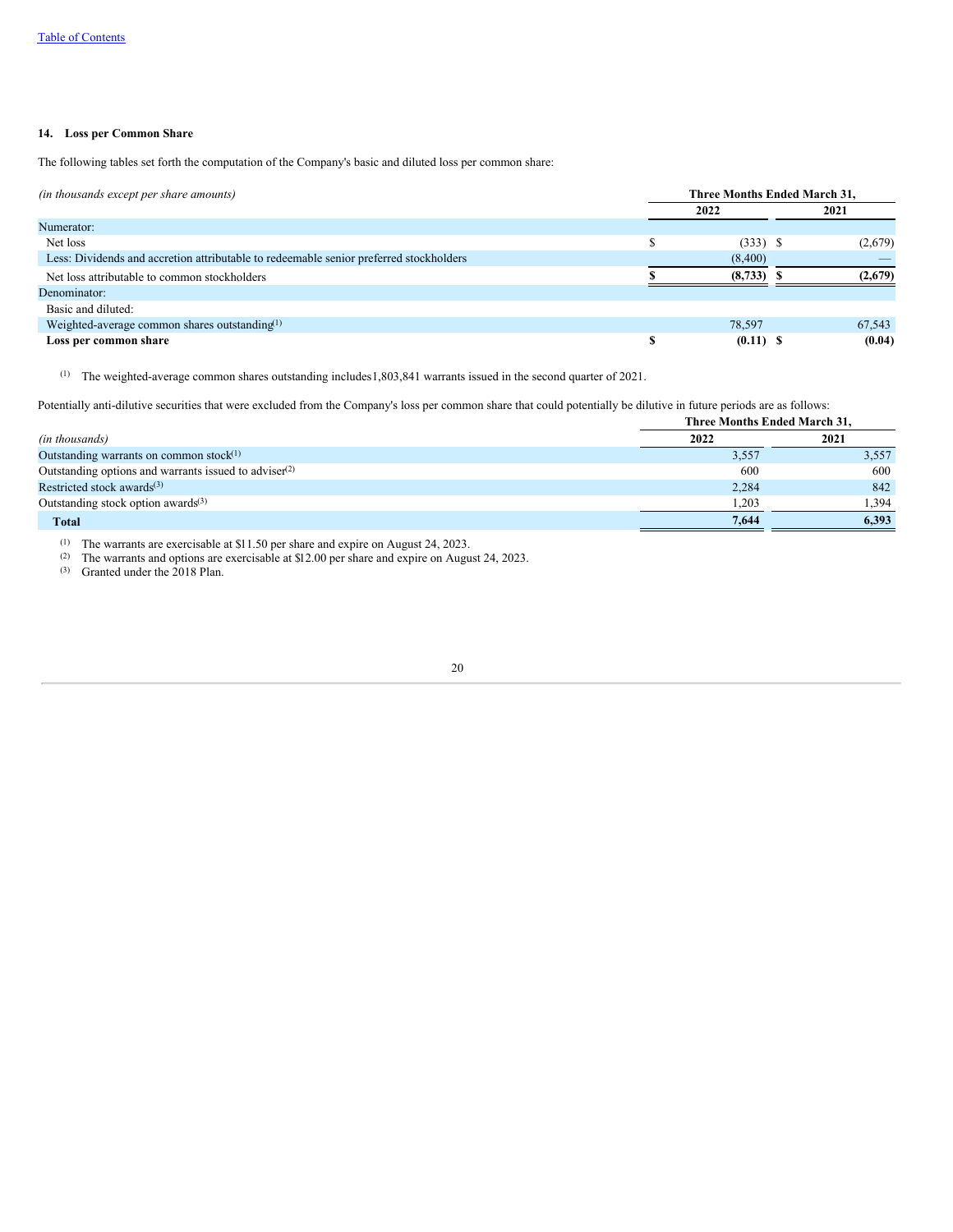### <span id="page-23-0"></span>**Item 2. Management's Discussion and Analysis of Financial Condition and Results of Operations**

The following discussion and analysis of our financial condition and results of operations should be read in conjunction with our Audited Consolidated Financial Statements and related Notes and the section entitled "Management's Discussion and Analysis of Financial Condition and Results of Operations," included in the Company's Annual *Report on Form 10-K for the year ended December 31, 2021.*

#### **Cautionary Note Regarding Forward-looking Statements**

Some of the statements made in this Quarterly Report on Form 10-Q constitute forward-looking statements within the meaning of the federal securities laws. Such forwardlooking statements include, but are not limited to, statements regarding our management's expectations, hopes, beliefs, intentions or strategies regarding the future. In addition, any statements that refer to projections, forecasts or other characterizations of future events or circumstances, such as statements about our future financial performance, including any underlying assumptions, are forward-looking statements. The words "anticipate," "believe," "continue," "could," "estimate," "expect," "future," "goal," "intend," "likely," "may," "might," "plan," "possible," "potential," "predict," "project," "seek," "should," "would," "will," "approximately," "shall" and similar expressions may identify forward-looking statements, but the absence of these words does not mean that a statement is not forward-looking. Forward-looking statements contained in this Quarterly Report on Form 10-Q include, but are not limited to, statements about:

- the impact of the COVID-19 pandemic;
- competition in the payment processing industry;
- the use of distribution partners;
- any unauthorized disclosures of merchant or cardholder data, whether through breach of our computer systems, computer viruses or otherwise;
- any breakdowns in our processing systems;
- government regulation, including regulation of consumer information;
- the use of third-party vendors;
- any changes in card association and debit network fees or products;
- any failure to comply with the rules established by payment networks or standards established by third-party processors;
- any proposed acquisitions or dispositions or any risks associated with completed acquisitions or dispositions; and
- other risks and uncertainties set forth in the "Item 1A Risk [Factors](#page-33-1)" section of this Quarterly Report on Form 10-Q or our Annual Report on Form 10-K.

We caution you that the foregoing list may not contain all of the forward-looking statements made in this Quarterly Report on Form 10-Q.

The forward-looking statements contained in this Quarterly Report on Form 10-Q are based on our current expectations and beliefs concerning future developments and their potential effects on us. You should not place undue reliance on these forward-looking statements in deciding whether to invest in our securities. We cannot assure you that future developments affecting us will be those that we have anticipated. These forward-looking statements involve a number of risks, uncertainties (some of which are beyond our control) or other assumptions, including the risk factors set forth in the "Item 1A - Risk [Factors](#page-33-1)" section of this Quarterly Report on Form 10-Q or our Annual Report on Form 10-K, that may cause our actual results or performance to be materially different from those expressed or implied by these forward-looking statements. Should one or more of these risks or uncertainties materialize, or should any of our assumptions prove incorrect, actual results may vary in material respects from those projected in these forward-looking statements.

In addition, statements that "we believe" and similar statements reflect our beliefs and opinions on the relevant subject. These statements are based upon information available to us as of the date of this Quarterly Report on Form 10-Q, and while we believe such information forms a reasonable basis for such statements, such information may be limited or incomplete, and our statements should not be read to indicate that we have conducted an exhaustive inquiry into, or review of, all potentially available relevant information. These statements are inherently uncertain, and investors are cautioned not to unduly rely upon these statements.

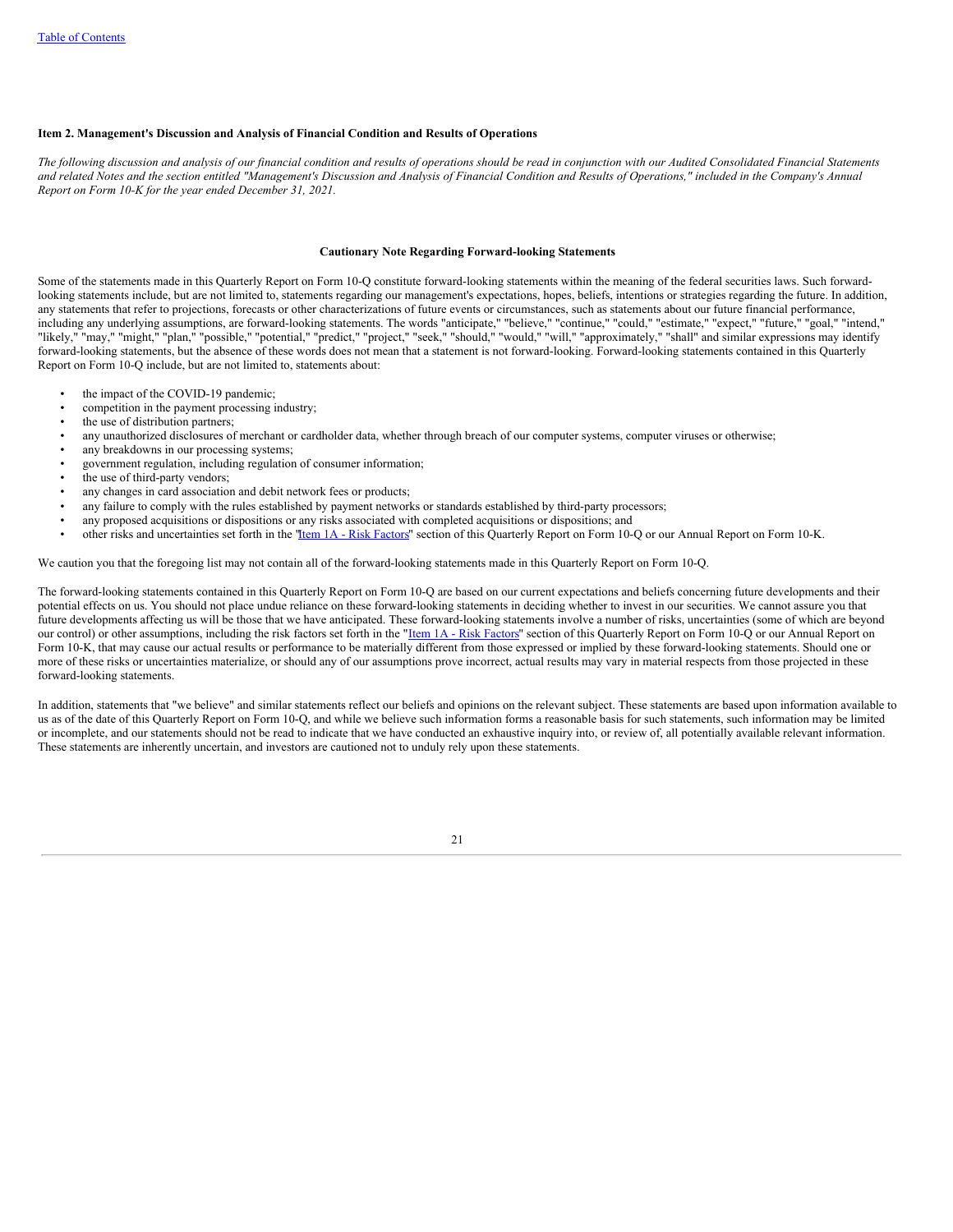You should read this Quarterly Report on Form 10-Q with the understanding that our actual future results, levels of activity, performance and achievements may be materially different from what we expect. We qualify all of our forward-looking statements by these cautionary statements.

Forward-looking statements speak only as of the date they were made. We undertake no obligation to update or revise any forward-looking statements, whether as a result of new information, future events or otherwise, except as may be required under applicable securities laws.

### **Terms Used in this Quarterly Report on Form 10-Q**

As used in this Quarterly Report on Form 10-Q, unless the context otherwise requires, references to the terms "Company," "Priority," "we," "us" and "our" refer to Priority Technology Holdings, Inc. and its consolidated subsidiaries.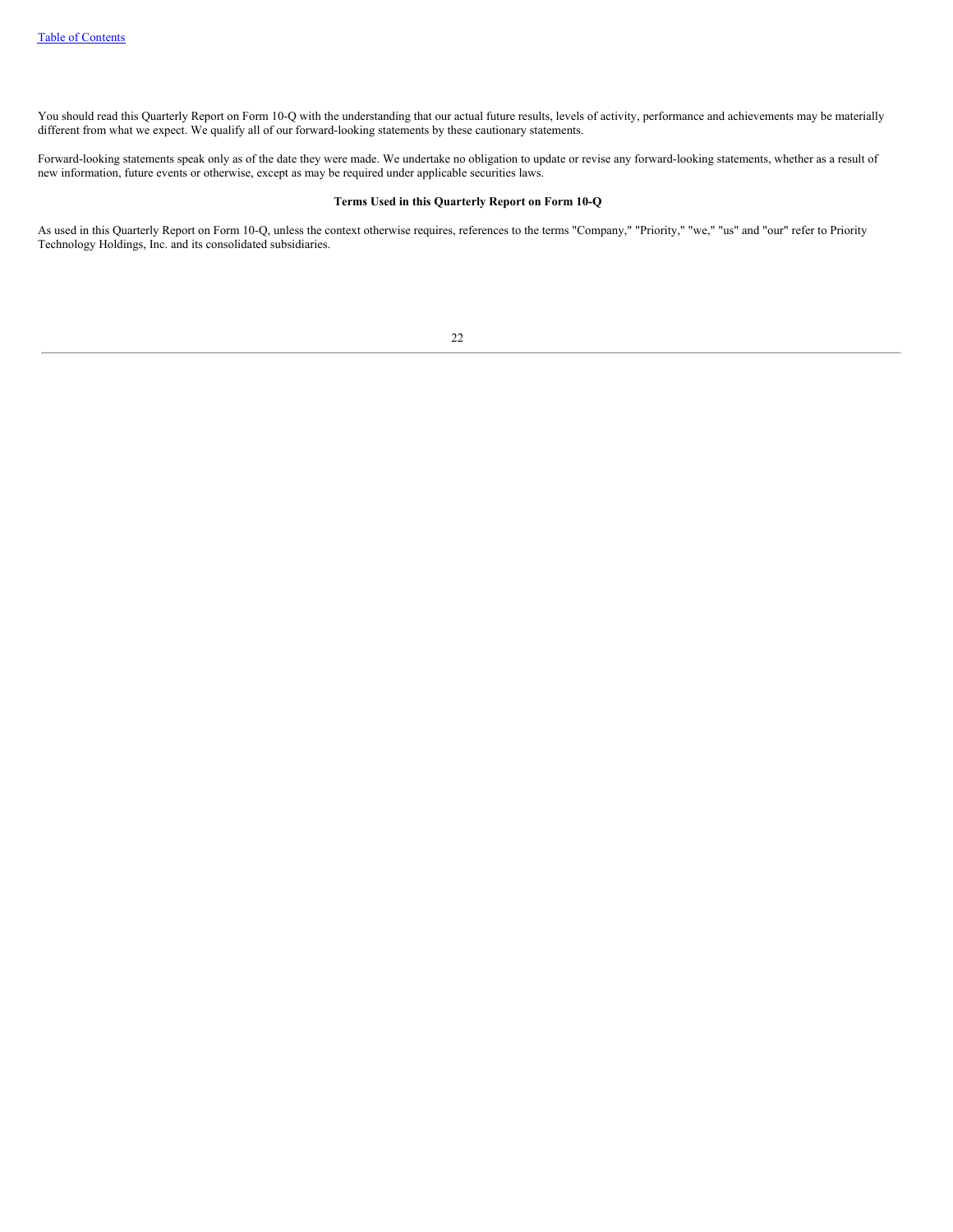### **Results of Operations**

This section includes certain components of our results of operations for the three months ended March 31, 2022, compared to the three months ended March 31, 2021. We have derived this data, except key indicators for merchant bankcard processing dollar values and transaction volumes, from our Unaudited Consolidated Financial Statements included elsewhere in this Quarterly Report on Form 10-Q and our audited Consolidated Financial Statements included in our Annual Report on Form 10-K for the year ended December 31, 2021.

#### *Revenue*

For the three months ended March 31, 2022, our consolidated revenue of \$153.2 million increased by \$39.9 million, or 35.2%, from \$113.3 million for the three months ended March 31, 2021. This overall increase was mainly driven by an increase in bankcard volumes fueled by increased consumer spending and acquisitions completed by the Company in 2021.

The following table presents our revenues by type for the three months ended March 31, 2022 and 2021:

| (in thousands)                         | Three Months Ended March 31. |         |  |         |  |        |          |  |                 |  |          |
|----------------------------------------|------------------------------|---------|--|---------|--|--------|----------|--|-----------------|--|----------|
|                                        | 2021<br>2022                 |         |  |         |  |        |          |  | <b>S</b> Change |  | % Change |
| <b>Revenue Type:</b>                   |                              |         |  |         |  |        |          |  |                 |  |          |
| Merchant card fees                     |                              | 127,952 |  | 107.702 |  | 20,250 | 18.8 %   |  |                 |  |          |
| Outsourced services and other services |                              | 7,097   |  | 4.378   |  | 2,719  | 62.1 %   |  |                 |  |          |
| Money transmission services revenue    |                              | 16.283  |  |         |  | 16.283 | nm       |  |                 |  |          |
| Equipment                              |                              | 1.907   |  | 1.217   |  | 690    | 56.7 %   |  |                 |  |          |
| <b>Total revenues</b>                  |                              | 153,239 |  | 113.297 |  | 39.942 | $35.3\%$ |  |                 |  |          |

For the three months ended March 31, 2022, our merchant card fees revenue of \$128.0 million increased by \$20.3 million, or 18.8%, from \$107.7 million for the three months ended March 31, 2021. This increase was primarily driven by an increase in the merchant bankcard volume processed by the Company and purchased residuals related to the C&H acquisition, slightly offset by rate decreases.

Outsourced services and other services revenue of \$7.1 million for the three months ended March 31, 2022 increased by \$2.7 million, or 61.4%, from \$4.4 million for the three months ended March 31, 2021, primarily due to growth in revenue from AP automation solutions and the acceleration of certain customer programs which were scaled back in 2021 due to the impact of the COVID-19 pandemic.

Money transmission services revenue of \$16.3 million for the three months ended March 31, 2022 is related to the acquisition of Finxera in September 2021.

Equipment revenue of \$1.9 million for the three months ended March 31, 2022 increased by \$0.7 million, or 58.3%, from \$1.2 million for the three months ended March 31, 2021. The increase was primarily due to increased sales of mobile card reader equipment and other equipment from our MX product line.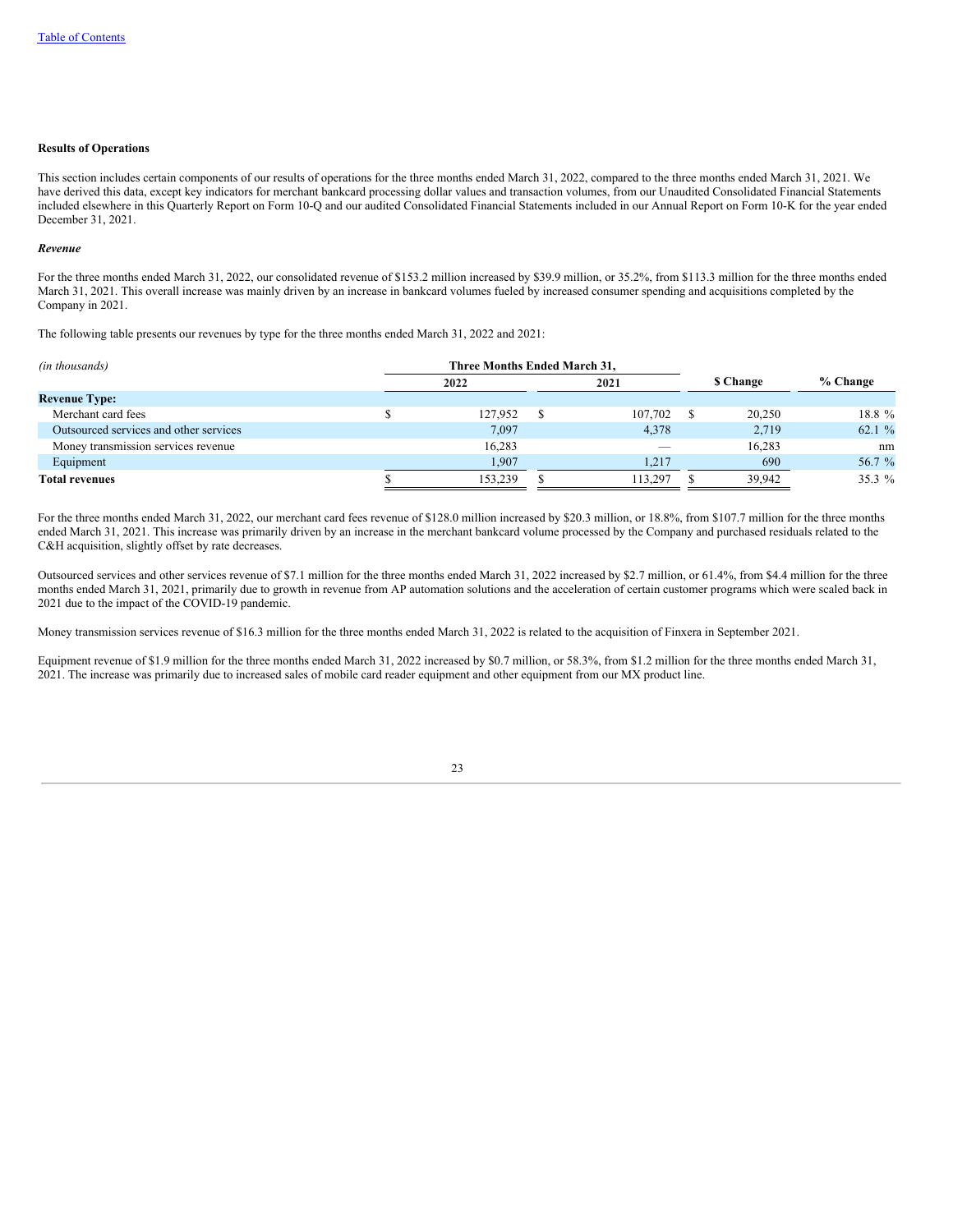### *Operating Expenses*

Operating expenses for three months ended March 31, 2022 and 2021 were as follows:

| (in thousands)                      | Three Months Ended March 31. |  |         |  |        |           |                 |          |
|-------------------------------------|------------------------------|--|---------|--|--------|-----------|-----------------|----------|
|                                     | 2021<br>2022                 |  |         |  |        |           | <b>S</b> Change | % Change |
| <b>Operating expenses</b>           |                              |  |         |  |        |           |                 |          |
| Costs of services                   | 101.480                      |  | 81.863  |  | 19.617 | 24.0%     |                 |          |
| Salary and employee benefits        | 16.077                       |  | 9.548   |  | 6,529  | 68.4 %    |                 |          |
| Depreciation and amortization       | 17.353                       |  | 9.070   |  | 8.283  | $91.3\%$  |                 |          |
| Selling, general and administrative | 7,503                        |  | 8.289   |  | (786)  | $(9.5)\%$ |                 |          |
| <b>Total operating expenses</b>     | 142.413                      |  | 108,770 |  | 33,643 | 30.9 $%$  |                 |          |

# Costs of Services

Costs of services of \$101.5 million for the three months ended March 31, 2022 increased by \$19.6 million, or 23.9%, from \$81.9 million for the three months ended March 31, 2021, primarily due to the corresponding increase in revenues. For the three months ended March 31, 2022, costs of services as a percentage of total revenues decreased to 66.2% as compared to 72.3% for the three months ended March 31, 2021. This decrease was primarily due to the impact of the Finxera acquisition on gross profit margins, partially offset by bankcard volume growth from larger partners with higher commissions and contraction of the specialized merchant acquiring portfolio.

#### Salary and Employee Benefits

Salary and employee benefits expense of \$16.1 million for the three months ended March 31, 2022 increased by \$6.6 million, or 69.5%, from \$9.5 million for the three months ended March 31, 2021, primarily due to increases in headcount related to our acquisition of Finxera in September 2021, an increase in stock-based compensation and overall growth of the Company.

# Depreciation and Amortization Expense

Depreciation and amortization expense of \$17.4 million for the three months ended March 31, 2022 increased by \$8.3 million, or 91.2%, from \$9.1 million for the three months ended March 31, 2021, primarily due to the amortization of finite-lived intangible assets acquired from the business combinations completed during 2021.

#### Selling, General and Administrative

Selling, general and administrative expenses of \$7.5 million for the three months ended March 31, 2022 decreased by \$0.8 million, or 9.6%, from \$8.3 million for the three months ended March 31, 2021, primarily due to an increase in expenses from acquired businesses offset by one-time transaction expenses in the prior year period.

# *Other (Expenses) Income, net*

| (in thousands)              |      | Three Months Ended March 31. |  |          |  |                 |             |
|-----------------------------|------|------------------------------|--|----------|--|-----------------|-------------|
|                             | 2022 |                              |  | 2021     |  | <b>S</b> Change | % Change    |
| Other (expense) income      |      |                              |  |          |  |                 |             |
| Interest expense            |      | (11, 535)                    |  | (9,168)  |  | (2,367)         | 25.8%       |
| Other income (expense), net |      | 51                           |  | (269)    |  | 320             | $(119.0)\%$ |
| Total other expense, net    |      | (11, 484)                    |  | (9, 437) |  | (2,047          | 21.7 %      |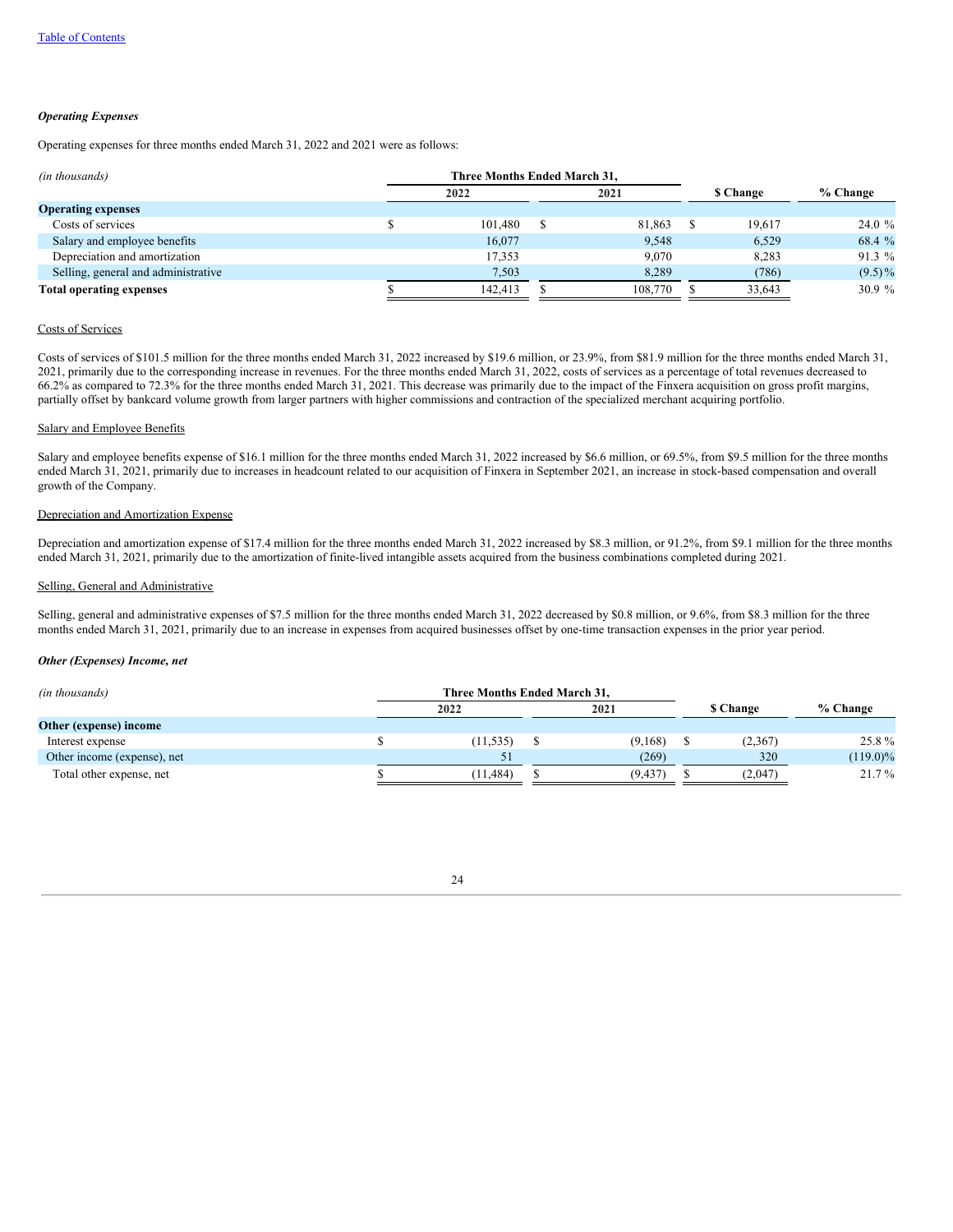# Interest Expense

Interest expense of \$11.5 million for the three months ended March 31, 2022 increased by \$2.3 million, or 25.0%, from \$9.2 million for the three months ended March 31, 2021, due to additional borrowings to fund the acquisition of Finxera in September 2021.

### Income Tax Expense

| (in thousands)           | Three Months Ended March 31. |          |                 |            |
|--------------------------|------------------------------|----------|-----------------|------------|
|                          | 2022                         | 2021     | <b>S</b> Change | % Change   |
| Loss before income taxes | (658)                        | (4.910)  | 4.252           | $(86.6)\%$ |
| Income tax benefit       | (325)                        | (2.231)  | .906            | $(85.4)\%$ |
| Effective tax rate       | 49.4 %                       | $45.4\%$ |                 |            |

We compute our interim period income tax expense or benefit by using a forecasted EAETR and adjust for any discrete items arising during the interim period and any changes in our projected full-year business interest expense and taxable income. The EAETR for 2022 is 51.5% and includes the income tax provision on pre-tax income and a tax provision related to establishment of a valuation allowance for deferred income tax on the future portion of the Section 163(j) limitation created by additional 2022 interest expense. The effective tax rate for 2022 increased primarily due toan increase in the valuation allowance against certain business interest carryover deferred tax assets.

Our consolidated effective income tax rates differ from the statutory rate due to timing and permanent differences between amounts calculated under accounting principles GAAP and the U.S. tax code. The consolidated effective income tax rate for 2022 may not be indicative of our effective tax rate for future periods.

#### **Segment Results**

The Company reorganized its business segments as of December 31, 2021, resulting in three segments: SMB Payments, B2B Payments and Enterprise Payments. Segment results included in the discussion below were restated in accordance with the new segment structure for comparison purposes.

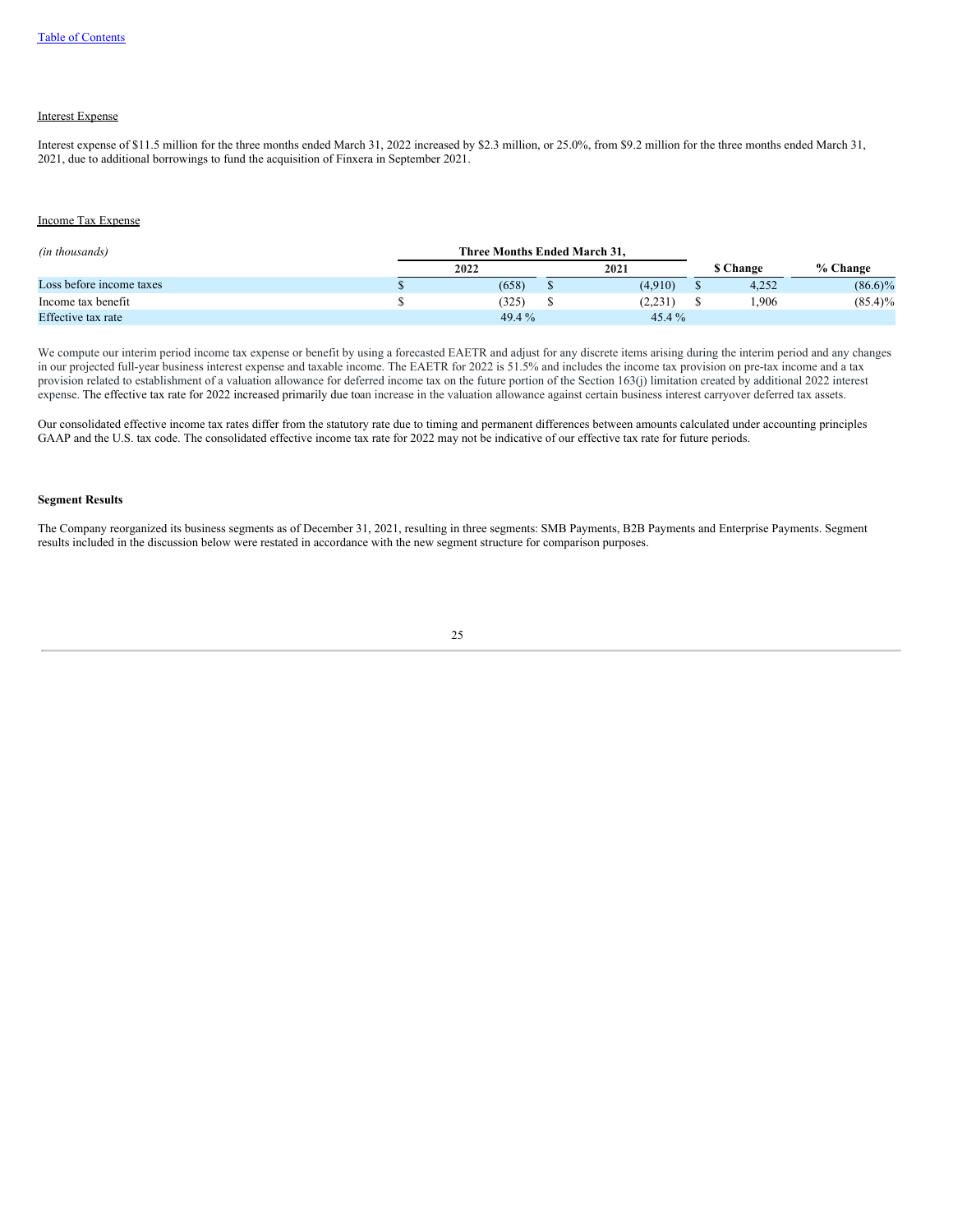The impact of the restatement of the prior period results is as follows:

| (in thousands)                        | Three Months Ended March 31, 2021 |                               |                                    |                          |               |                                           |  |
|---------------------------------------|-----------------------------------|-------------------------------|------------------------------------|--------------------------|---------------|-------------------------------------------|--|
|                                       |                                   | $SMB$ Payments <sup>(1)</sup> | <b>B2B</b> Payments <sup>(2)</sup> |                          |               | <b>Enterprise Payments</b> <sup>(3)</sup> |  |
| <b>Revenue:</b>                       |                                   |                               |                                    |                          |               |                                           |  |
| Restated                              | \$                                | 109,101                       | -S                                 | 3,500                    | - \$          | 696                                       |  |
| Historically reported                 |                                   | 108,393                       |                                    | 3,500                    |               | 1,404                                     |  |
| Difference                            |                                   | 708                           |                                    | -                        |               | (708)                                     |  |
| <b>Operating Income (Loss):</b>       |                                   |                               |                                    |                          |               |                                           |  |
| Restated                              | ሖ<br>ה.                           | 13,289                        | <sup>\$</sup>                      | (409)                    | <sup>\$</sup> | 164                                       |  |
| Historically reported                 |                                   | 13,363                        |                                    | (409)                    |               | 92                                        |  |
| Difference                            |                                   | (74)                          |                                    | $\overline{\phantom{a}}$ |               | 72                                        |  |
| <b>Depreciation and Amortization:</b> |                                   |                               |                                    |                          |               |                                           |  |
| Restated                              | \$                                | 8,708                         | <sup>\$</sup>                      | 74                       | <sup>\$</sup> |                                           |  |
| Historically reported                 |                                   | 8,579                         |                                    | 74                       |               | 129                                       |  |
| Difference                            |                                   | 129                           |                                    |                          |               | (129)                                     |  |

 $(1)$  Compared to the Company's legacy Consumer Payments segment.

Compared to the Company's legacy Commercial Payments segment. (2)

Compared to the Company's legacy Integrated Partners segment. (3)

#### *SMB Payments*

| Three Months Ended March 31,<br>(in thousands) |  |                      |          |                       |  |           |           |
|------------------------------------------------|--|----------------------|----------|-----------------------|--|-----------|-----------|
|                                                |  | 2022                 | 2021     |                       |  | \$ Change | % Change  |
| Revenue                                        |  | 129.959              |          | 109.101               |  | 20,858    | 19.1 $%$  |
| Operating expenses                             |  | 117,473              |          | 95,812                |  | 21,661    | $22.6\%$  |
| Operating income                               |  | 12.486               |          | 13.289                |  | (803)     | $(6.0)\%$ |
| Operating margin                               |  | 9.6<br>$\frac{0}{0}$ |          | 12.2<br>$\frac{0}{0}$ |  |           |           |
| Depreciation and amortization                  |  | 10.824               | -8       | 8,708                 |  | 2.116     | $24.3\%$  |
| Key Indicators:                                |  |                      |          |                       |  |           |           |
| Merchant bankcard processing dollar value      |  | 14,076,847           | <b>S</b> | 11,883,166            |  | 2,193,681 | 18.5 $%$  |
| Merchant bankcard transaction volume           |  | 145,948              |          | 127,583               |  | 18,365    | 14.4 $%$  |

# Revenue

Revenue from our SMB Payments segment was \$130.0 million for the three months ended March 31, 2022, compared to \$109.1 million for the three months ended March 31, 2021. The increase of \$20.9 million, or 19.2%, was primarily driven by increased merchant bankcard volume. The Company's revenue from the SMB Payments segment as a percentage of merchant bankcard processing dollar value during 2022 decreased to 0.88% from 0.90% during 2021. The decrease is primarily driven by a decrease in revenue from the specialized merchant acquiring portfolio offset by an increase in other fees revenues.

# Operating Income

Operating income from our SMB Payments segment was \$12.5 million for the three months ended March 31, 2022, compared to \$13.3 million for the three months ended March 31, 2021. The decrease of \$0.8 million, or 6.0%, was primarily driven by the increase in volumes from partners with higher commissions.

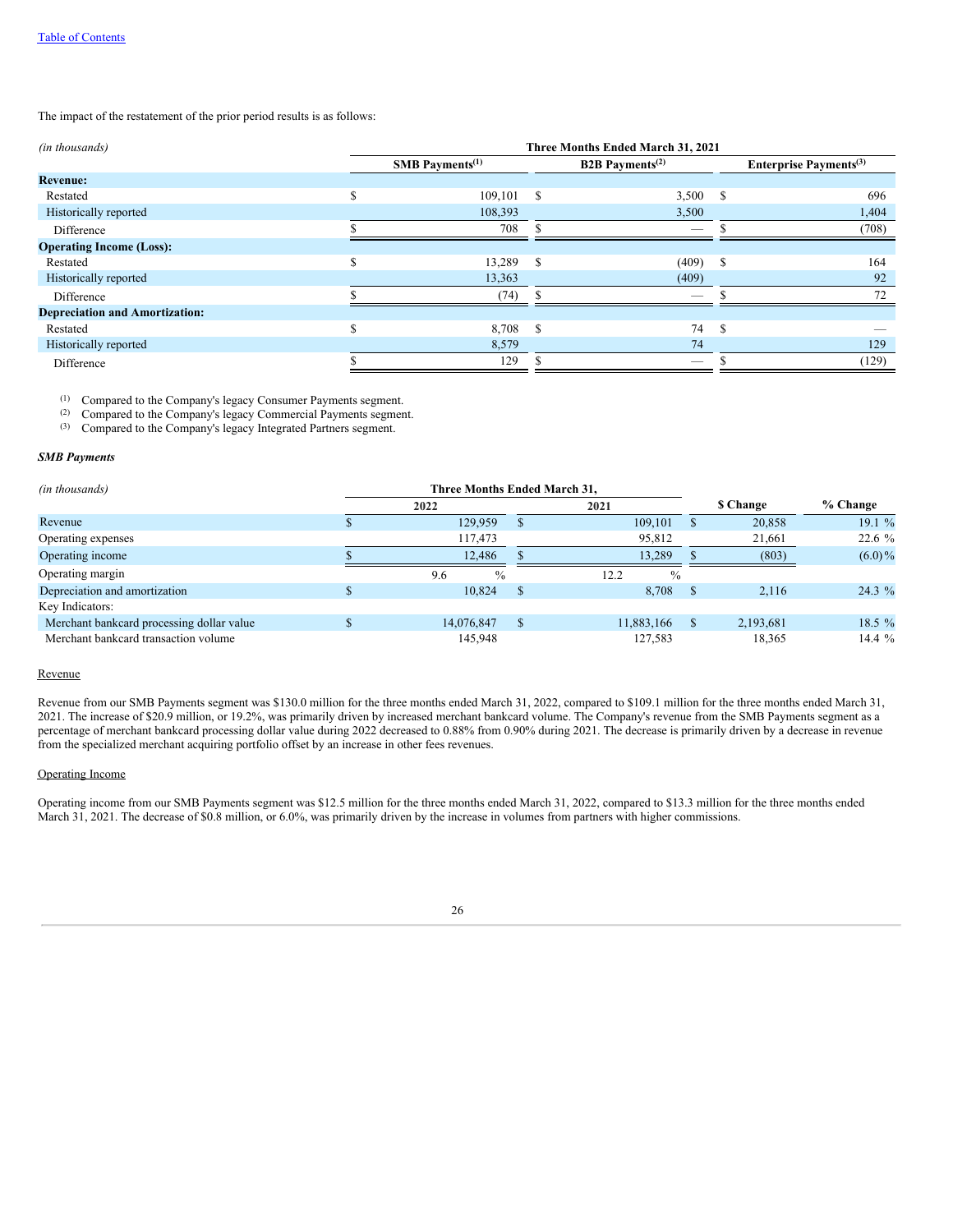#### Depreciation and Amortization

Depreciation and amortization expense from our SMB Payments segment was \$10.8 million for the three months ended March 31, 2022, compared to \$8.7 million depreciation expense for the three months ended March 31, 2021. The increase of \$2.1 million was primarily driven by the amortization of acquired intangibles resulting from the C&H and Wholesale Payments, Inc. acquisitions.

### *B2B Payments*

| (in thousands)                            | Three Months Ended March 31, |                         |           |             |
|-------------------------------------------|------------------------------|-------------------------|-----------|-------------|
|                                           | 2022                         | 2021                    | \$ Change | % Change    |
| Revenue                                   | 5,925                        | 3,500                   | 2.425     | 69.3 %      |
| Operating expenses                        | 5,516                        | 3.909                   | 1,607     | 41.1 $%$    |
| Operating income (loss)                   | 409                          | (409)                   | 818       | $(200.0)\%$ |
| Operating margin                          | $\frac{0}{0}$<br>6.9         | $\frac{0}{0}$<br>(11.7) |           |             |
| Depreciation and amortization             | 73.                          | 74                      | (1)       | $(1.4)\%$   |
| Key Indicators:                           |                              |                         |           |             |
| Merchant bankcard processing dollar value | 108,407                      | 63,650                  | 44,757    | 70.3 %      |
| Merchant bankcard transaction volume      | 88                           | 39                      | 49        | $125.6\%$   |

## Revenue

Revenue from our B2B Payments segment was \$5.9 million for the three months ended March 31, 2022, compared to \$3.5 million for the three months ended March 31, 2021. The increase of \$2.4 million, or 68.6%, was primarily driven by \$1.5 million, or 42.9%, as a result of the acceleration of certain programs in the Managed Services business operations that were scaled back in 2021 as a result of the COVID-19 pandemic and volume growth in the CPX business. The remaining increase of \$0.9 million, or 25.7%, is from the recognition of certain revenues for which recovery became probable during the current quarter.

### Operating Income (Loss)

Operating income from our B2B Payments segment was \$0.4 million for the three months ended March 31, 2022, compared to an operating loss of \$(0.4) million for the three months ended March 31, 2021. The increase of \$0.8 million, or 200.0%, was primarily attributable to increases in revenue.

# *Enterprise Payments*

| (in thousands)                            | Three Months Ended March 31, |                       |    |                          |  |                 |            |
|-------------------------------------------|------------------------------|-----------------------|----|--------------------------|--|-----------------|------------|
|                                           |                              | 2022                  |    | 2021                     |  | <b>S</b> Change | $%$ Change |
| Revenue                                   |                              | 17,355                |    | 696                      |  | 16,659          | nm         |
| Operating expenses                        |                              | 12,861                |    | 532                      |  | 12,329          | nm         |
| Operating income                          |                              | 4.494                 |    | 164                      |  | 4,330           | nm         |
| Operating margin                          |                              | 25.9<br>$\frac{0}{0}$ |    | $\frac{0}{0}$<br>23.6    |  |                 |            |
| Depreciation and amortization             |                              | 6,197                 | S. | $\qquad \qquad - \qquad$ |  | 6,197           | nm         |
| Key Indicators:                           |                              |                       |    |                          |  |                 |            |
| Merchant bankcard processing dollar value |                              | 216,398               |    | $-$                      |  | 216,398         | nm         |
| Merchant bankcard transaction volume      |                              | 372                   |    |                          |  | 372             | nm         |

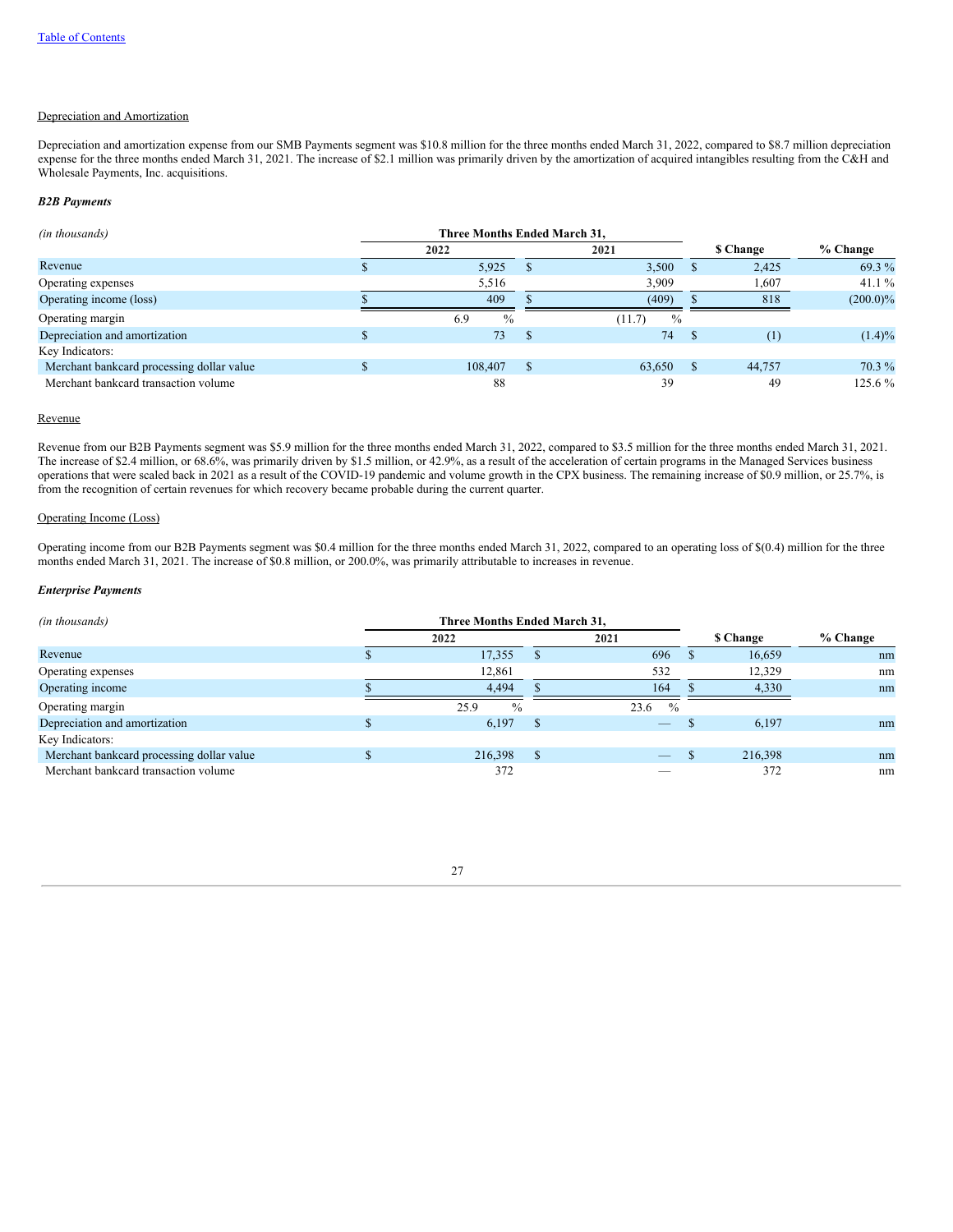#### Revenue

Revenue from our Enterprise Payments segment was \$17.4 million for the three months ended March 31, 2022, compared to \$0.7 million for the three months ended March 31, 2021. The increase of \$16.7 million was primarily driven by revenues contributed by the Finxera business acquired in September 2021.

#### Operating Income

Operating income from our Enterprise Payments segment was \$4.5 million for the three months ended March 31, 2022, compared to \$0.2 million for the three months ended March 31, 2021. The increase of \$4.3 million was primarily driven by operating income contributed by the Finxera business acquired in September 2021.

### Depreciation and Amortization

Depreciation and amortization expense from our Enterprise Payments segment was \$6.2 million for the three months ended March 31, 2022, compared to no depreciation expense for the three months ended March 31, 2021. The increase of \$6.2 million was primarily driven by the amortization of acquired intangibles resulting from the Finxera acquisition in September 2021.

### **Liquidity and Capital Resources**

Liquidity and capital resource management is a process focused on providing the funding we need to meet our short-term and long-term cash and working capital needs. We have used our funding sources to build our merchant portfolio, for technology solutions and to make acquisitions with the expectation that such investments will generate cash flows sufficient to cover our working capital needs and other anticipated needs, including for our acquisition strategy. We anticipate that cash on hand, funds generated from operations and available borrowings under our revolving credit agreement are sufficient to meet our working capital requirements for at least the next twelve months. This is based upon management's estimates and assumptions, including utilizing the most currently available information regarding the effects of the COVID-19 pandemic on our financial results. Actual future results could differ materially, as the magnitude, duration and effects of the COVID-19 pandemic are difficult to predict, and ultimately could negatively impact our liquidity and capital resources.

Our principal uses of cash are to fund business operations and administrative costs, and to service our debt.

Our working capital, defined as current assets less current liabilities, was \$18.9 million at March 31, 2022 and \$19.6 million at December 31, 2021. As of March 31, 2022, we had cash totaling \$13.6 million compared to \$20.3 million at December 31, 2021. These cash balances do not include restricted cash of \$13.6 million and \$28.9 million at March 31, 2022 and December 31, 2021, respectively, which reflects cash accounts holding customer settlement funds and cash reserves for potential losses. The current portion of long-term debt included in current liabilities was \$6.2 million at March 31, 2022 and December 31, 2021. At March 31, 2022, we had availability of approximately \$30.0 million under our revolving credit arrangement.

The following table and discussion reflect our changes in cash flows for the comparative three month periods.

|                                                               | Three Months Ended March 31, |  |          |  |  |
|---------------------------------------------------------------|------------------------------|--|----------|--|--|
| (in thousands)                                                | 2022                         |  | 2021     |  |  |
| Net cash provided by (used in):                               |                              |  |          |  |  |
| Operating activities                                          | $9,613$ \$                   |  | 9.100    |  |  |
| Investing activities                                          | (5,711)                      |  | (5,691)  |  |  |
| Financing activities                                          | 2,538                        |  | (26,769) |  |  |
| Net increase in cash and cash equivalents and restricted cash | 6.440                        |  | (23,360) |  |  |

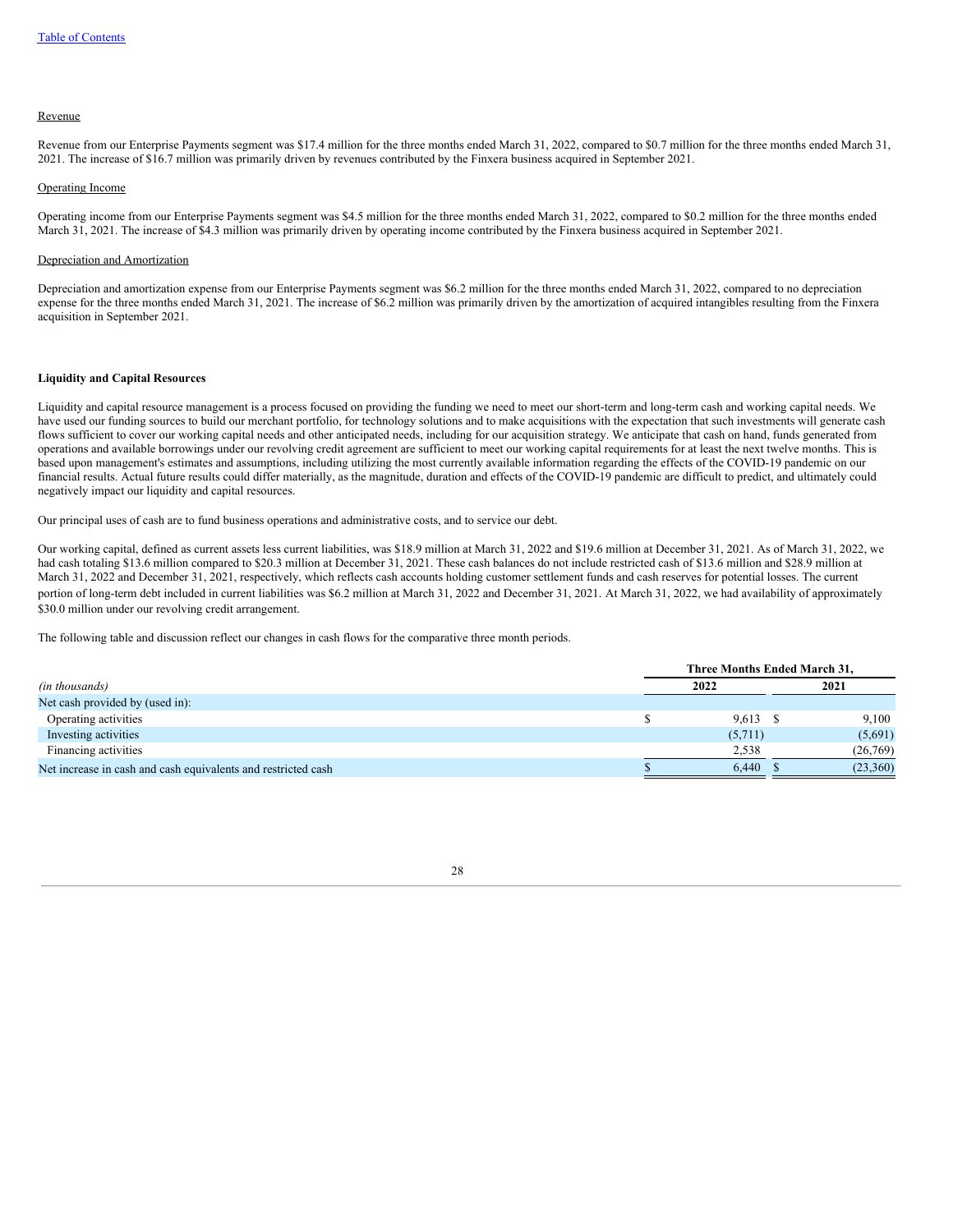#### *Cash Provided by Operating Activities*

Net cash provided by operating activities was \$9.6 million and \$9.1 million for the three months March 31, 2022 and 2021, respectively. The \$0.5 million, or 5.5%, increase in 2022 was primarily driven by cash generated from the operations of the Company, offset by changes in operating assets and liabilities

#### *Cash Used in Investing Activities*

Net cash used in investing activities was \$5.7 million for both the three months ended March 31, 2022 and 2021. For the three months ended March 31, 2022, net cash used in investing activities included \$2.4 million related to the funding of new loans to ISOs, additions to property, equipment and software of \$2.4 million, and acquisitions of intangible assets of \$0.9 million. For three months ended March 31, 2021, net cash used in investing activities included \$2.9 million of cash used to fund a portfolio acquisition and \$2.8 million of cash used to acquire property, equipment and software.

## *Cash Provided by (Used in) Financing Activities*

Net cash provided by financing activities was \$2.5 million for the three months ended March 31, 2022, compared to \$26.8 million of cash used in financing activities for the three months ended March 31, 2021. The net cash provided by financing activities for three months ended March 31, 2022 included \$6.6 million of cash used for the repayment of debt, \$3.5 million of cash dividends paid to redeemable senior preferred stockholders and \$0.2 million of cash used for other financing activities, offset by changes in the net obligations for funds held on the behalf of customers of \$12.7 million. The net cash used in financing activities for the three months ended March 31, 2021 included \$22.5 million of cash used related to changes in the net obligations for funds held on behalf of customers and \$4.9 million of cash used for the repayment of debt, slightly offset by \$0.6 million of cash provided by other financing activities.

#### *Long-Term Debt*

As of March 31, 2022, we had outstanding debt obligations, including the current portion and net of unamortized debt discount of \$604.6 million, compared to \$610.3 million at December 31, 2021, resulting in a decrease of \$5.7 million. The debt balance at March 31, 2022 consisted of \$615.3 million outstanding under the term facility and \$10.0 million outstanding under the revolving credit facility, offset by \$20.7 million of unamortized debt discounts and issuance costs. Minimum amortization of the term facility are equal quarterly installments in aggregate annual amounts equal to 1.0% of original principal, with the balance paid upon maturity. The term facility matures in April 2027 and the revolving credit facility expires in April 2026.

The Credit Agreement contains representations and warranties, financial and collateral requirements, mandatory payment events, events of default and affirmative and negative covenants, including without limitation, covenants that restrict among other things, the ability to create liens, pay dividends or distribute assets from the loan parties to the Company, merge or consolidate, dispose of assets, incur additional indebtedness, make certain investments or acquisitions, enter into certain transactions (including with affiliates) and to enter into certain leases.

If the aggregate principal amount of outstanding revolving loans and letters of credit under the Credit Agreement exceeds 35% of the total revolving facility thereunder, the loan parties are required to comply with certain restrictions on its Total Net Leverage Ratio. If applicable, the maximum permitted Total Net Leverage Ratio is: 1) 6.50:1.00 at each fiscal quarter ended September 30, 2021 through June 30, 2022; 2) 6.00:1.00 at each fiscal quarter ended September 30, 2022 through June 30, 2023; and 3) 5.50:1.00 at each fiscal quarter ended September 30, 2023 each fiscal quarter thereafter. As of March 31, 2022, the Company was in compliance with our financial covenants.

#### **Critical Accounting Policies and Estimates**

Our Unaudited Consolidated Financial Statements have been prepared in accordance with GAAP for interim periods, which often require the judgment of management in the selection and application of certain accounting principles and methods. Our critical accounting policies and estimates are discussed in "Management's Discussion and Analysis of Financial Condition and Results of Operations" in our Annual Report on Form 10-K for the year ended December 31, 2021. There have been no material changes to these critical accounting policies and estimates as of March 31, 2022.

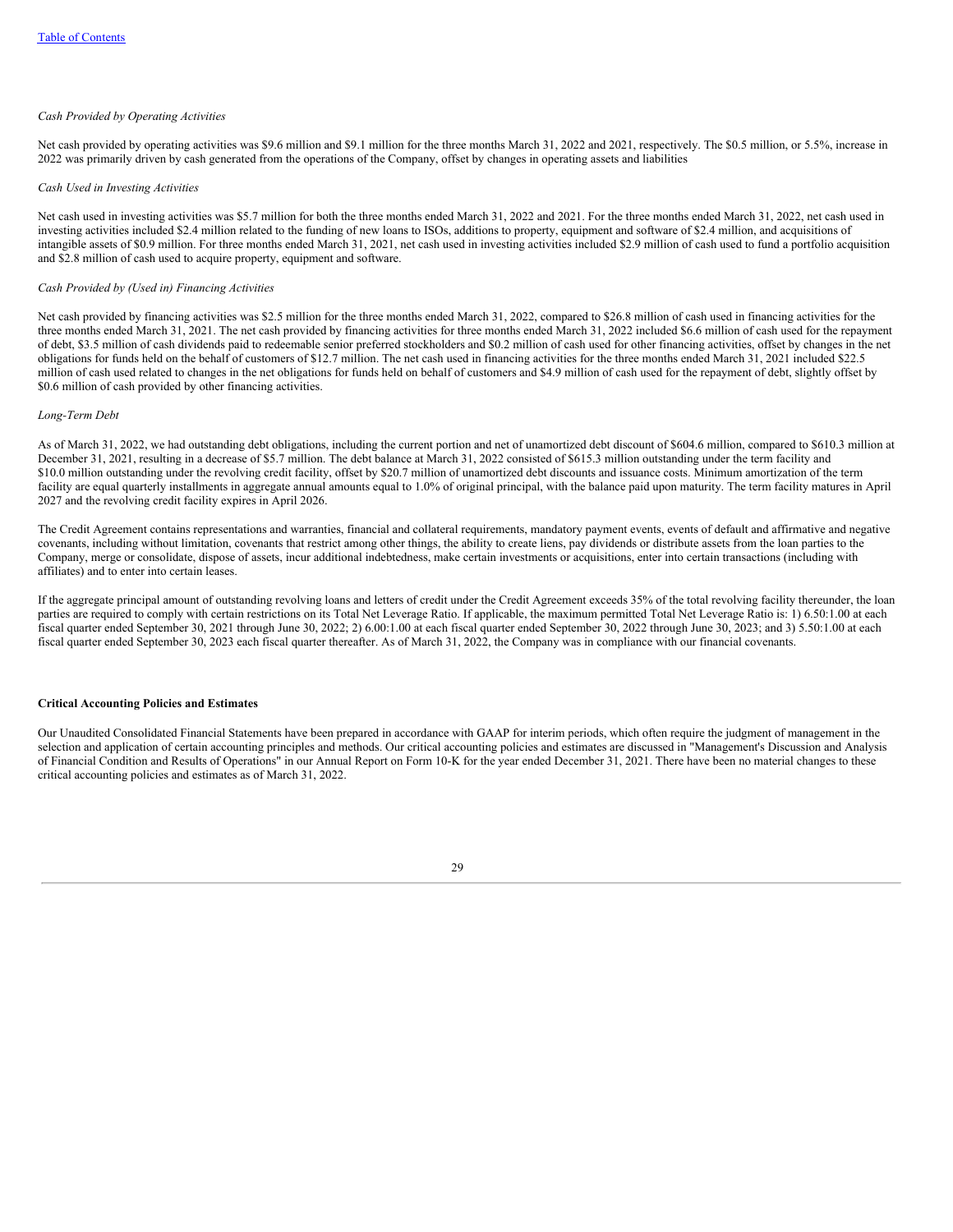### **Effect of New Accounting Pronouncements and Recently Issued Accounting Pronouncements Not Yet Adopted**

From time to time, new accounting pronouncements are issued by the FASB or other standards setting bodies that may affect our current and/or future financial statements. See Note 1, Basis of [Presentation](#page-8-1) and Significant Accounting Policies</u> to our Unaudited Consolidated Financial Statements included in Part I, Item 1 of this Quarterly Report on Form 10-Q, for a discussion of recently issued accounting pronouncements not yet adopted.

### <span id="page-32-0"></span>**Item 3. Quantitative and Qualitative Disclosures About Market Risk**

For quantitative and qualitative disclosures about market risk, see Item 7A, "Quantitative and Qualitative Disclosures About Market Risk," of our Annual Report on Form 10-K for the year ended December 31, 2021. Our exposures to market risk have not changed materially since December 31, 2021.

#### <span id="page-32-1"></span>**Item 4. Controls and Procedures**

#### (a) Evaluation of Disclosure Controls and Procedures

We maintain disclosure controls and procedures, as defined in Rules 13a-15(e) and 15d-15(e) of the Exchange Act, designed to provide reasonable assurance that information required to be disclosed by the Company in reports that it files or submits under the Exchange Act is recorded, processed, summarized or reported within the time periods specified in SEC rules and regulations and that such information is accumulated and communicated to our management, including our principal executive officer (CEO), our principal financial officer (CFO) and, as appropriate, to allow timely decisions regarding required disclosures.

Management, with the participation of the CEO and CFO, has evaluated the effectiveness of the Company's disclosure controls and procedures as of March 31, 2022. Based on that evaluation, the Company's CEO and CFO concluded that the Company's disclosure controls and procedures were effective as of March 31, 2022.

### (b) Changes in Internal Control over Financial Reporting

<span id="page-32-2"></span>There were no changes in the Company's internal control over financial reporting during the three months ended March 31, 2022 that have materially affected, or are reasonably likely to materially affect, the Company's internal control over financial reporting.

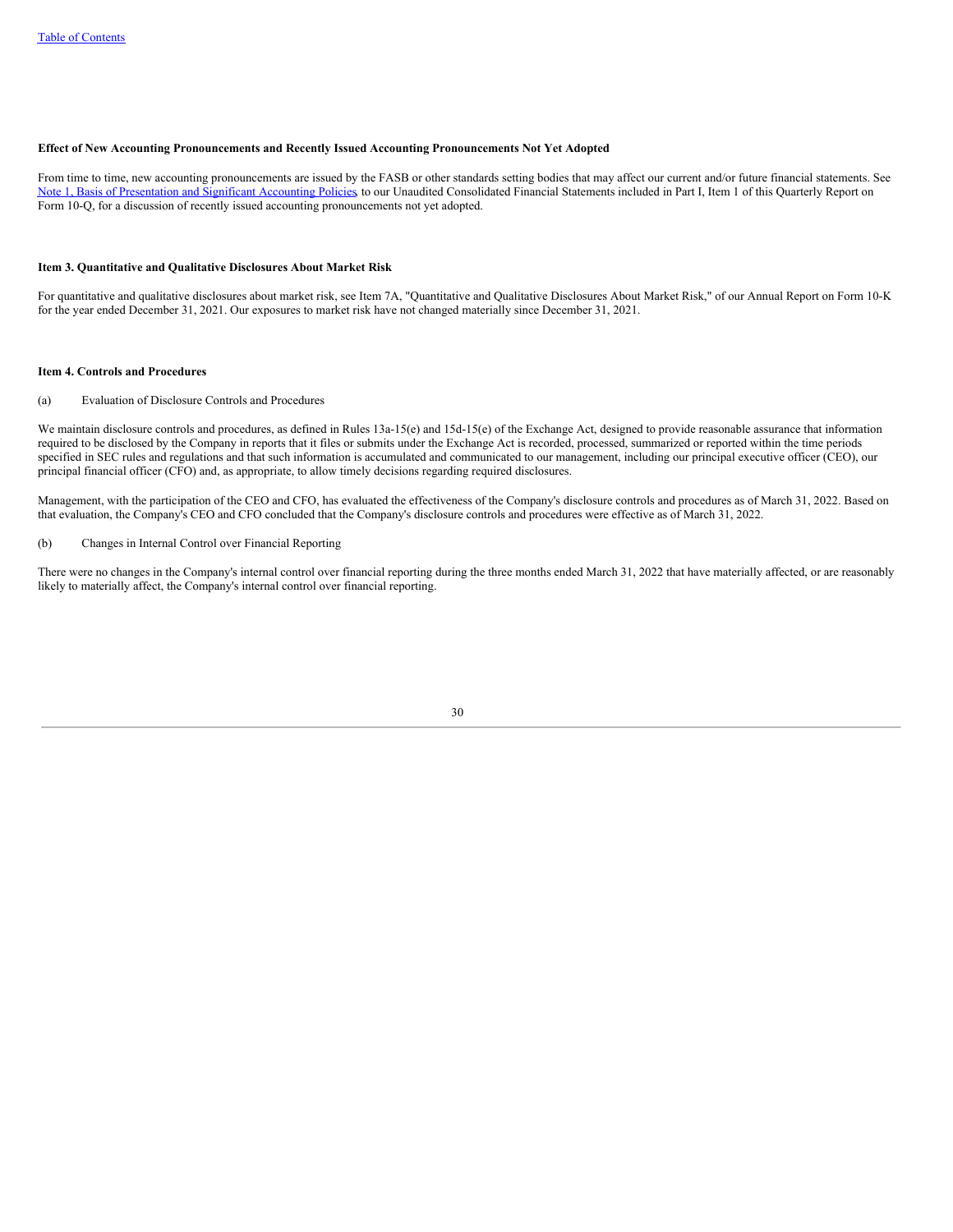### **PART II. OTHER INFORMATION**

### <span id="page-33-0"></span>**Item 1. Legal Proceedings**

We are involved in certain legal proceedings and claims, which arise in the ordinary course of business. In the opinion of the Company, based on consultations with internal and external counsel, the results of any of these ordinary course matters, individually and in the aggregate, are not expected to have a material effect on our results of operations, financial condition, or cash flows. As more information becomes available and we determine that an unfavorable outcome is probable on a claim and that the amount of probable loss that we will incur on that claim is reasonably estimable, we will record an accrued expense for the claim in question. If and when we record such an accrual, it could be material and could adversely impact our results of operations, financial condition and cash flows.

# <span id="page-33-1"></span>**Item 1A. Risk Factors**

In addition to the other information set forth in this report, you should carefully consider the factors discussed in our Annual Report under Part I, Item 1A "Risk Factors" because these risk factors may affect our operations and financial results. The risks described in the Annual Report are not the only risks we face. Additional risks and uncertainties not currently known to us or that we currently deem to be immaterial also may materially adversely affect our business, financial condition and operating results.

#### <span id="page-33-2"></span>**Item 2. Unregistered Sales of Equity Securities and Use of Proceeds**

### **Unregistered Sales of Equity Securities and Use of Proceeds**

None.

#### **Issuer Purchases of Equity Securities**

The Company's purchases of its common stock during the three months ended March 31, 2022 were as follows:

| Period              | <b>Total Number of Shares</b><br>Purchased <sup>(1)</sup> | <b>Average Price</b><br>Paid per Share | <b>Total Number of Shares Purchased as Part</b><br>of Publicly Announced Plans or Programs | <b>Maximum Number of Shares that May Yet</b><br>Be Purchased Under the Plans or<br><b>Programs</b> |
|---------------------|-----------------------------------------------------------|----------------------------------------|--------------------------------------------------------------------------------------------|----------------------------------------------------------------------------------------------------|
| January 1-31, 2022  | $\hspace{0.1mm}-\hspace{0.1mm}$                           |                                        |                                                                                            |                                                                                                    |
| February 1-28, 2022 | 26.671 \$                                                 | 5.86                                   |                                                                                            |                                                                                                    |
| March 1-31, 2022    | — ა                                                       | $-$                                    |                                                                                            |                                                                                                    |
| Total               | 26,671                                                    |                                        |                                                                                            |                                                                                                    |

Includes shares (in whole units) withheld to satisfy employees' tax withholding obligations related to the vesting of restricted stock awards, which was determined based on the fair market value on the vesting date. (1)

# <span id="page-33-3"></span>**Item 3. Defaults Upon Senior Securities**

N/A

# <span id="page-33-4"></span>**Item 4. Mine Safety Disclosures**

N/A

# <span id="page-33-5"></span>**Item 5. Other Information**

N/A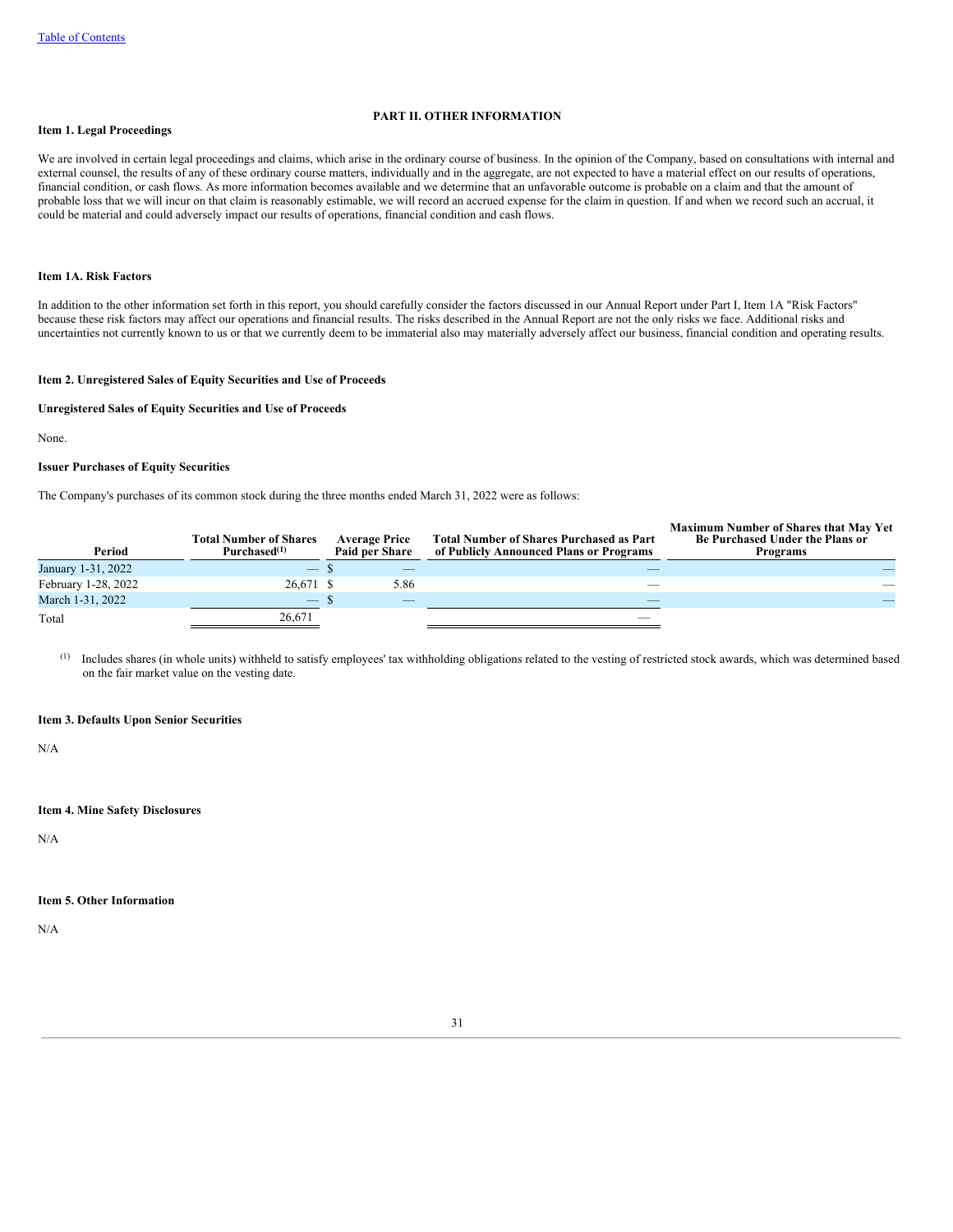# <span id="page-34-0"></span>**Item 6. Exhibits**

| <b>Exhibit</b>     | <b>Description</b>                                                                                                                                                                                                                                                                                                            |
|--------------------|-------------------------------------------------------------------------------------------------------------------------------------------------------------------------------------------------------------------------------------------------------------------------------------------------------------------------------|
| 2.1                | Second Amended and Restated Contribution Agreement, dated as of April 17, 2018, by and among Priority Investment Holdings, Priority Incentive<br>Equity Holdings, LLC and M I Acquisitions, Inc. (incorporated by reference to Annex A to the Company's Proxy Statement on Schedule 14(a), filed July<br>$5, 2018$ .          |
| $2.2 +$            | Agreement and Plan of Merger, dated as of March 5, 2021, by and among the Company, Finxera, Merger Sub, and the Equityholder Representative.                                                                                                                                                                                  |
| 2.3                | Certificate of Amendment to the Certificate of Incorporation of Priority Technology Holdings dated April 16, 2021, filed April 29, 2021                                                                                                                                                                                       |
| 2.4                | Agreement and Plan of Merger by and among the Company, Finxera Holdings, Inc., Prime Warrior Acquisition Corp., and Stone Point Capital LLC.                                                                                                                                                                                  |
| 3.1                | Second Amended and Restated Certificate of Incorporation of Priority Technology Holdings, Inc. (incorporated by reference to Exhibit 3.1 to the<br>Company's Current Report on Form 8-K, filed July 31, 2018).                                                                                                                |
| 3.2                | Amended and Restated Bylaws of Priority Technology Holdings, Inc. (incorporated by reference to Exhibit 3.2 to the Company's Current Report on<br>Form 8-K, filed July 31, 2018).                                                                                                                                             |
| <u>3.3</u>         | Certificate of Designations of Senior Preferred Stock                                                                                                                                                                                                                                                                         |
| 4.4                | Warrant Agreement, dated September 13, 2016, by and between American Stock Transfer & Trust Company, LLC and the Registrant (incorporated by<br>reference to Exhibit 4.1 to the Current Report on Form 8-K, filed September 16, 2016).                                                                                        |
| 10.1               | Registration Rights Agreement dated as of July 25, 2018 by and among M I Acquisitions, Inc. and the other parties thereto (incorporated by reference to<br>Exhibit 10.1 to the Company's Current Report on Form 8-K, filed July 31, 2018).                                                                                    |
| $10.2 +$           | Priority Technology Holdings, Inc. 2018 Equity Incentive Plan (incorporated by reference to Exhibit 10.2 to the Company's Current Report on Form 8-K,<br>filed July 31, 2018).                                                                                                                                                |
| 10.3               | Priority Technology Holdings, Inc. 2021 Employee Stock Purchase Plan                                                                                                                                                                                                                                                          |
| 10.3.1             | Amendment No. 1 to Priority Technology Holdings, Inc. 2021 Employee Stock Purchase Plan                                                                                                                                                                                                                                       |
| $10.4 +$           | Credit Agreement, dated as of April 27, 2021, among the Loan Parties name therein and Truist Bank.                                                                                                                                                                                                                            |
| $10.5 +$           | Director Agreement by and among Priority Holdings LLC, Pipeline Cynergy Holdings, LLC, Priority Payment Systems Holdings, LLC and Thomas C.<br>Priore, dated May 21, 2014 (incorporated by reference to Exhibit 10.6 to the Company's Registration Statement on Form S-4/A, filed December 26,<br>2018).                      |
| $10.6 +$           | Amendment No. 1 to Director Agreement by and among Priority Holdings LLC, Pipeline Cynergy Holdings, LLC, Priority Payment Systems Holdings,<br>LLC and Thomas C. Priore, dated April 19, 2018 (incorporated by reference to Exhibit 10.7 to the Company's Registration Statement on Form S-4/A.<br>filed December 26, 2018). |
| $10.11 +$          | Executive Employment Agreement between Priority Technology Holdings, Inc. and Michael Vollkommer, dated December 20, 2018 (incorporated by<br>reference to Exhibit 10.1 to the Company's Current Report on Form 8-K, filed December 26, 2018).                                                                                |
| $10.12 +$          | Restricted Stock Unit Award Agreement between Priority Technology Holdings, Inc. and Michael Vollkommer, dated December 20, 2018 (incorporated<br>by reference to Exhibit 10.13 to the Company's Annual Report on Form 10-K, filed March 29, 2019).                                                                           |
| $10.13 +$          | Form of Independent Director Agreement (incorporated by reference to Exhibit 10.19 to the Company's Annual Report on Form 10-K, filed March 29,<br>2019).                                                                                                                                                                     |
| <u>10.14</u>       | Asset Purchase Agreement by and between MRI Payments LLC, MRI Software LLC, and Priority Real Estate Technology LLC, dated August 31, 2020<br>(incorporated by reference to Exhibit 10.1 to the Company's Current Report on Form 8-K filed September 1, 2020).                                                                |
| 10.15              | Support Agreement, dated as of March 5, 2021, by and among the Stockholders and Finxera                                                                                                                                                                                                                                       |
| 10.16              | Debt Commitment Letter, dated as of March 5, 2021, between Priority Holdings, LLC and Truist Securities, Inc.                                                                                                                                                                                                                 |
| 10.17              | Preferred Stock Commitment Letter, dated as of March 5, 2021, among the Company and certain affiliates of Ares Capital Management LLC                                                                                                                                                                                         |
| $10.18 +$          | Securities Purchase Agreement, dated as of April 27, 2021, among the Company and the Investors named therein                                                                                                                                                                                                                  |
| 10.19 <sup>†</sup> | Registration Rights Agreement, dated as of April 27, 2021, among the Company and the Investors name therein                                                                                                                                                                                                                   |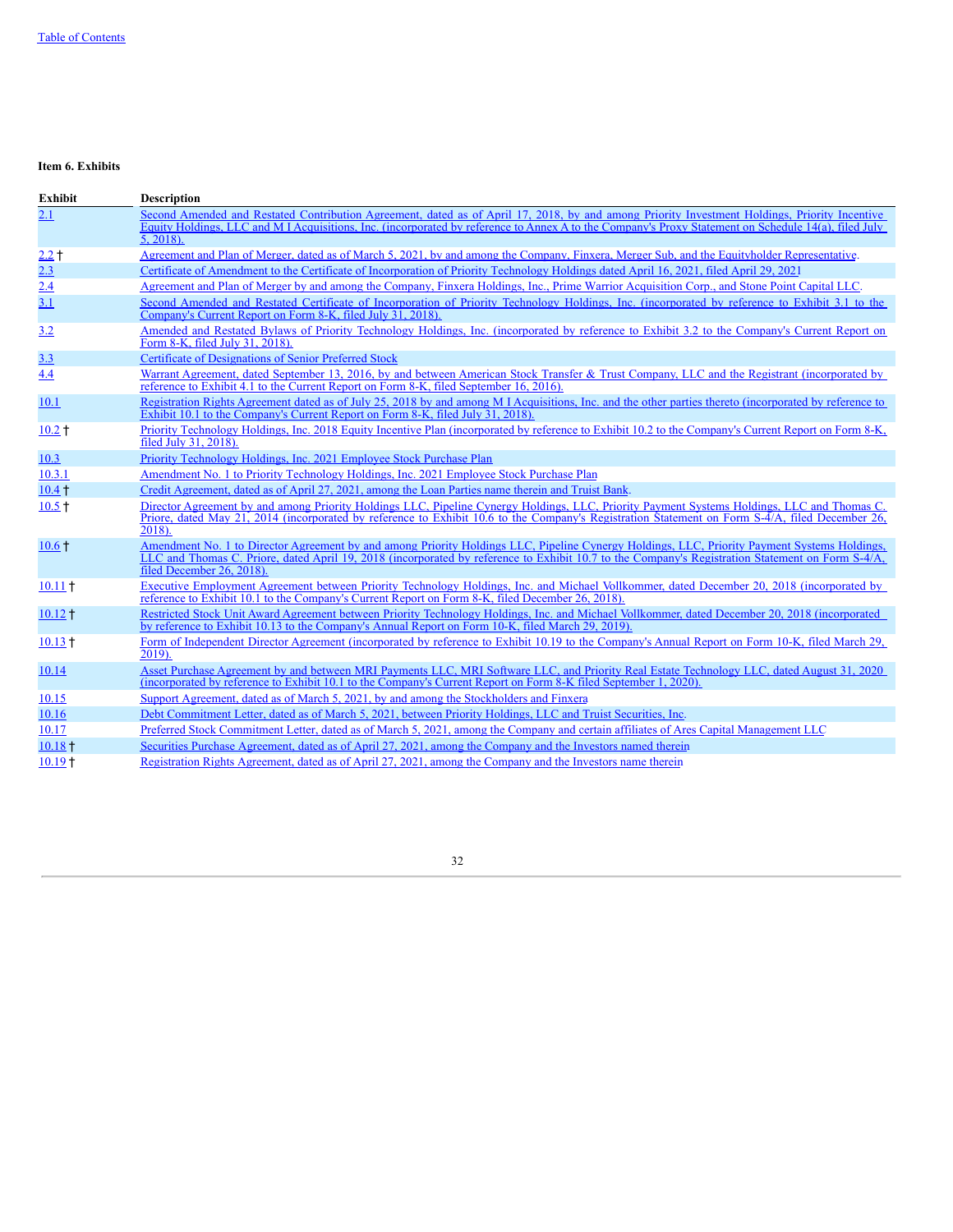| $10.21 +$       | Credit Agreement, dated as of April 27, 2021, among the Loan Parties name therein and Truist Bank                                                                                 |
|-----------------|-----------------------------------------------------------------------------------------------------------------------------------------------------------------------------------|
| 10.22           | Amendment No. 2, dated September 17, 2021, to the Credit Agreement, dated as of April 27, 2021, by and among the Loan Parties named therein and<br>Truist Bank.                   |
| $10.23*$        | Form Restricted Stock Unit Award Agreement                                                                                                                                        |
| 21.1            | <b>Subsidiaries</b>                                                                                                                                                               |
| $31.1*$         | Certification of Chief Executive Officer pursuant to Rule 13a-14 and Rule 15d-14(a), promulgated under the Securities and Exchange Act of 1934, as<br>amended.                    |
| $31.2*$         | Certification of Chief Financial Officer pursuant to Rule 13a-14 and Rule 15d-14(a), promulgated under the Securities and Exchange Act of 1934, as<br>amended.                    |
| $32**$          | Certification of Chief Executive Officer and Chief Financial Officer pursuant to 18 U.S.C. Section 1350, as adopted pursuant to Section 906 of the<br>Sarbanes-Oxley Act of 2002. |
| $101$ . INS $*$ | XBRL Instance Document - the instance document does not appear in the Interactive Data File because its XBRL tags are embedded within the Inline<br>XBRL document.                |
| $101.SCH*$      | <b>XBRL Taxonomy Extension Schema Document</b>                                                                                                                                    |
| $101.CAL*$      | XBRL Taxonomy Extension Calculation Linkbase Document                                                                                                                             |
| $101.LAB*$      | XBRL Taxonomy Extension Label Linkbase Document                                                                                                                                   |
| $101.PRE*$      | XBRL Taxonomy Extension Presentation Linkbase Document                                                                                                                            |
| 101.DEF*        | XBRL Taxonomy Extension Definition Linkbase Document                                                                                                                              |

\* Filed herewith.

\*\* Furnished herewith.

<span id="page-35-0"></span>† Indicates exhibits that constitute management contracts or compensation plans or arrangements.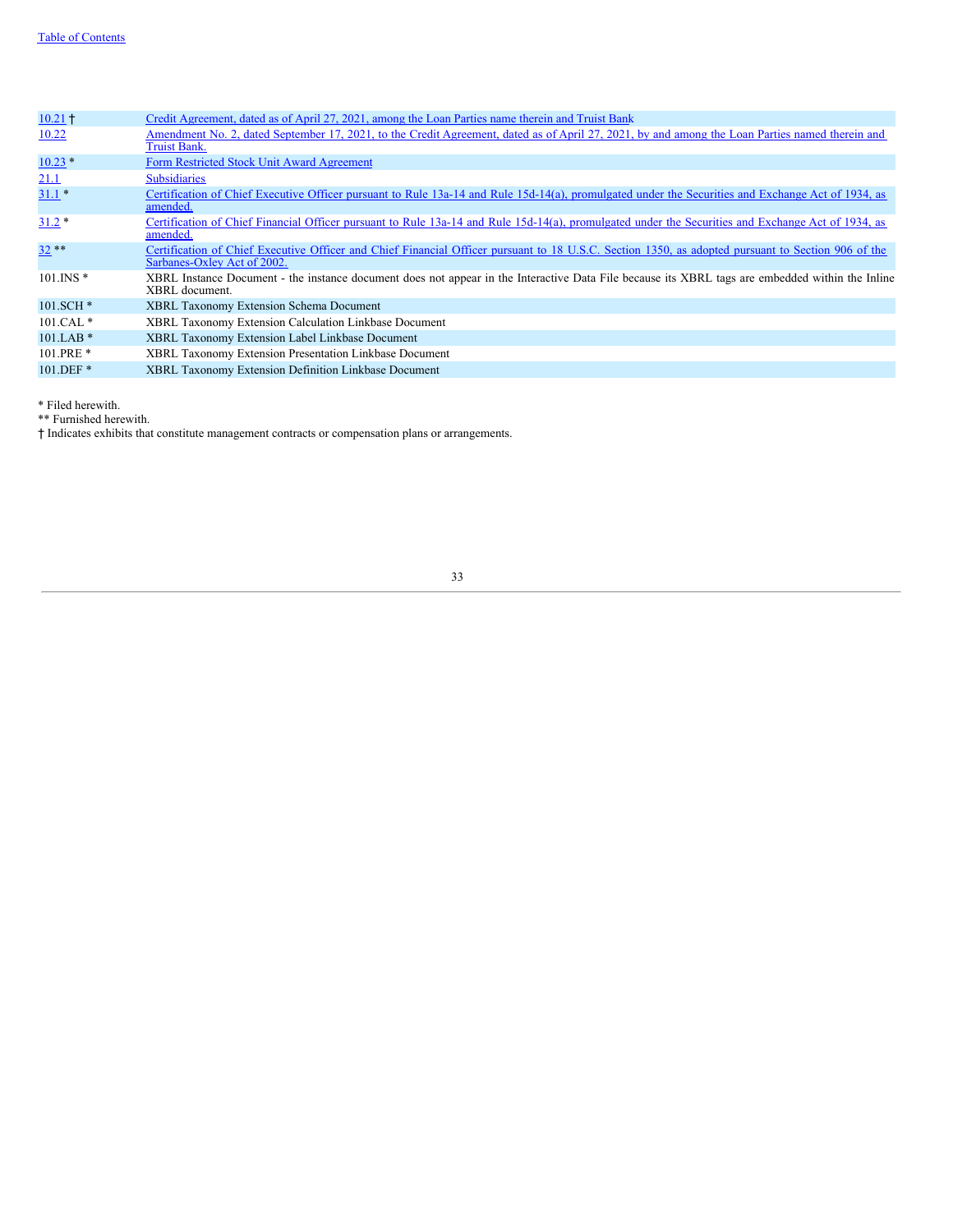# **SIGNATURES**

Pursuant to the requirements of the Securities Exchange Act of 1934, the registrant has duly caused this report to be signed on its behalf by the undersigned thereunto duly authorized.

PRIORITY TECHNOLOGY HOLDINGS, INC.

May 11, 2022<br> **Property CONFIGUTE:**<br> *President, Chief Executive Officer and Chairman*<br> *(Principal Executive Officer)* 

May 11, 2022<br>*S/ Michael Vollkommer*<br>*Chief Financial Officer*<br>*Chief Financial Officer*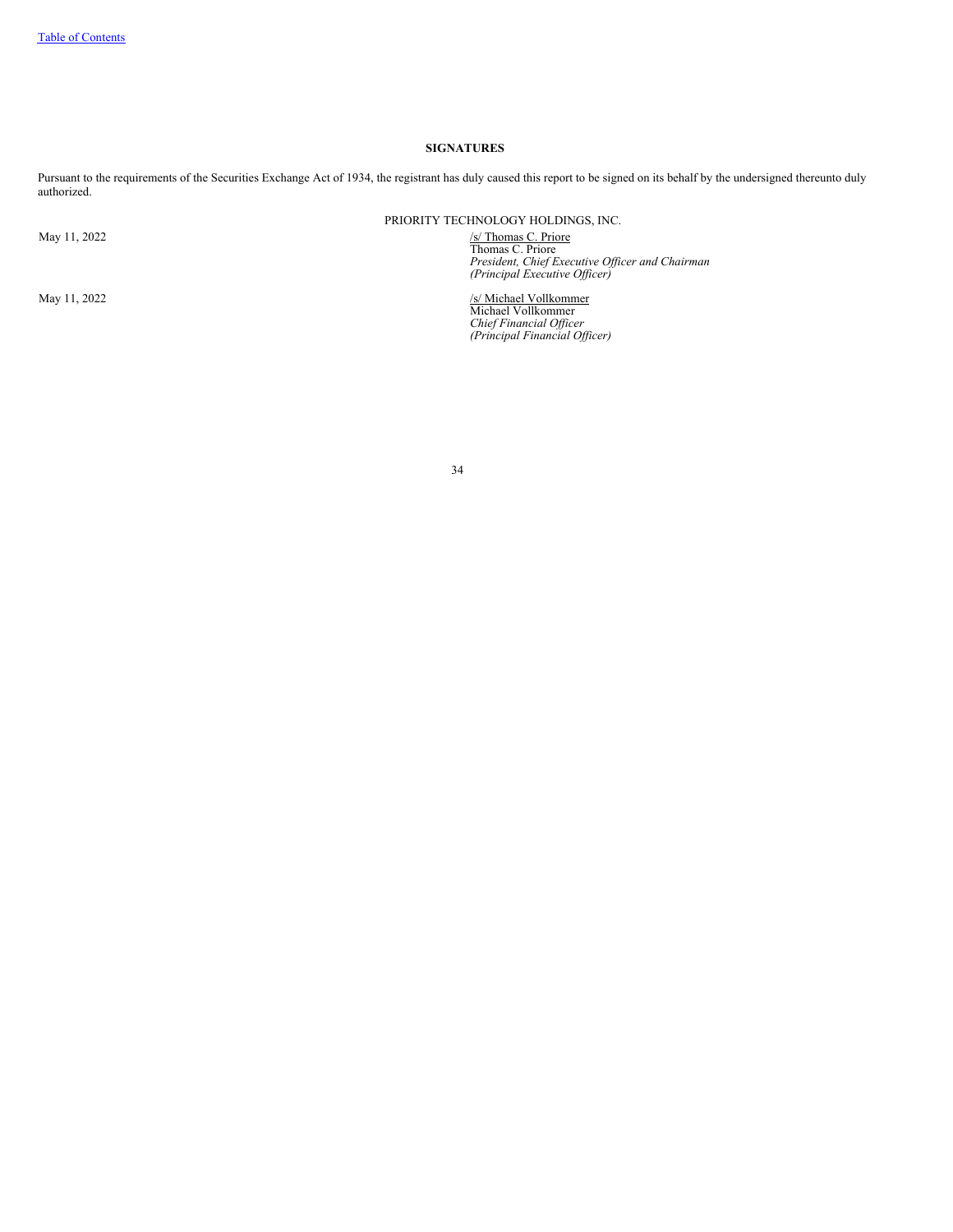# **PRIORITY TECHNOLOGY HOLDINGS, INC. 2018 EQUITY INCENTIVE PLAN**

# **Restricted Stock Unit Award Agreement**

This Restricted Stock Unit Award Agreement (this "*Agreement*") is made and entered into as of \_\_\_\_, 20<sub>\_\_</sub> (the "*Grant*"). between Priority Technology Holdings, Inc., a Delaware corporation (the "*Company*"), and (the " *Date*"), by and between Priority Technology Holdings, Inc., a Delaware corporation (the "*Company*"), and **\_\_\_\_\_** Capitalized terms not otherwise defined herein shall have the meanings provided in the Priority Technology Holdings, Inc. 2018 Equity Incentive Plan (the "*Plan*").

# **W I T N E S S E T H:**

# **WHEREAS**, the Company maintains the Plan; and

**WHEREAS**, the Company desires to grant Restricted Stock Units to the Participant pursuant to the terms of the Plan and the terms set forth herein;

**NOW**, **THEREFORE**, in consideration of the mutual covenants and agreements herein contained and other good and valuable consideration, the receipt and sufficiency of which are hereby acknowledged, the parties hereby agree as follows:

**Grant**. Subject to the conditions set forth in the Plan and this Agreement, the Company grants Participant \_ shares of Restricted Stock Units, subject to a three-year vesting schedule as further defined in Schedule A and set forth herein.

# 2. **Vesting**.

(a) The Participant shall become vested in the Restricted Stock Units, in accordance with the terms of Schedule A

(b) Notwithstanding the foregoing, in the event of the Participant's Termination of Service on account of the Participant's death or Disability (as defined below), the Restricted Stock Units shall become one hundred percent (100%) vested. For purposes of this Agreement, "*Disability*" means that the Participant would be considered disabled under Section 409A of the Code.

(c) Upon the Participant's Termination of Service for any reason, the portion of the Restricted Stock Units in which the Participant has not become vested shall be cancelled and forfeited by the Participant without consideration.

3. **Award Settlement**. The Company shall deliver to the Participant (or, in the event of the Participant's prior death, the Participant's beneficiary), one (1) share of Company Stock for each Restricted Stock Unit in which the Participant becomes vested in accordance with this Agreement, less any shares withheld for payment of taxes as provided in Section 17 of the Plan. The Participant shall receive cash in lieu of any fractional shares of Company Stock that would otherwise be issuable hereunder. Delivery of such Company Stock and cash, if applicable, shall be made within thirty (30) days following the applicable Vesting Date, but in no event later than the fifteenth  $(15<sup>th</sup>)$  day of the third month following the end of the calendar year in which the Vesting Date occurred.

**Stockholder Rights**. The Participant shall not have any voting rights, rights to dividends or dividend equivalents or other rights of a stockholder with respect to shares of Company

attached hereto.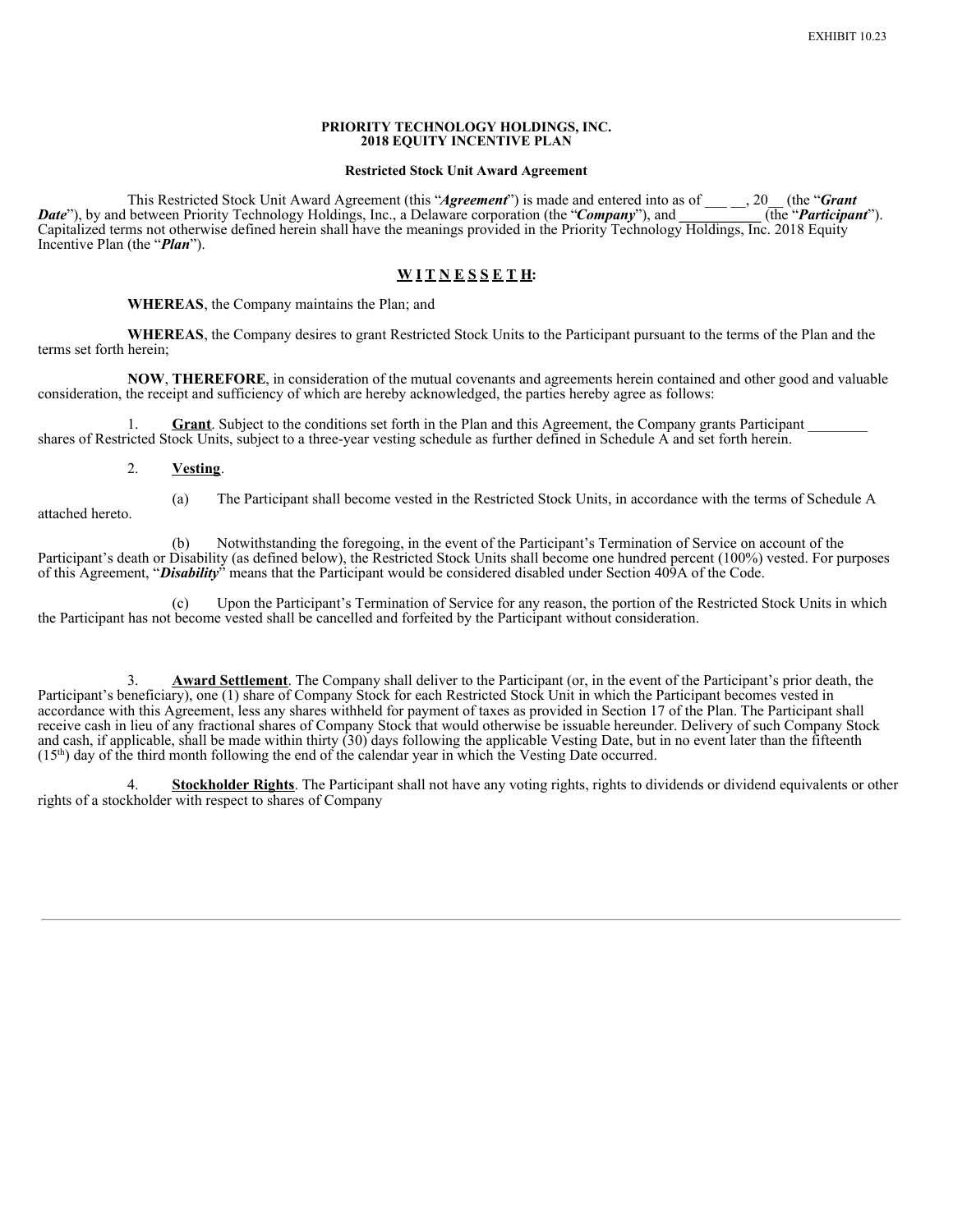Stock underlying a Restricted Stock Unit until the Restricted Stock Unit has vested and a share of Company Stock has been issued in settlement thereof and, if applicable, the Participant has satisfied any other conditions imposed by the Committee.

5. **Transferability**. Except as permitted by the Committee, in its sole discretion, the Restricted Stock Units may not be assigned, alienated, pledged, attached, sold or otherwise transferred or encumbered by the Participant other than by will or by the laws of descent and distribution or, subject to the consent of the Committee, pursuant to a domestic relations order, unless and until the Restricted Stock Units have been settled and the shares of Company Stock underlying the Restricted Stock Units have been issued, and all restrictions applicable to such shares have lapsed, and any such purported assignment, alienation, pledge, attachment, sale, transfer or encumbrance shall be void and unenforceable against the Company; provided that, the designation of a beneficiary shall not constitute an assignment, alienation, pledge, attachment, sale, transfer or encumbrance.

6. **Taxes**. The Participant has reviewed with his or her own tax advisors the federal, state, local and foreign tax consequences of this investment and the transactions contemplated by this Agreement. The Participant is relying solely on such advisors and not on any statements or representations of the Company or any of its agents. The Participant understands that the Participant (and not the Company) shall be responsible for the Participant's own tax liability that may arise as a result of this investment or the transactions contemplated by this Agreement.

# 7. **Restrictive Covenants**.

# *Non-Solicitation of Customers*

I agree that, while I am employed by the Company and for a period of two years following any termination or cessation of such employment (such period, the "Non-Interference Period"), I shall not solicit, divert, or take away, or attempt to divert or take away, the business or patronage of any of the referral sources, clients, customers, or accounts of the Company for the purpose of selling or providing any products or services competitive with the Business.

**Incorporation** by Reference. The terms and provisions of the Plan are incorporated herein by reference, and the Participant hereby acknowledges receiving a copy of the Plan and represents that the Participant is familiar with the terms and provisions thereof. The Participant accepts this Award subject to all of the terms and conditions of the Plan. In the event of a conflict or inconsistency between the terms of the Plan and the terms of this Agreement, the Plan shall govern and control.

9. **Compliance with Laws**. The issuance of the RSUs (and the Shares upon settlement of the RSUs) pursuant to this Agreement shall be subject to, and shall comply with, any applicable requirements of any foreign and U.S. federal and state securities laws, rules and regulations (including, without limitation, the provisions of the Securities Act, the Exchange Act and in each case any respective rules and regulations promulgated thereunder) and any other law or regulation applicable thereto. The Company shall not be obligated to issue the RSUs or any of the Shares pursuant to this Agreement if any such issuance would violate any such requirements.

10. **Captions**. The captions in this Agreement are for convenience of reference only and shall not limit or otherwise affect the meaning of terms contained herein.

11. **Entire Agreement**. This Agreement, together with the Plan, as either of the foregoing may be amended or supplemented in accordance with their terms, constitutes the entire agreement and understanding of the parties hereto with respect to the subject matter contained herein and therein, and supersedes all prior communications, representations and negotiations in respect thereto.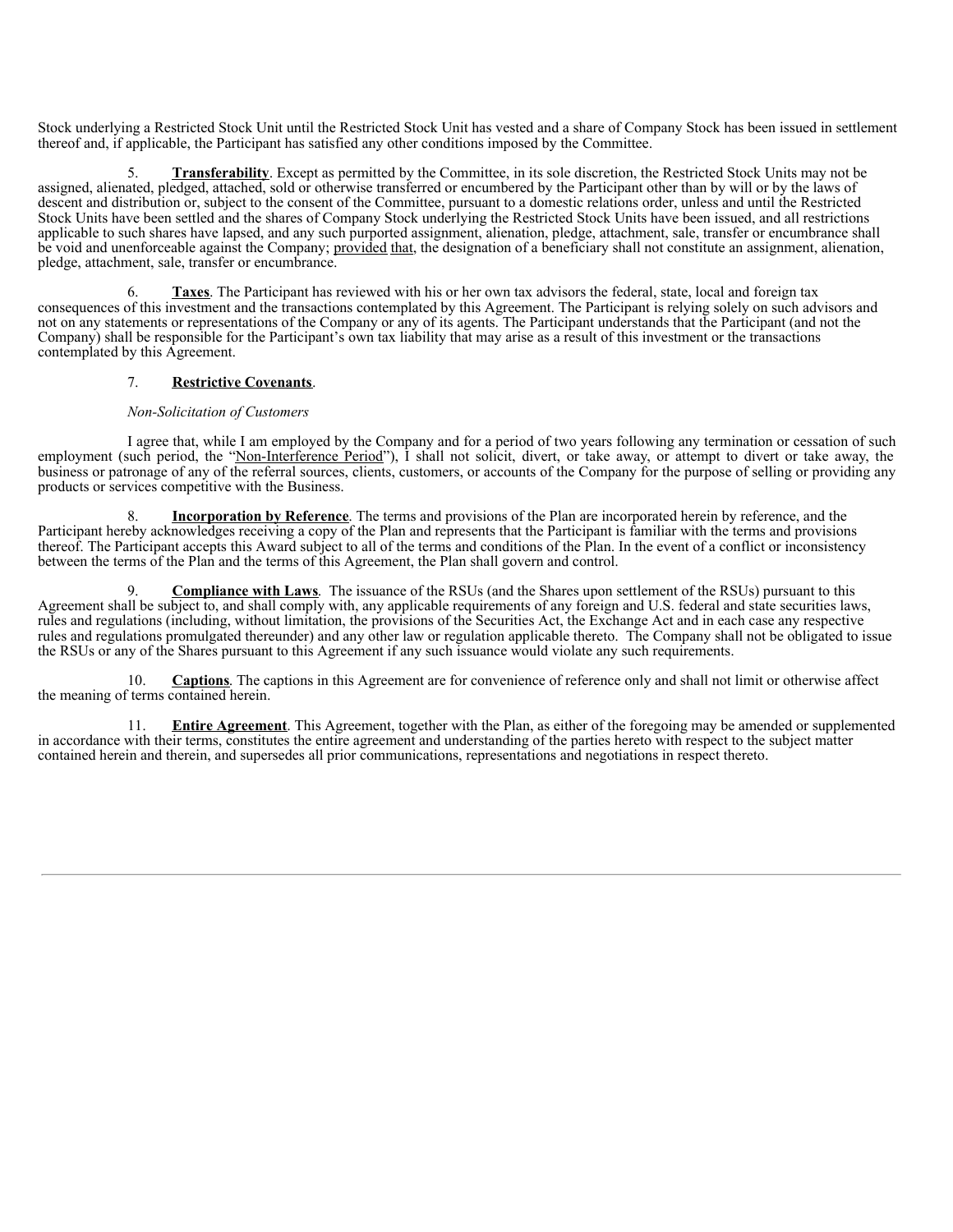<span id="page-39-0"></span>12. **Successors and Assigns**. The terms of this Agreement shall inure to the benefit of and be binding upon the parties hereto and their respective heirs, successors and permitted assigns. The Participant may not assign any of the rights or obligations under this Agreement without the prior written consent of the Company. The Company may assign its rights and obligations to another entity which will succeed to all or substantially all of the assets and business of the Company.

13. **Amendments and Waivers**. The Board may, at any time, suspend or terminate this Agreement or revise or amend it in any respect whatsoever provided however, that no amendment, suspension or termination will materially and adversely affect the rights of any Participant under this Award Agreement or the Plan without the consent of the Participant. Waivers or consents to departures from the provisions hereof may not be given if they materially and adversely affect the rights of any Participant under this Award Agreement or the Plan without the consent of the Participant.

**Severability**. In the event that any provision of this Agreement shall be held illegal or invalid for any reason, such illegality or invalidity shall not affect the remaining parts of this Agreement, and this Agreement shall be construed and enforced as if the illegal or invalid provision had not been included.

15. **Counterparts**. This Agreement may be signed in counterparts, each which shall constitute an original, with the same effect as if the signatures thereto and hereto were upon the same instrument.

16. **Notices**. Any notice required to be given or delivered to the Company under the terms of the Plan or this Agreement shall be in writing and addressed to the General Counsel and the Secretary of the Company at its principal corporate offices. Any notice required to be given or delivered to the Participant shall be in writing and addressed to the Participant at the address listed in the Company's personnel files or to such other address as the Participant may designate in writing from time to time to the Company. All notices shall be deemed to have been given or delivered upon: personal delivery, three (3) days after deposit in the United States mail by certified or registered mail (return receipt requested), one business day after deposit with any return receipt express courier (prepaid), or one business day after transmission by facsimile.

17. **Governing Law**. Except to the extent preempted by any applicable federal law, the Plan shall be construed and administered in accordance with the laws of the State of Delaware without reference to its principles of conflicts of law.

18. **Consent to Jurisdiction**. Each of the parties hereto hereby irrevocably and unconditionally agrees that any action, suit or proceeding, at law or equity, arising out of or relating to the Plan, this Agreement or any agreements or transactions contemplated hereby shall only be brought in any federal court of the Northern District of Georgia or any state court located in Fulton County, State of Georgia, and hereby irrevocably and unconditionally expressly submits to the personal jurisdiction and venue of such courts for the purposes thereof and hereby irrevocably and unconditionally waives (by way of motion, as a defense or otherwise) any and all jurisdictional, venue and convenience objections or defenses that such party may have in such action, suit or proceeding. Each party hereby irrevocably and unconditionally consents to the service of process of any of the aforementioned courts.

19. **Waiver of Jury Trial**. THE PARTIES HERETO HEREBY WAIVE, TO THE EXTENT PERMITTED BY APPLICABLE LAW, TRIAL BY JURY IN ANY LITIGATION IN ANY COURT WITH RESPECT TO, IN CONNECTION WITH, OR ARISING OUT OF THIS AGREEMENT OR THE VALIDITY, INTERPRETATION OR ENFORCEMENT HEREOF. THE PARTIES HERETO AGREE THAT THIS SECTION IS A SPECIFIC AND MATERIAL ASPECT OF THIS AGREEMENT AND WOULD NOT ENTER INTO THIS AGREEMENT IF THIS SECTION WERE NOT PART OF THIS AGREEMENT.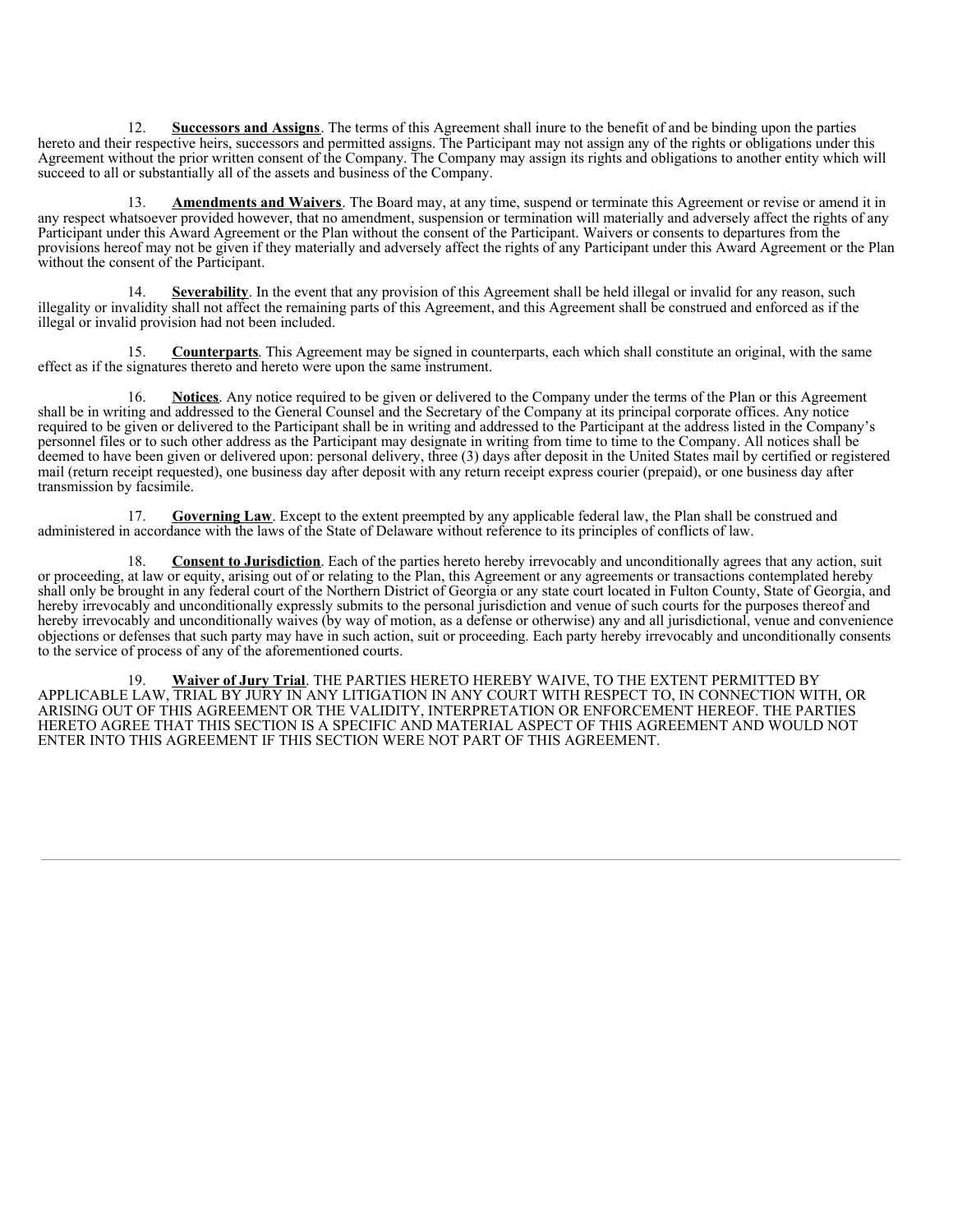20. **No Employment Rights**. The Participant understands and agrees that this Agreement does not impact in any way the right of the Company or its Affiliates to terminate or change the terms of the employment of the Participant at any time for any reason whatsoever, with or without cause, nor confer upon any right to continue in the employ of the Company or any of its Affiliates.

21. **Limitations Applicable to Section 16 Persons**. Notwithstanding any other provision of the Plan or this Agreement, if the Participant is subject to Section 16 of the Exchange Act, the Plan, the Restricted Stock Units and this Agreement shall be subject to any additional limitations set forth in any applicable exemptive rule under Section 16 of the Exchange Act (including any amendment to Rule 16b-3 of the Exchange Act) that are requirements for the application of such exemptive rule. To the extent permitted by applicable law, this Agreement shall be deemed amended to the extent necessary to conform to such applicable exemptive rule.

22. **Clawback**. The Restricted Stock Units are subject to the terms of the Company's recoupment, clawback or similar policy as it may be in effect from time to time, as well as any similar provisions of applicable law, as well as any other policy of the Company that applies to Awards, such as anti-hedging or pledging policies, as they may be in effect from time to time.

*[Signature page follows]*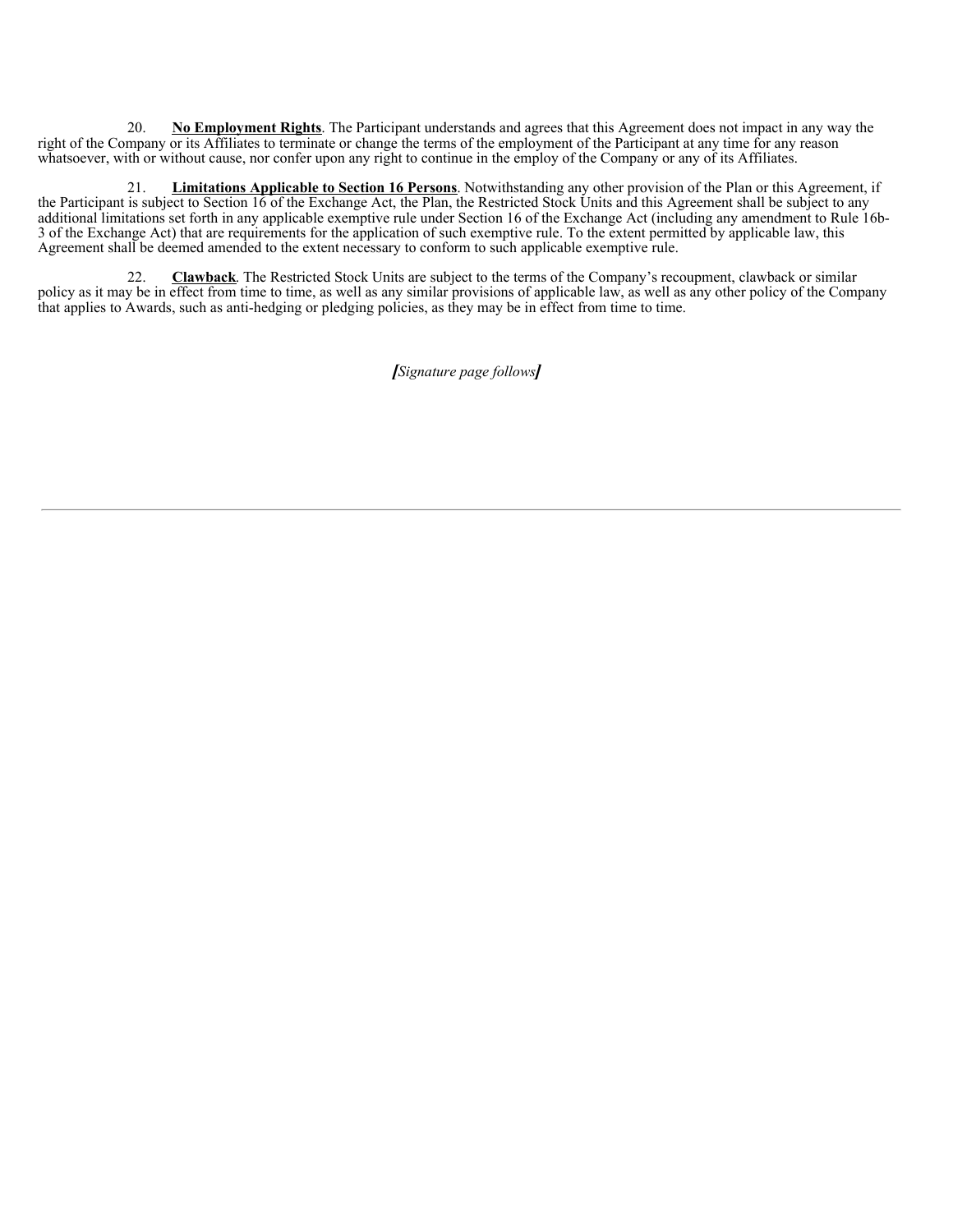**IN WITNESS WHEREOF**, the parties hereto have executed this Agreement as of the first date set forth above.

# **PRIORITY TECHNOLOGY HOLDINGS, INC.**

By: Name: Title:

**PARTICIPANT:**

Name: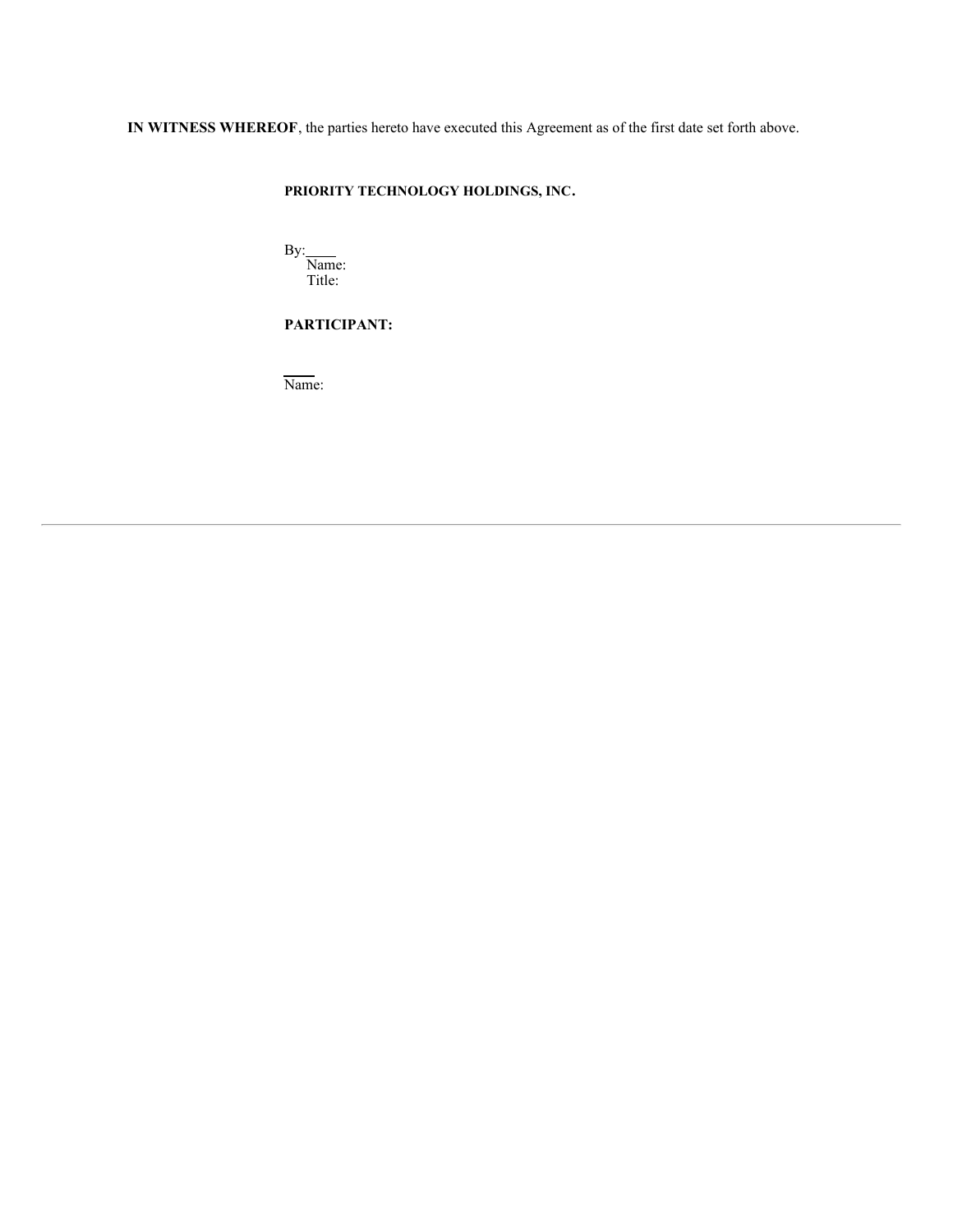# **Schedule A to Restricted Stock Unit Award Agreement**

**Vesting Schedule For \_\_\_\_\_\_\_\_\_\_\_**

**Vesting Schedule:**

**Shares Vesting Schedule\***

\*Participant must be employed by the Company on each Vesting Date to be eligible to receive the Restricted Stock Units for each applicable Grant Date.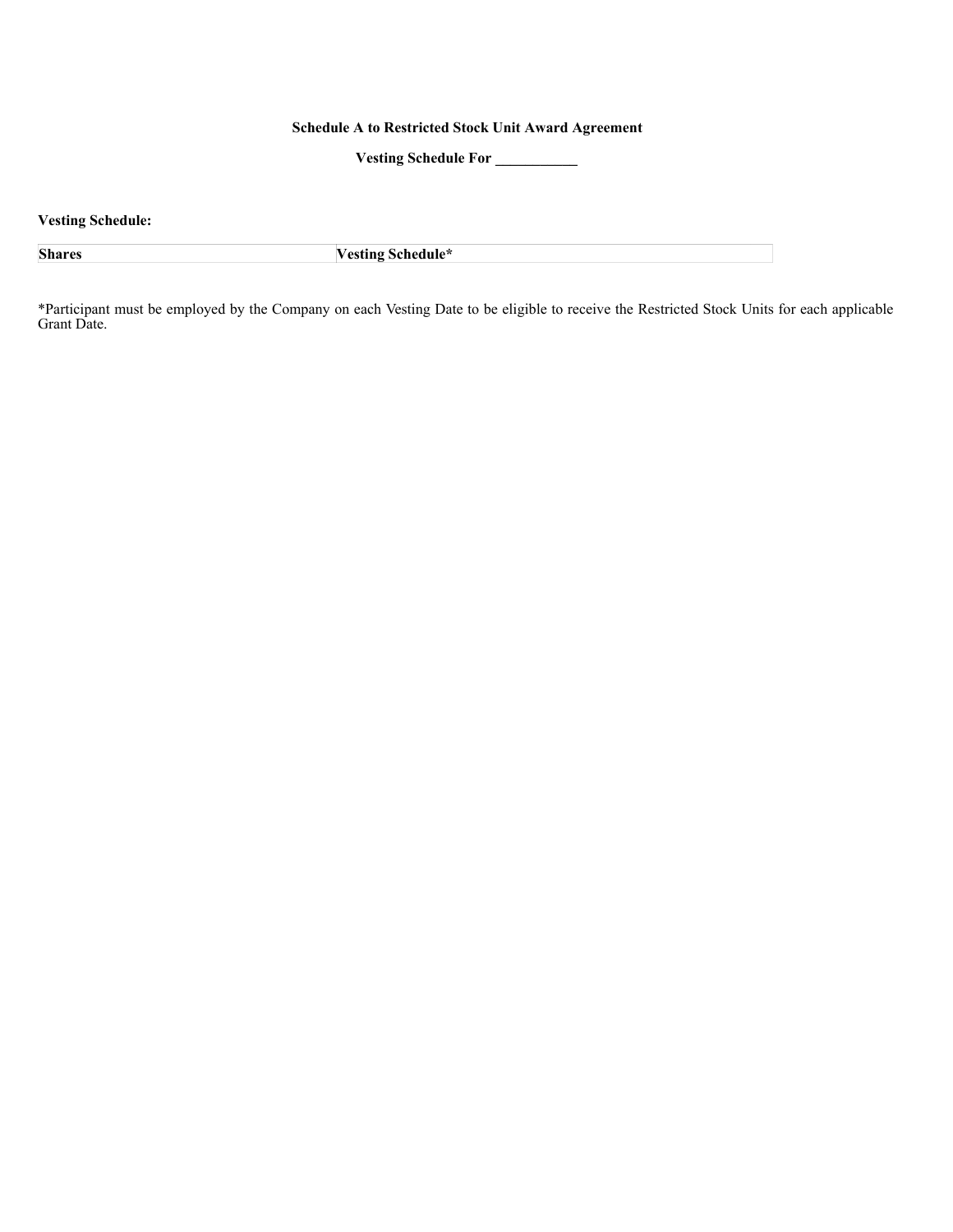### **CERTIFICATION OF PRINCIPAL EXECUTIVE OFFICER PURSUANT TO EXCHANGE ACT RULE 13a-14(a) AS ADOPTED PURSUANT TO SECTION 303 OF THE SARBANES-OXLEY ACT OF 2002**

<span id="page-43-0"></span>I, Thomas C. Priore, certify that:

- 1. I have reviewed this quarterly report on Form 10-Q of Priority Technology Holdings, Inc.;
- Based on my knowledge, this report does not contain any untrue statement of a material fact or omit to state a material fact necessary to make the statements made, in light of the circumstances under which such statements were made, not misleading with respect to the period covered by this report;
- 3. Based on my knowledge, the financial statements, and other financial information included in this report, fairly present in all material respects the financial condition, results of operations and cash flows of the registrant as of, and for, the periods presented in this report;
- 4. The registrant's other certifying officer(s) and I are responsible for establishing and maintaining disclosure controls and procedures (as defined in Exchange Act Rules 13a-15(e) and 15d-15(e)) and internal control over financial reporting (as defined in Exchange Act Rules 13a-15(f) and 15d-15(f)) for the registrant and have:
	- (a) Designed such disclosure controls and procedures, or caused such disclosure controls and procedures to be designed under our supervision, to ensure that material information relating to the registrant, including its consolidated subsidiaries, is made known to us by others within those entities, particularly during the period in which this report is being prepared;
	- (b) Designed such internal control over financial reporting, or caused such internal control over financial reporting to be designed under our supervision, to provide reasonable assurance regarding the reliability of financial reporting and the preparation of financial statements for external purposes in accordance with generally accepted accounting principles;
	- (c) Evaluated the effectiveness of the registrant's disclosure controls and procedures and presented in this report our conclusions about the effectiveness of the disclosure controls and procedures, as of the end of the period covered by this report based on such evaluation; and
	- (d) Disclosed in this report any change in the registrant's internal control over financial reporting that occurred during the registrant's most recent fiscal quarter (the registrant's fourth fiscal quarter in the case of an annual report) that has materially affected, or is reasonably likely to materially affect, the registrant's internal control over financial reporting; and
- 5. The registrant's other certifying officer(s) and I have disclosed, based on our most recent evaluation of internal control over financial reporting, to the registrant's auditors and the audit committee of the registrant's board of directors (or persons performing the equivalent functions):
	- (a) All significant deficiencies and material weaknesses in the design or operation of internal control over financial reporting which are reasonably likely to adversely affect the registrant's ability to record, process, summarize and report financial information; and
	- (b) Any fraud, whether or not material, that involves management or other employees who have a significant role in the registrant's internal control over financial reporting.

May 11, 2022 /s/ THOMAS C. PRIORE

Thomas C. Priore *Chief Executive Of icer and Chairman (Principal Executive Of icer)*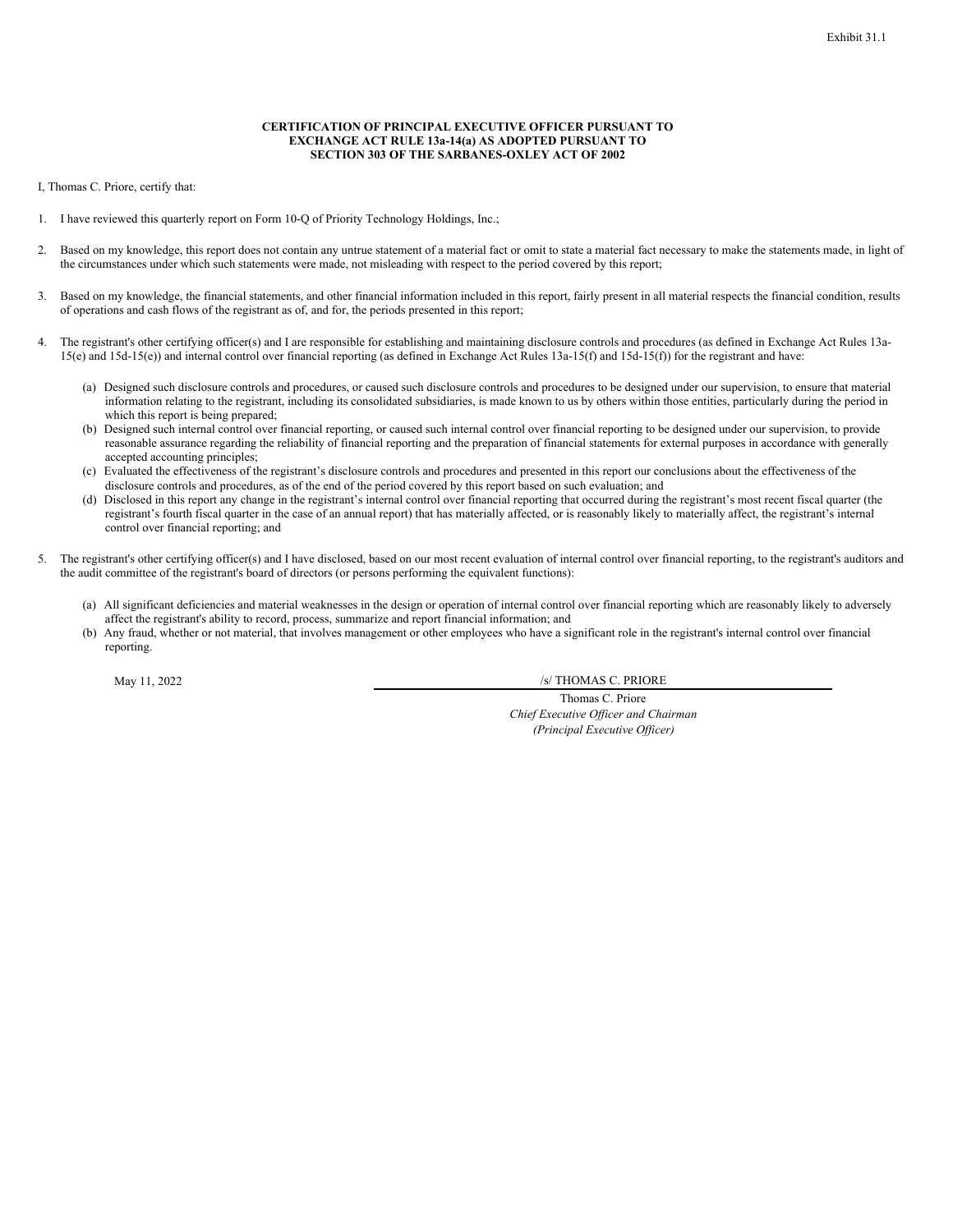## **CERTIFICATION OF PRINCIPAL FINANCIAL OFFICER PURSUANT TO EXCHANGE ACT RULE 13a-14(a) AS ADOPTED PURSUANT TO SECTION 303 OF THE SARBANES-OXLEY ACT OF 2002**

<span id="page-44-0"></span>I, Michael T. Vollkommer, certify that:

- 1. I have reviewed this quarterly report on Form 10-Q of Priority Technology Holdings, Inc.;
- 2. Based on my knowledge, this report does not contain any untrue statement of a material fact or omit to state a material fact necessary to make the statements made, in light of the circumstances under which such statements were made, not misleading with respect to the period covered by this report;
- 3. Based on my knowledge, the financial statements, and other financial information included in this report, fairly present in all material respects the financial condition, results of operations and cash flows of the registrant as of, and for, the periods presented in this report;
- The registrant's other certifying officer(s) and I are responsible for establishing and maintaining disclosure controls and procedures (as defined in Exchange Act Rules 13a-15(e) and 15d-15(e)) and internal control over financial reporting (as defined in Exchange Act Rules 13a-15(f) and 15d-15(f)) for the registrant and have:
	- (a) Designed such disclosure controls and procedures, or caused such disclosure controls and procedures to be designed under our supervision, to ensure that material information relating to the registrant, including its consolidated subsidiaries, is made known to us by others within those entities, particularly during the period in which this report is being prepared;
	- (b) Designed such internal control over financial reporting, or caused such internal control over financial reporting to be designed under our supervision, to provide reasonable assurance regarding the reliability of financial reporting and the preparation of financial statements for external purposes in accordance with generally accepted accounting principles;
	- (c) Evaluated the effectiveness of the registrant's disclosure controls and procedures and presented in this report our conclusions about the effectiveness of the disclosure controls and procedures, as of the end of the period covered by this report based on such evaluation; and
	- (d) Disclosed in this report any change in the registrant's internal control over financial reporting that occurred during the registrant's most recent fiscal quarter (the registrant's fourth fiscal quarter in the case of an annual report) that has materially affected, or is reasonably likely to materially affect, the registrant's internal control over financial reporting; and
- 5. The registrant's other certifying officer(s) and I have disclosed, based on our most recent evaluation of internal control over financial reporting, to the registrant's auditors and the audit committee of the registrant's board of directors (or persons performing the equivalent functions):
	- (a) All significant deficiencies and material weaknesses in the design or operation of internal control over financial reporting which are reasonably likely to adversely affect the registrant's ability to record, process, summarize and report financial information; and
	- (b) Any fraud, whether or not material, that involves management or other employees who have a significant role in the registrant's internal control over financial reporting.

May 11, 2022 /s/ MICHAEL T. VOLLKOMMER

Michael T. Vollkommer *Chief Financial Of icer (Principal Financial Of icer)*